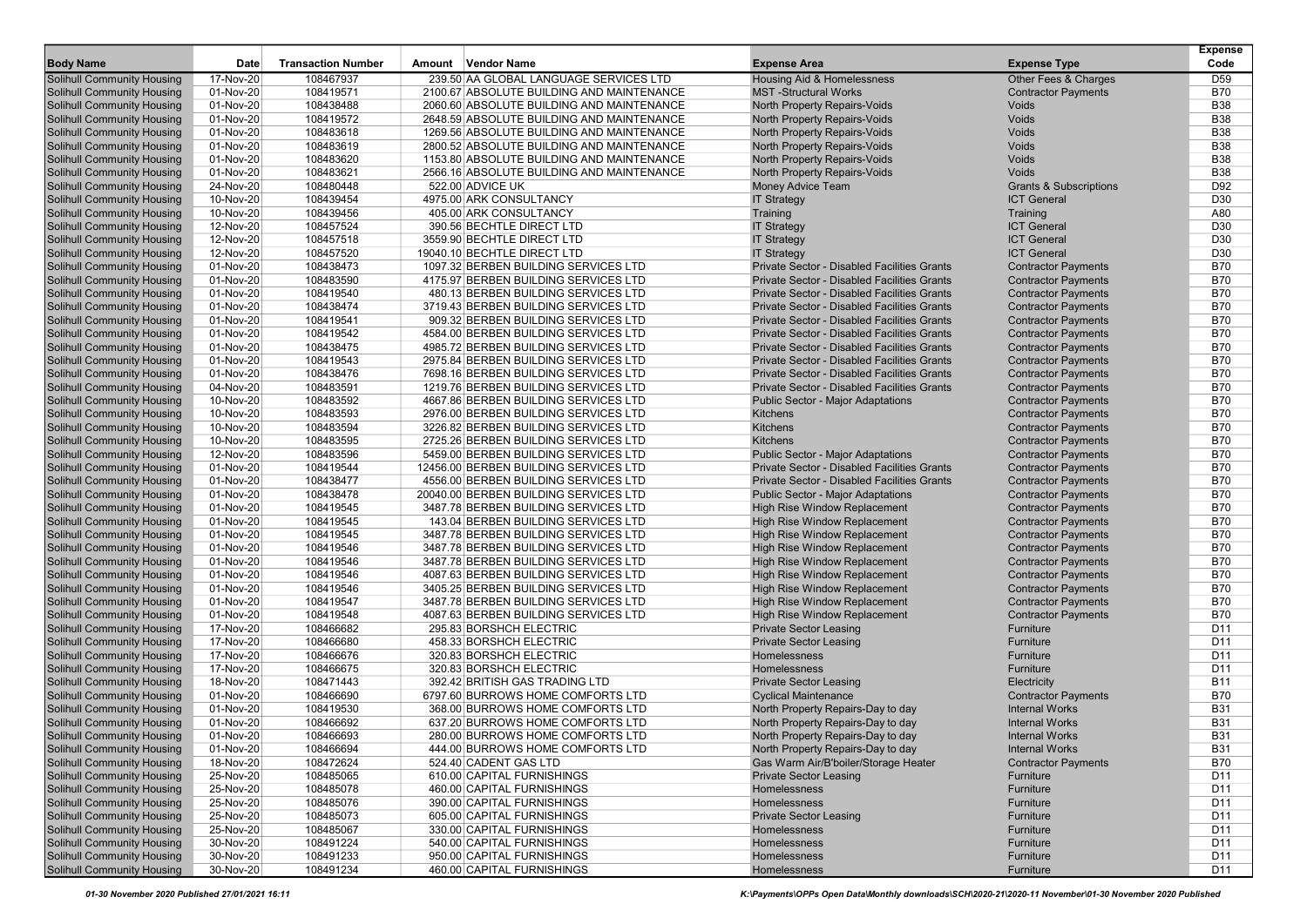|                                                                        |                        |                           |                                        |                                                                           |                                                              | <b>Expense</b>           |
|------------------------------------------------------------------------|------------------------|---------------------------|----------------------------------------|---------------------------------------------------------------------------|--------------------------------------------------------------|--------------------------|
| <b>Body Name</b>                                                       | Date                   | <b>Transaction Number</b> | Amount Vendor Name                     | <b>Expense Area</b>                                                       | <b>Expense Type</b>                                          | Code                     |
| <b>Solihull Community Housing</b>                                      | 30-Nov-20              | 108491239                 | 1140.00 CAPITAL FURNISHINGS            | <b>Private Sector Leasing</b>                                             | Furniture                                                    | D11                      |
| <b>Solihull Community Housing</b>                                      | 01-Nov-20              | 108473895                 | 939.00 CENTRAL (HIGH RISE) LTD         | Flat Re-roofing                                                           | <b>Contractor Payments</b>                                   | <b>B70</b>               |
| <b>Solihull Community Housing</b>                                      | 03-Nov-20              | 108420760                 | 1478.93 CHAPMANS ELECTRICAL            | <b>Mechanical &amp; Electrical</b>                                        | <b>Rev Contractor Payments</b>                               | <b>B71</b>               |
| <b>Solihull Community Housing</b>                                      | 01-Nov-20              | 108425499                 | 694.24 CHAPMANS ELECTRICAL             | <b>Mechanical &amp; Electrical</b>                                        | <b>Rev Contractor Payments</b>                               | <b>B71</b>               |
| <b>Solihull Community Housing</b>                                      | 09-Nov-20              | 108436894                 | 1513.74 CHAPMANS ELECTRICAL            | <b>Mechanical &amp; Electrical</b>                                        | <b>Rev Contractor Payments</b>                               | <b>B71</b>               |
| <b>Solihull Community Housing</b>                                      | 12-Nov-20              | 108457466                 | 904.00 CHARTER OFFICE EQUIPMENT LTD    | Business Support - MST Back Office Support                                | Furniture                                                    | D11                      |
| <b>Solihull Community Housing</b>                                      | 30-Nov-20              | 108490248                 | 2062.00 CHARTERED MANAGEMENT INSTITUE  | <b>Central Administration</b>                                             | Training                                                     | A80                      |
| <b>Solihull Community Housing</b>                                      | 30-Nov-20              | 108490248                 | -1031.00 CHARTERED MANAGEMENT INSTITUE | <b>Central Administration</b>                                             | Training                                                     | A80                      |
| <b>Solihull Community Housing</b>                                      | 05-Nov-20              | 108427259                 | 2800.00 COMMON PURPOSE UK              | Training                                                                  | Training                                                     | A80                      |
| <b>Solihull Community Housing</b>                                      | 03-Nov-20              | 108419483                 | 795.50 COMMUNITY PARTNERSHIP PERSONNEL | <b>Estate Mgmt Team</b>                                                   | <b>Agency Staff</b>                                          | A60                      |
| <b>Solihull Community Housing</b>                                      | 04-Nov-20              | 108423224                 | 451.00 COMMUNITY PARTNERSHIP PERSONNEL | <b>Estate Mgmt Team</b>                                                   | <b>Agency Staff</b>                                          | A60                      |
| <b>Solihull Community Housing</b>                                      | 04-Nov-20              | 108423224                 | 344.50 COMMUNITY PARTNERSHIP PERSONNEL | <b>Estate Mgmt Team</b>                                                   | <b>Agency Staff</b>                                          | A60                      |
| <b>Solihull Community Housing</b>                                      | 23-Nov-20              | 108479651                 | 634.25 COMMUNITY PARTNERSHIP PERSONNEL | <b>Estate Mgmt Team</b>                                                   | <b>Agency Staff</b>                                          | A60                      |
| <b>Solihull Community Housing</b>                                      | 25-Nov-20              | 108485054                 | 795.50 COMMUNITY PARTNERSHIP PERSONNEL | <b>Estate Mgmt Team</b>                                                   | <b>Agency Staff</b>                                          | A60                      |
| <b>Solihull Community Housing</b>                                      | 01-Nov-20              | 108431534                 | 948.00 CONTOUR SHOWERS LTD             | Stores-Stores and delivery                                                | <b>Stocks</b>                                                | R <sub>10</sub>          |
| <b>Solihull Community Housing</b>                                      | 05-Nov-20              | 108459763                 | 1422.00 CONTOUR SHOWERS LTD            | Stores-Stores and delivery                                                | <b>Stocks</b>                                                | R <sub>10</sub>          |
| <b>Solihull Community Housing</b>                                      | 19-Nov-20              | 108476464                 | 2315.00 DATASTOX LTD                   | <b>IT Services</b>                                                        | <b>ICT Software</b>                                          | D31                      |
| <b>Solihull Community Housing</b>                                      | 17-Nov-20              | 108466718                 | 659.23 REDACTED PERSONAL INFORMATION   | <b>Private Sector Leasing</b>                                             | Rents                                                        | <b>B22</b>               |
| <b>Solihull Community Housing</b>                                      | 12-Nov-20              | 108473645                 | 227.00 DMW ENVIRONMENTAL               | North Property Repairs-Day to day                                         | <b>Internal Works</b>                                        | <b>B31</b>               |
| <b>Solihull Community Housing</b>                                      | 01-Nov-20              | 108425184                 | 395.06 DODD GROUP                      | <b>Mechanical &amp; Electrical</b>                                        | <b>Utility Related Works</b>                                 | <b>B34</b>               |
| <b>Solihull Community Housing</b>                                      | 01-Nov-20              | 108425185                 | 882.65 DODD GROUP                      | <b>Mechanical &amp; Electrical</b>                                        | <b>Rev Contractor Payments</b>                               | <b>B71</b>               |
| <b>Solihull Community Housing</b>                                      | 01-Nov-20              | 108455450                 | 2438.84 DODD GROUP                     | <b>Electrical Improvement Works</b>                                       | <b>Contractor Payments</b>                                   | <b>B70</b>               |
| <b>Solihull Community Housing</b>                                      | 01-Nov-20              | 108473442                 | 480.94 DODD GROUP                      | <b>Mechanical &amp; Electrical</b>                                        | <b>Rev Contractor Payments</b>                               | B71                      |
| <b>Solihull Community Housing</b>                                      | 01-Nov-20              | 108455451                 | 1953.60 DODD GROUP                     | North Property Repairs-Voids                                              | Voids                                                        | <b>B38</b>               |
| <b>Solihull Community Housing</b>                                      | 01-Nov-20              | 108483579                 | 9379.04 DODD GROUP                     | <b>Public Sector - Major Adaptations</b>                                  | <b>Contractor Payments</b>                                   | <b>B70</b>               |
| <b>Solihull Community Housing</b>                                      | 01-Nov-20              | 108483579                 | -4689.52 DODD GROUP                    | <b>Public Sector - Major Adaptations</b>                                  | <b>Contractor Payments</b>                                   | <b>B70</b>               |
| <b>Solihull Community Housing</b>                                      | 01-Nov-20              | 108483580                 | 7529.10 DODD GROUP                     | <b>Public Sector - Major Adaptations</b>                                  | <b>Contractor Payments</b>                                   | <b>B70</b>               |
| <b>Solihull Community Housing</b>                                      | 01-Nov-20              | 108483580                 | -3764.55 DODD GROUP                    | <b>Public Sector - Major Adaptations</b>                                  | <b>Contractor Payments</b>                                   | <b>B70</b>               |
| <b>Solihull Community Housing</b>                                      | 01-Nov-20              | 108483581                 | 5925.84 DODD GROUP                     | <b>Public Sector - Major Adaptations</b>                                  | <b>Contractor Payments</b>                                   | <b>B70</b>               |
| <b>Solihull Community Housing</b>                                      | 01-Nov-20              | 108483581                 | -2962.92 DODD GROUP                    | Public Sector - Major Adaptations                                         | <b>Contractor Payments</b>                                   | <b>B70</b>               |
| <b>Solihull Community Housing</b>                                      | 01-Nov-20              | 108483582                 | 4103.22 DODD GROUP                     | <b>Security Gates For Alley Gates</b>                                     | <b>Contractor Payments</b>                                   | <b>B70</b>               |
| <b>Solihull Community Housing</b>                                      | 01-Nov-20              | 108483582                 | 4103.22 DODD GROUP                     | Private Sector - Disabled Facilities Grants                               | <b>Contractor Payments</b>                                   | <b>B70</b>               |
| <b>Solihull Community Housing</b>                                      | 01-Nov-20              | 108483582                 | -4103.22 DODD GROUP                    | <b>Private Sector - Disabled Facilities Grants</b>                        | <b>Contractor Payments</b>                                   | <b>B70</b>               |
| <b>Solihull Community Housing</b>                                      | 01-Nov-20              | 108455452                 | 812.62 DODD GROUP                      | <b>Mechanical &amp; Electrical</b>                                        | <b>Rev Contractor Payments</b>                               | <b>B71</b>               |
| <b>Solihull Community Housing</b>                                      | 01-Nov-20              | 108455453                 | 583.34 DODD GROUP                      | <b>Mechanical &amp; Electrical</b>                                        | <b>Rev Contractor Payments</b>                               | <b>B71</b>               |
| <b>Solihull Community Housing</b>                                      | 01-Nov-20              | 108425186<br>108455454    | 444.65 DODD GROUP<br>578.68 DODD GROUP | <b>Electrical Improvement Works</b><br><b>Public Sector - Minor Works</b> | <b>Contractor Payments</b>                                   | <b>B70</b><br><b>B70</b> |
| <b>Solihull Community Housing</b><br><b>Solihull Community Housing</b> | 01-Nov-20<br>01-Nov-20 | 108455455                 | 649.93 DODD GROUP                      | <b>Mechanical &amp; Electrical</b>                                        | <b>Contractor Payments</b><br><b>Rev Contractor Payments</b> | <b>B71</b>               |
| <b>Solihull Community Housing</b>                                      | 01-Nov-20              | 108425187                 | 2265.31 DODD GROUP                     | Flat Re-roofing                                                           | <b>Contractor Payments</b>                                   | <b>B70</b>               |
| <b>Solihull Community Housing</b>                                      | 01-Nov-20              | 108455456                 | 600.90 DODD GROUP                      | <b>Mechanical &amp; Electrical</b>                                        | <b>Rev Contractor Payments</b>                               | B71                      |
| <b>Solihull Community Housing</b>                                      | 01-Nov-20              | 108425188                 | 962.39 DODD GROUP                      | <b>Endeavour House</b>                                                    | <b>General Building Costs</b>                                | <b>B30</b>               |
| <b>Solihull Community Housing</b>                                      | 01-Nov-20              | 108425189                 | 744.98 DODD GROUP                      | <b>Mechanical &amp; Electrical</b>                                        | <b>Rev Contractor Payments</b>                               | <b>B71</b>               |
| <b>Solihull Community Housing</b>                                      | 01-Nov-20              | 108425190                 | 442.56 DODD GROUP                      | <b>Mechanical &amp; Electrical</b>                                        | <b>Rev Contractor Payments</b>                               | <b>B71</b>               |
| <b>Solihull Community Housing</b>                                      | 01-Nov-20              | 108425191                 | 629.59 DODD GROUP                      | <b>Mechanical &amp; Electrical</b>                                        | <b>Rev Contractor Payments</b>                               | <b>B71</b>               |
| <b>Solihull Community Housing</b>                                      | 01-Nov-20              | 108425192                 | 227.71 DODD GROUP                      | <b>Electrical Testing</b>                                                 | <b>Utility Related Works</b>                                 | <b>B34</b>               |
| <b>Solihull Community Housing</b>                                      | 01-Nov-20              | 108425194                 | 456.68 DODD GROUP                      | <b>Mechanical &amp; Electrical</b>                                        | <b>Rev Contractor Payments</b>                               | <b>B71</b>               |
| <b>Solihull Community Housing</b>                                      | 01-Nov-20              | 108425195                 | 277.49 DODD GROUP                      | <b>Mechanical &amp; Electrical</b>                                        | <b>Rev Contractor Payments</b>                               | B71                      |
| <b>Solihull Community Housing</b>                                      | 01-Nov-20              | 108425196                 | 1120.80 DODD GROUP                     | North Property Repairs-Voids                                              | Voids                                                        | <b>B38</b>               |
| <b>Solihull Community Housing</b>                                      | 01-Nov-20              | 108425197                 | 835.68 DODD GROUP                      | North Property Repairs-Voids                                              | Voids                                                        | <b>B38</b>               |
| <b>Solihull Community Housing</b>                                      | 01-Nov-20              | 108425198                 | 482.02 DODD GROUP                      | North Property Repairs-Voids                                              | Voids                                                        | <b>B38</b>               |
| <b>Solihull Community Housing</b>                                      | 01-Nov-20              | 108425199                 | 508.86 DODD GROUP                      | North Property Repairs-Voids                                              | Voids                                                        | <b>B38</b>               |
| <b>Solihull Community Housing</b>                                      | 01-Nov-20              | 108425200                 | 591.38 DODD GROUP                      | <b>Electrical Improvement Works</b>                                       | <b>Contractor Payments</b>                                   | <b>B70</b>               |
| <b>Solihull Community Housing</b>                                      | 01-Nov-20              | 108425201                 | 2537.07 DODD GROUP                     | <b>Electrical Improvement Works</b>                                       | <b>Contractor Payments</b>                                   | <b>B70</b>               |
| <b>Solihull Community Housing</b>                                      | 01-Nov-20              | 108425202                 | 617.51 DODD GROUP                      | <b>Electrical Improvement Works</b>                                       | <b>Contractor Payments</b>                                   | <b>B70</b>               |
| <b>Solihull Community Housing</b>                                      | 01-Nov-20              | 108425203                 | 660.78 DODD GROUP                      | <b>Electrical Improvement Works</b>                                       | <b>Contractor Payments</b>                                   | <b>B70</b>               |
| <b>Solihull Community Housing</b>                                      | 01-Nov-20              | 108425204                 | 740.44 DODD GROUP                      | <b>Electrical Improvement Works</b>                                       | <b>Contractor Payments</b>                                   | <b>B70</b>               |
| <b>Solihull Community Housing</b>                                      | 01-Nov-20              | 108425205                 | 634.65 DODD GROUP                      | <b>Electrical Improvement Works</b>                                       | <b>Contractor Payments</b>                                   | <b>B70</b>               |
| <b>Solihull Community Housing</b>                                      | 01-Nov-20              | 108425206                 | 353.79 DODD GROUP                      | <b>Electrical Improvement Works</b>                                       | <b>Contractor Payments</b>                                   | <b>B70</b>               |
| <b>Solihull Community Housing</b>                                      | 01-Nov-20              | 108425207                 | 528.18 DODD GROUP                      | <b>Electrical Improvement Works</b>                                       | <b>Contractor Payments</b>                                   | <b>B70</b>               |
| <b>Solihull Community Housing</b>                                      | 01-Nov-20              | 108425208                 | 306.27 DODD GROUP                      | <b>Electrical Improvement Works</b>                                       | <b>Contractor Payments</b>                                   | B70                      |
|                                                                        |                        |                           |                                        |                                                                           |                                                              |                          |

01-30 November 2020 Published 27/01/2021 16:11 K:\Payments\OPPs Open Data\Monthly downloads\SCH\2020-21\2020-11 November\01-30 November 2020 Published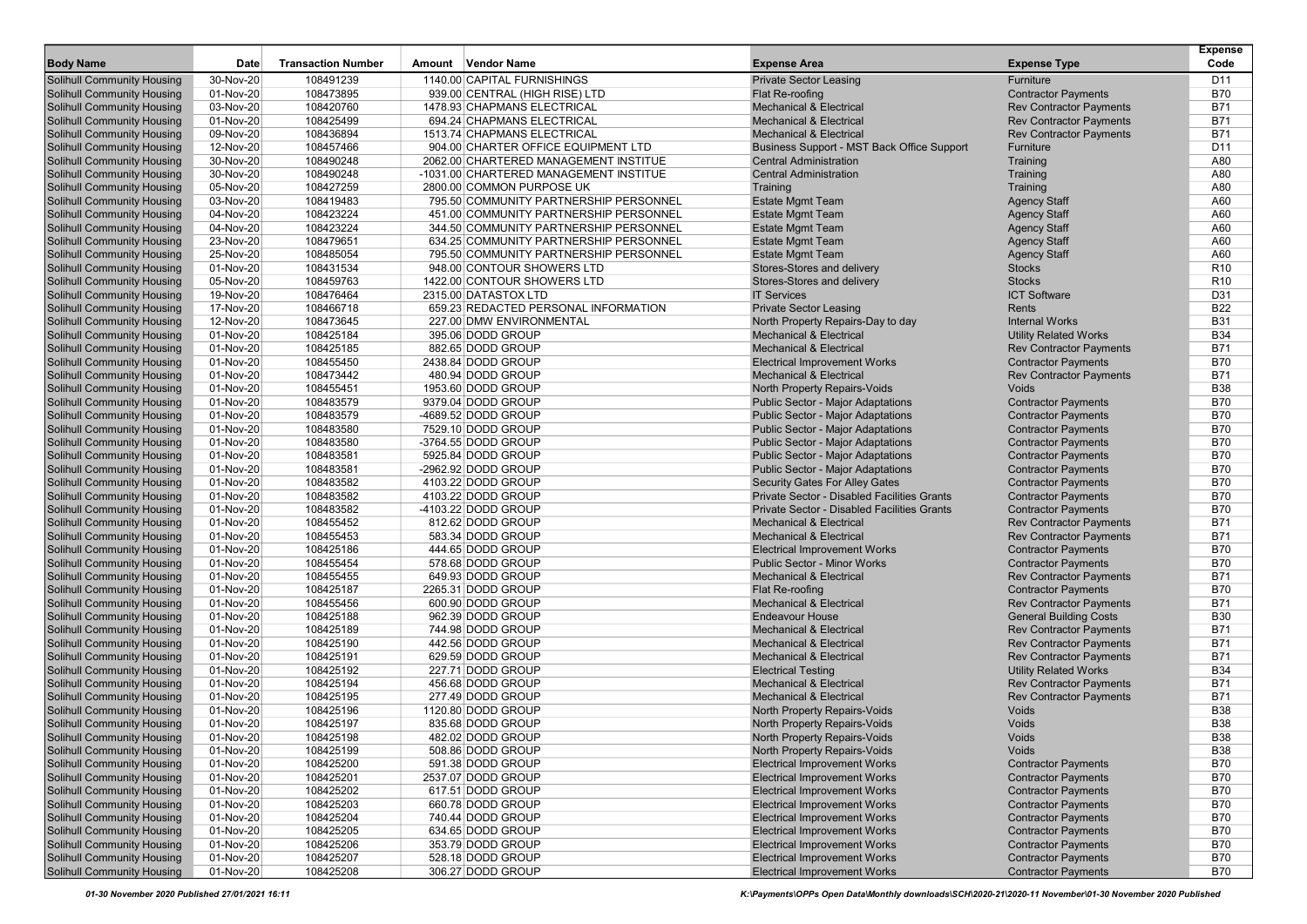| <b>Body Name</b>                                                       | Date                   | <b>Transaction Number</b> | Amount | Vendor Name                            | <b>Expense Area</b>                                                      | <b>Expense Type</b>                                              | <b>Expense</b><br>Code   |
|------------------------------------------------------------------------|------------------------|---------------------------|--------|----------------------------------------|--------------------------------------------------------------------------|------------------------------------------------------------------|--------------------------|
|                                                                        | 01-Nov-20              | 108455457                 |        | 481.60 DODD GROUP                      | <b>Mechanical &amp; Electrical</b>                                       |                                                                  | B71                      |
| <b>Solihull Community Housing</b><br><b>Solihull Community Housing</b> | 01-Nov-20              | 108455458                 |        | 758.02 DODD GROUP                      | <b>Mechanical &amp; Electrical</b>                                       | <b>Rev Contractor Payments</b><br><b>Rev Contractor Payments</b> | B71                      |
| <b>Solihull Community Housing</b>                                      | 01-Nov-20              | 108425210                 |        | 2552.48 DODD GROUP                     | <b>Electrical Testing</b>                                                | <b>Utility Related Works</b>                                     | <b>B34</b>               |
| <b>Solihull Community Housing</b>                                      | 01-Nov-20              | 108425211                 |        | 915.04 DODD GROUP                      | <b>Electrical Testing</b>                                                | <b>Utility Related Works</b>                                     | <b>B34</b>               |
| <b>Solihull Community Housing</b>                                      | 01-Nov-20              | 108425212                 |        | 478.48 DODD GROUP                      | North Property Repairs-Voids                                             | Voids                                                            | <b>B38</b>               |
| <b>Solihull Community Housing</b>                                      | 01-Nov-20              | 108425243                 |        | 375.50 DODD GROUP                      | <b>Electrical Improvement Works</b>                                      | <b>Contractor Payments</b>                                       | B70                      |
| <b>Solihull Community Housing</b>                                      | 01-Nov-20              | 108425244                 |        | 433.65 DODD GROUP                      | <b>Electrical Improvement Works</b>                                      | <b>Contractor Payments</b>                                       | B70                      |
| <b>Solihull Community Housing</b>                                      | 01-Nov-20              | 108418647                 |        | 241.23 DODD GROUP                      | <b>Electrical Improvement Works</b>                                      | <b>Contractor Payments</b>                                       | <b>B70</b>               |
| <b>Solihull Community Housing</b>                                      | 01-Nov-20              | 108425245                 |        | 288.39 DODD GROUP                      | <b>Electrical Improvement Works</b>                                      | <b>Contractor Payments</b>                                       | <b>B70</b>               |
| <b>Solihull Community Housing</b>                                      | 01-Nov-20              | 108418662                 |        | 241.23 DODD GROUP                      | <b>Electrical Improvement Works</b>                                      | <b>Contractor Payments</b>                                       | <b>B70</b>               |
| <b>Solihull Community Housing</b>                                      | 01-Nov-20              | 108418665                 |        | 241.23 DODD GROUP                      | <b>Electrical Improvement Works</b>                                      | <b>Contractor Payments</b>                                       | B70                      |
| <b>Solihull Community Housing</b>                                      | 01-Nov-20              | 108425247                 |        | 210.44 DODD GROUP                      | <b>Mechanical &amp; Electrical</b>                                       | <b>Rev Contractor Payments</b>                                   | <b>B71</b>               |
| <b>Solihull Community Housing</b>                                      | 01-Nov-20              | 108425248                 |        | 376.86 DODD GROUP                      | <b>Mechanical &amp; Electrical</b>                                       | <b>Rev Contractor Payments</b>                                   | <b>B71</b>               |
| <b>Solihull Community Housing</b>                                      | 02-Nov-20              | 108483583                 |        | 7107.94 DODD GROUP                     | Public Sector - Major Adaptations                                        | <b>Contractor Payments</b>                                       | <b>B70</b>               |
| <b>Solihull Community Housing</b>                                      | 02-Nov-20              | 108483583                 |        | -3553.97 DODD GROUP                    | <b>Public Sector - Major Adaptations</b>                                 | <b>Contractor Payments</b>                                       | B70                      |
| <b>Solihull Community Housing</b>                                      | 02-Nov-20              | 108483584                 |        | 7287.80 DODD GROUP                     | Private Sector - Disabled Facilities Grants                              | <b>Contractor Payments</b>                                       | B70                      |
| <b>Solihull Community Housing</b>                                      | 02-Nov-20              | 108483584                 |        | -3643.90 DODD GROUP                    | Private Sector - Disabled Facilities Grants                              | <b>Contractor Payments</b>                                       | <b>B70</b>               |
| <b>Solihull Community Housing</b>                                      | 02-Nov-20              | 108466685                 |        | 3913.57 DODD GROUP                     | <b>Public Sector - Major Adaptations</b>                                 | <b>Contractor Payments</b>                                       | <b>B70</b>               |
| <b>Solihull Community Housing</b>                                      | 08-Nov-20              | 108455459                 |        | 277.58 DODD GROUP                      | <b>Mechanical &amp; Electrical</b>                                       | <b>Rev Contractor Payments</b>                                   | <b>B71</b>               |
| <b>Solihull Community Housing</b>                                      | 08-Nov-20              | 108437454                 |        | 232.79 DODD GROUP                      | <b>Mechanical &amp; Electrical</b>                                       | <b>Rev Contractor Payments</b>                                   | B71                      |
| Solihull Community Housing                                             | 08-Nov-20              | 108437459                 |        | 232.79 DODD GROUP                      | <b>Mechanical &amp; Electrical</b>                                       | <b>Rev Contractor Payments</b>                                   | <b>B71</b>               |
| <b>Solihull Community Housing</b>                                      | 08-Nov-20              | 108455460                 |        | 283.56 DODD GROUP                      | <b>Mechanical &amp; Electrical</b>                                       | <b>Rev Contractor Payments</b>                                   | <b>B71</b>               |
| <b>Solihull Community Housing</b>                                      | 08-Nov-20              | 108437469                 |        | 217.97 DODD GROUP                      | <b>Mechanical &amp; Electrical</b>                                       | <b>Rev Contractor Payments</b>                                   | <b>B71</b>               |
| <b>Solihull Community Housing</b>                                      | 08-Nov-20              | 108437471                 |        | 265.26 DODD GROUP                      | <b>Mechanical &amp; Electrical</b>                                       | <b>Rev Contractor Payments</b>                                   | <b>B71</b>               |
| <b>Solihull Community Housing</b>                                      | 08-Nov-20              | 108437474                 |        | 232.79 DODD GROUP                      | <b>Mechanical &amp; Electrical</b>                                       | <b>Rev Contractor Payments</b>                                   | <b>B71</b>               |
| <b>Solihull Community Housing</b>                                      | 08-Nov-20              | 108455461                 |        | 283.44 DODD GROUP                      | <b>Mechanical &amp; Electrical</b>                                       | <b>Rev Contractor Payments</b>                                   | <b>B71</b>               |
| <b>Solihull Community Housing</b>                                      | 08-Nov-20              | 108437475                 |        | 232.79 DODD GROUP                      | <b>Mechanical &amp; Electrical</b>                                       | <b>Rev Contractor Payments</b>                                   | <b>B71</b>               |
| <b>Solihull Community Housing</b>                                      | 08-Nov-20              | 108437493                 |        | 232.79 DODD GROUP                      | <b>Mechanical &amp; Electrical</b>                                       | <b>Rev Contractor Payments</b>                                   | <b>B71</b>               |
| Solihull Community Housing                                             | 08-Nov-20              | 108437495                 |        | 217.97 DODD GROUP                      | <b>Mechanical &amp; Electrical</b>                                       | <b>Rev Contractor Payments</b>                                   | <b>B71</b>               |
| <b>Solihull Community Housing</b>                                      | 08-Nov-20              | 108437497                 |        | 232.79 DODD GROUP                      | <b>Mechanical &amp; Electrical</b>                                       | <b>Rev Contractor Payments</b>                                   | <b>B71</b>               |
| <b>Solihull Community Housing</b>                                      | 08-Nov-20              | 108455462                 |        | 683.83 DODD GROUP                      | <b>Mechanical &amp; Electrical</b>                                       | <b>Rev Contractor Payments</b>                                   | <b>B71</b>               |
| <b>Solihull Community Housing</b>                                      | 08-Nov-20              | 108455463                 |        | 552.26 DODD GROUP                      | <b>Mechanical &amp; Electrical</b>                                       | <b>Rev Contractor Payments</b>                                   | B71                      |
| <b>Solihull Community Housing</b>                                      | 08-Nov-20              | 108455464                 |        | 319.04 DODD GROUP                      | <b>Mechanical &amp; Electrical</b>                                       | <b>Rev Contractor Payments</b>                                   | <b>B71</b>               |
| <b>Solihull Community Housing</b>                                      | 08-Nov-20              | 108455465                 |        | 592.76 DODD GROUP                      | <b>Mechanical &amp; Electrical</b>                                       | <b>Rev Contractor Payments</b>                                   | <b>B71</b>               |
| <b>Solihull Community Housing</b>                                      | 08-Nov-20              | 108437521                 |        | 229.44 DODD GROUP                      | <b>Mechanical &amp; Electrical</b>                                       | <b>Rev Contractor Payments</b>                                   | <b>B71</b>               |
| <b>Solihull Community Housing</b>                                      | 08-Nov-20              | 108437522                 |        | 255.34 DODD GROUP                      | <b>Mechanical &amp; Electrical</b>                                       | <b>Rev Contractor Payments</b>                                   | <b>B71</b>               |
| <b>Solihull Community Housing</b>                                      | 08-Nov-20              | 108455466                 |        | 413.86 DODD GROUP                      | <b>Mechanical &amp; Electrical</b>                                       | <b>Rev Contractor Payments</b>                                   | <b>B71</b>               |
| Solihull Community Housing                                             | 08-Nov-20              | 108437562                 |        | 274.95 DODD GROUP                      | <b>Mechanical &amp; Electrical</b>                                       | <b>Rev Contractor Payments</b>                                   | <b>B71</b>               |
| <b>Solihull Community Housing</b>                                      | 08-Nov-20              | 108437570                 |        | 248.49 DODD GROUP                      | <b>Mechanical &amp; Electrical</b>                                       | <b>Rev Contractor Payments</b>                                   | <b>B71</b>               |
| <b>Solihull Community Housing</b>                                      | 08-Nov-20              | 108455467                 |        | 518.17 DODD GROUP                      | <b>Mechanical &amp; Electrical</b>                                       | <b>Rev Contractor Payments</b>                                   | <b>B71</b>               |
| <b>Solihull Community Housing</b>                                      | 08-Nov-20              | 108455468                 |        | 341.32 DODD GROUP                      | <b>Mechanical &amp; Electrical</b>                                       | <b>Rev Contractor Payments</b>                                   | B71                      |
| <b>Solihull Community Housing</b>                                      | 08-Nov-20              | 108455469<br>108437589    |        | 378.94 DODD GROUP                      | <b>Mechanical &amp; Electrical</b>                                       | <b>Rev Contractor Payments</b>                                   | <b>B71</b><br><b>B71</b> |
| <b>Solihull Community Housing</b><br><b>Solihull Community Housing</b> | 08-Nov-20<br>08-Nov-20 | 108455470                 |        | 232.79 DODD GROUP<br>456.68 DODD GROUP | <b>Mechanical &amp; Electrical</b><br><b>Mechanical &amp; Electrical</b> | <b>Rev Contractor Payments</b><br><b>Rev Contractor Payments</b> | B71                      |
| <b>Solihull Community Housing</b>                                      | 08-Nov-20              | 108437599                 |        | 222.00 DODD GROUP                      | <b>Mechanical &amp; Electrical</b>                                       | <b>Rev Contractor Payments</b>                                   | B71                      |
| <b>Solihull Community Housing</b>                                      | 08-Nov-20              | 108455471                 |        | 290.36 DODD GROUP                      | <b>Mechanical &amp; Electrical</b>                                       | <b>Rev Contractor Payments</b>                                   | <b>B71</b>               |
| <b>Solihull Community Housing</b>                                      | 08-Nov-20              | 108455472                 |        | 208.76 DODD GROUP                      | <b>Mechanical &amp; Electrical</b>                                       | <b>Rev Contractor Payments</b>                                   | <b>B71</b>               |
| <b>Solihull Community Housing</b>                                      | 08-Nov-20              | 108455473                 |        | 252.75 DODD GROUP                      | <b>Mechanical &amp; Electrical</b>                                       | <b>Rev Contractor Payments</b>                                   | B71                      |
| <b>Solihull Community Housing</b>                                      | 08-Nov-20              | 108455474                 |        | 390.88 DODD GROUP                      | <b>Mechanical &amp; Electrical</b>                                       | <b>Rev Contractor Payments</b>                                   | <b>B71</b>               |
| <b>Solihull Community Housing</b>                                      | 08-Nov-20              | 108455475                 |        | 277.51 DODD GROUP                      | North Property Repairs-Voids                                             | Voids                                                            | <b>B38</b>               |
| <b>Solihull Community Housing</b>                                      | 08-Nov-20              | 108455476                 |        | 682.68 DODD GROUP                      | North Property Repairs-Voids                                             | Voids                                                            | <b>B38</b>               |
| <b>Solihull Community Housing</b>                                      | 08-Nov-20              | 108455477                 |        | 434.48 DODD GROUP                      | North Property Repairs-Voids                                             | Voids                                                            | <b>B38</b>               |
| <b>Solihull Community Housing</b>                                      | 08-Nov-20              | 108437725                 |        | 285.47 DODD GROUP                      | North Property Repairs-Voids                                             | Voids                                                            | <b>B38</b>               |
| <b>Solihull Community Housing</b>                                      | 08-Nov-20              | 108455478                 |        | 987.30 DODD GROUP                      | North Property Repairs-Voids                                             | Voids                                                            | <b>B38</b>               |
| <b>Solihull Community Housing</b>                                      | 08-Nov-20              | 108455479                 |        | 518.25 DODD GROUP                      | North Property Repairs-Voids                                             | Voids                                                            | <b>B38</b>               |
| <b>Solihull Community Housing</b>                                      | 08-Nov-20              | 108455480                 |        | 657.26 DODD GROUP                      | North Property Repairs-Voids                                             | Voids                                                            | <b>B38</b>               |
| <b>Solihull Community Housing</b>                                      | 08-Nov-20              | 108455481                 |        | 892.27 DODD GROUP                      | North Property Repairs-Voids                                             | Voids                                                            | <b>B38</b>               |
| <b>Solihull Community Housing</b>                                      | 08-Nov-20              | 108455482                 |        | 439.70 DODD GROUP                      | North Property Repairs-Voids                                             | Voids                                                            | <b>B38</b>               |
| <b>Solihull Community Housing</b>                                      | 08-Nov-20              | 108455483                 |        | 536.17 DODD GROUP                      | North Property Repairs-Voids                                             | Voids                                                            | <b>B38</b>               |
| <b>Solihull Community Housing</b>                                      | 08-Nov-20              | 108437728                 |        | 302.41 DODD GROUP                      | North Property Repairs-Voids                                             | Voids                                                            | <b>B38</b>               |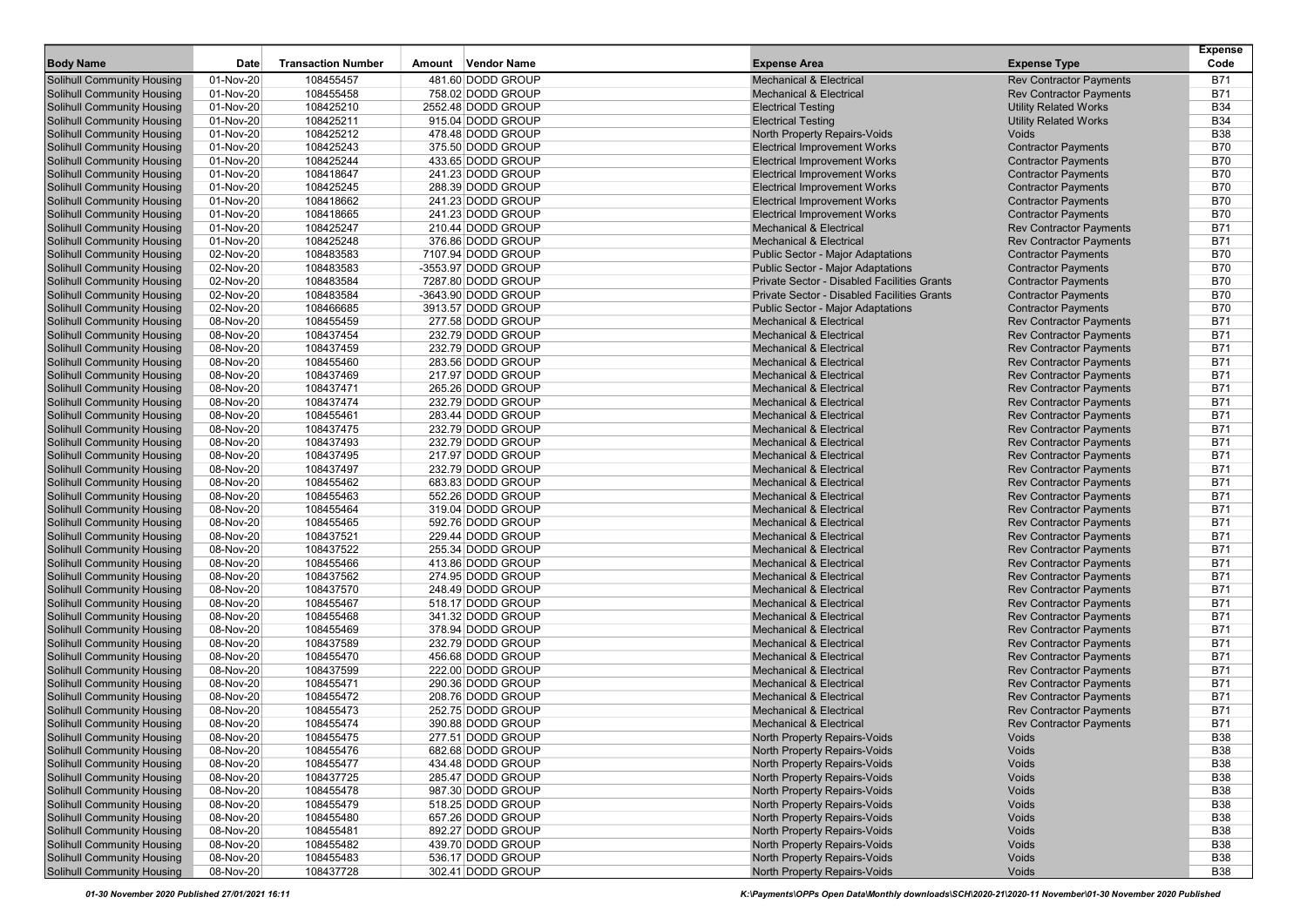| <b>Body Name</b>                  | Date      | <b>Transaction Number</b> | Amount Vendor Name | <b>Expense Area</b>                  | <b>Expense Type</b>            | <b>Expense</b><br>Code |
|-----------------------------------|-----------|---------------------------|--------------------|--------------------------------------|--------------------------------|------------------------|
| <b>Solihull Community Housing</b> | 08-Nov-20 | 108455484                 | 564.38 DODD GROUP  | North Property Repairs-Voids         | Voids                          | <b>B38</b>             |
| <b>Solihull Community Housing</b> | 08-Nov-20 | 108455485                 | 461.06 DODD GROUP  | North Property Repairs-Voids         | Voids                          | <b>B38</b>             |
| <b>Solihull Community Housing</b> | 08-Nov-20 | 108455486                 | 483.11 DODD GROUP  | North Property Repairs-Voids         | Voids                          | <b>B38</b>             |
| <b>Solihull Community Housing</b> | 08-Nov-20 | 108437729                 | 3529.13 DODD GROUP | Gas Warm Air/B'boiler/Storage Heater | <b>Contractor Payments</b>     | <b>B70</b>             |
| <b>Solihull Community Housing</b> | 08-Nov-20 | 108455487                 | 3529.13 DODD GROUP | Gas Warm Air/B'boiler/Storage Heater | <b>Contractor Payments</b>     | <b>B70</b>             |
| <b>Solihull Community Housing</b> | 08-Nov-20 | 108455488                 | 2221.38 DODD GROUP | Gas Warm Air/B'boiler/Storage Heater | <b>Contractor Payments</b>     | B70                    |
| <b>Solihull Community Housing</b> | 08-Nov-20 | 108455489                 | 2221.38 DODD GROUP | Gas Warm Air/B'boiler/Storage Heater | <b>Contractor Payments</b>     | <b>B70</b>             |
| <b>Solihull Community Housing</b> | 08-Nov-20 | 108437730                 | 246.52 DODD GROUP  | <b>Electrical Improvement Works</b>  | <b>Contractor Payments</b>     | <b>B70</b>             |
| <b>Solihull Community Housing</b> | 08-Nov-20 | 108455490                 | 399.36 DODD GROUP  | <b>Electrical Improvement Works</b>  | <b>Contractor Payments</b>     | <b>B70</b>             |
| <b>Solihull Community Housing</b> | 08-Nov-20 | 108455491                 | 290.98 DODD GROUP  | <b>Electrical Improvement Works</b>  | <b>Contractor Payments</b>     | <b>B70</b>             |
| <b>Solihull Community Housing</b> | 08-Nov-20 | 108455492                 | 561.72 DODD GROUP  | <b>Electrical Improvement Works</b>  | <b>Contractor Payments</b>     | B70                    |
| <b>Solihull Community Housing</b> | 08-Nov-20 | 108455493                 | 318.57 DODD GROUP  | <b>Electrical Improvement Works</b>  | <b>Contractor Payments</b>     | <b>B70</b>             |
| <b>Solihull Community Housing</b> | 08-Nov-20 | 108455494                 | 280.86 DODD GROUP  | <b>Electrical Improvement Works</b>  | <b>Contractor Payments</b>     | <b>B70</b>             |
| <b>Solihull Community Housing</b> | 08-Nov-20 | 108455495                 | 331.13 DODD GROUP  | <b>Mechanical &amp; Electrical</b>   | <b>Rev Contractor Payments</b> | <b>B71</b>             |
| <b>Solihull Community Housing</b> | 08-Nov-20 | 108455496                 | 355.41 DODD GROUP  | <b>Mechanical &amp; Electrical</b>   | <b>Rev Contractor Payments</b> | B71                    |
| <b>Solihull Community Housing</b> | 08-Nov-20 | 108455497                 | 334.58 DODD GROUP  | <b>Mechanical &amp; Electrical</b>   | <b>Rev Contractor Payments</b> | <b>B71</b>             |
| <b>Solihull Community Housing</b> | 20-Nov-20 | 108481463                 | 232.79 DODD GROUP  | <b>Mechanical &amp; Electrical</b>   | <b>Rev Contractor Payments</b> | <b>B71</b>             |
| <b>Solihull Community Housing</b> | 20-Nov-20 | 108481489                 | 232.79 DODD GROUP  | <b>Mechanical &amp; Electrical</b>   | <b>Rev Contractor Payments</b> | <b>B71</b>             |
| <b>Solihull Community Housing</b> | 20-Nov-20 | 108481502                 | 242.20 DODD GROUP  | <b>Mechanical &amp; Electrical</b>   | <b>Rev Contractor Payments</b> | <b>B71</b>             |
| <b>Solihull Community Housing</b> | 20-Nov-20 | 108481505                 | 237.44 DODD GROUP  | <b>Mechanical &amp; Electrical</b>   | <b>Rev Contractor Payments</b> | <b>B71</b>             |
| Solihull Community Housing        | 20-Nov-20 | 108481549                 | 237.41 DODD GROUP  | <b>Mechanical &amp; Electrical</b>   | <b>Rev Contractor Payments</b> | <b>B71</b>             |
| <b>Solihull Community Housing</b> | 21-Nov-20 | 108481681                 | 211.32 DODD GROUP  | <b>Mechanical &amp; Electrical</b>   | <b>Rev Contractor Payments</b> | <b>B71</b>             |
| <b>Solihull Community Housing</b> | 21-Nov-20 | 108481736                 | 208.76 DODD GROUP  | <b>Mechanical &amp; Electrical</b>   | <b>Rev Contractor Payments</b> | <b>B71</b>             |
| <b>Solihull Community Housing</b> | 21-Nov-20 | 108481891                 | 233.12 DODD GROUP  | North Property Repairs-Voids         | Voids                          | <b>B38</b>             |
| <b>Solihull Community Housing</b> | 21-Nov-20 | 108481924                 | 264.71 DODD GROUP  | North Property Repairs-Voids         | Voids                          | <b>B38</b>             |
| <b>Solihull Community Housing</b> | 21-Nov-20 | 108481927                 | 257.08 DODD GROUP  | North Property Repairs-Voids         | Voids                          | <b>B38</b>             |
| <b>Solihull Community Housing</b> | 21-Nov-20 | 108481928                 | 362.48 DODD GROUP  | North Property Repairs-Voids         | Voids                          | <b>B38</b>             |
| <b>Solihull Community Housing</b> | 21-Nov-20 | 108481934                 | 362.64 DODD GROUP  | North Property Repairs-Voids         | Voids                          | <b>B38</b>             |
| <b>Solihull Community Housing</b> | 21-Nov-20 | 108481937                 | 247.95 DODD GROUP  | North Property Repairs-Voids         | Voids                          | <b>B38</b>             |
| <b>Solihull Community Housing</b> | 21-Nov-20 | 108481952                 | 305.15 DODD GROUP  | North Property Repairs-Voids         | Voids                          | <b>B38</b>             |
| <b>Solihull Community Housing</b> | 21-Nov-20 | 108481954                 | 369.16 DODD GROUP  | North Property Repairs-Voids         | Voids                          | <b>B38</b>             |
| <b>Solihull Community Housing</b> | 21-Nov-20 | 108481995                 | 3529.13 DODD GROUP | Gas Warm Air/B'boiler/Storage Heater | <b>Contractor Payments</b>     | <b>B70</b>             |
| <b>Solihull Community Housing</b> | 21-Nov-20 | 108481996                 | 3529.13 DODD GROUP | Gas Warm Air/B'boiler/Storage Heater | <b>Contractor Payments</b>     | <b>B70</b>             |
| <b>Solihull Community Housing</b> | 21-Nov-20 | 108481997                 | 3529.13 DODD GROUP | Gas Warm Air/B'boiler/Storage Heater | <b>Contractor Payments</b>     | <b>B70</b>             |
| <b>Solihull Community Housing</b> | 21-Nov-20 | 108481998                 | 3529.13 DODD GROUP | Gas Warm Air/B'boiler/Storage Heater | <b>Contractor Payments</b>     | <b>B70</b>             |
| <b>Solihull Community Housing</b> | 21-Nov-20 | 108482000                 | 249.61 DODD GROUP  | <b>Electrical Improvement Works</b>  | <b>Contractor Payments</b>     | <b>B70</b>             |
| <b>Solihull Community Housing</b> | 21-Nov-20 | 108482001                 | 213.42 DODD GROUP  | <b>Electrical Improvement Works</b>  | <b>Contractor Payments</b>     | <b>B70</b>             |
| <b>Solihull Community Housing</b> | 21-Nov-20 | 108482598                 | 241.23 DODD GROUP  | <b>Electrical Improvement Works</b>  | <b>Contractor Payments</b>     | <b>B70</b>             |
| <b>Solihull Community Housing</b> | 21-Nov-20 | 108482599                 | 241.23 DODD GROUP  | <b>Electrical Improvement Works</b>  | <b>Contractor Payments</b>     | <b>B70</b>             |
| <b>Solihull Community Housing</b> | 21-Nov-20 | 108482614                 | 241.23 DODD GROUP  | <b>Electrical Improvement Works</b>  | <b>Contractor Payments</b>     | <b>B70</b>             |
| <b>Solihull Community Housing</b> | 21-Nov-20 | 108482623                 | 241.23 DODD GROUP  | <b>Electrical Improvement Works</b>  | <b>Contractor Payments</b>     | <b>B70</b>             |
| <b>Solihull Community Housing</b> | 21-Nov-20 | 108482636                 | 241.23 DODD GROUP  | <b>Electrical Improvement Works</b>  | <b>Contractor Payments</b>     | <b>B70</b>             |
| <b>Solihull Community Housing</b> | 21-Nov-20 | 108482637                 | 241.23 DODD GROUP  | <b>Electrical Improvement Works</b>  | <b>Contractor Payments</b>     | <b>B70</b>             |
| <b>Solihull Community Housing</b> | 21-Nov-20 | 108482642                 | 241.23 DODD GROUP  | <b>Electrical Improvement Works</b>  | <b>Contractor Payments</b>     | <b>B70</b>             |
| <b>Solihull Community Housing</b> | 21-Nov-20 | 108482662                 | 241.23 DODD GROUP  | <b>Electrical Improvement Works</b>  | <b>Contractor Payments</b>     | B70                    |
| <b>Solihull Community Housing</b> | 21-Nov-20 | 108482665                 | 241.23 DODD GROUP  | <b>Electrical Improvement Works</b>  | <b>Contractor Payments</b>     | <b>B70</b>             |
| <b>Solihull Community Housing</b> | 21-Nov-20 | 108482726                 | 293.38 DODD GROUP  | <b>Mechanical &amp; Electrical</b>   | <b>Rev Contractor Payments</b> | B71                    |
| <b>Solihull Community Housing</b> | 01-Nov-20 | 108478032                 | 208.88 DODD GROUP  | <b>Mechanical &amp; Electrical</b>   | <b>Rev Contractor Payments</b> | B71                    |
| <b>Solihull Community Housing</b> | 01-Nov-20 | 108478033                 | 228.87 DODD GROUP  | <b>Mechanical &amp; Electrical</b>   | <b>Rev Contractor Payments</b> | B71                    |
| <b>Solihull Community Housing</b> | 01-Nov-20 | 108478034                 | 220.24 DODD GROUP  | <b>Mechanical &amp; Electrical</b>   | <b>Rev Contractor Payments</b> | B71                    |
| <b>Solihull Community Housing</b> | 01-Nov-20 | 108478036                 | 228.87 DODD GROUP  | <b>Mechanical &amp; Electrical</b>   | <b>Rev Contractor Payments</b> | <b>B71</b>             |
| <b>Solihull Community Housing</b> | 01-Nov-20 | 108478037                 | 228.87 DODD GROUP  | <b>Mechanical &amp; Electrical</b>   | <b>Rev Contractor Payments</b> | <b>B71</b>             |
| <b>Solihull Community Housing</b> | 01-Nov-20 | 108478040                 | 688.09 DODD GROUP  | <b>Mechanical &amp; Electrical</b>   | <b>Rev Contractor Payments</b> | <b>B71</b>             |
| <b>Solihull Community Housing</b> | 01-Nov-20 | 108478041                 | 316.40 DODD GROUP  | <b>Mechanical &amp; Electrical</b>   | <b>Rev Contractor Payments</b> | <b>B71</b>             |
| <b>Solihull Community Housing</b> | 01-Nov-20 | 108478044                 | 418.96 DODD GROUP  | <b>Mechanical &amp; Electrical</b>   | <b>Rev Contractor Payments</b> | <b>B71</b>             |
| <b>Solihull Community Housing</b> | 01-Nov-20 | 108478047                 | 308.30 DODD GROUP  | <b>Mechanical &amp; Electrical</b>   | <b>Rev Contractor Payments</b> | <b>B71</b>             |
| <b>Solihull Community Housing</b> | 01-Nov-20 | 108478049                 | 343.49 DODD GROUP  | <b>Mechanical &amp; Electrical</b>   | <b>Rev Contractor Payments</b> | <b>B71</b>             |
| <b>Solihull Community Housing</b> | 19-Nov-20 | 108473621                 | 233.67 DODD GROUP  | <b>Mechanical &amp; Electrical</b>   | <b>Rev Contractor Payments</b> | B71                    |
| <b>Solihull Community Housing</b> | 19-Nov-20 | 108473629                 | 233.67 DODD GROUP  | <b>Mechanical &amp; Electrical</b>   | <b>Rev Contractor Payments</b> | <b>B71</b>             |
| <b>Solihull Community Housing</b> | 24-Nov-20 | 108483001                 | 272.03 DODD GROUP  | <b>Mechanical &amp; Electrical</b>   | <b>Rev Contractor Payments</b> | B71                    |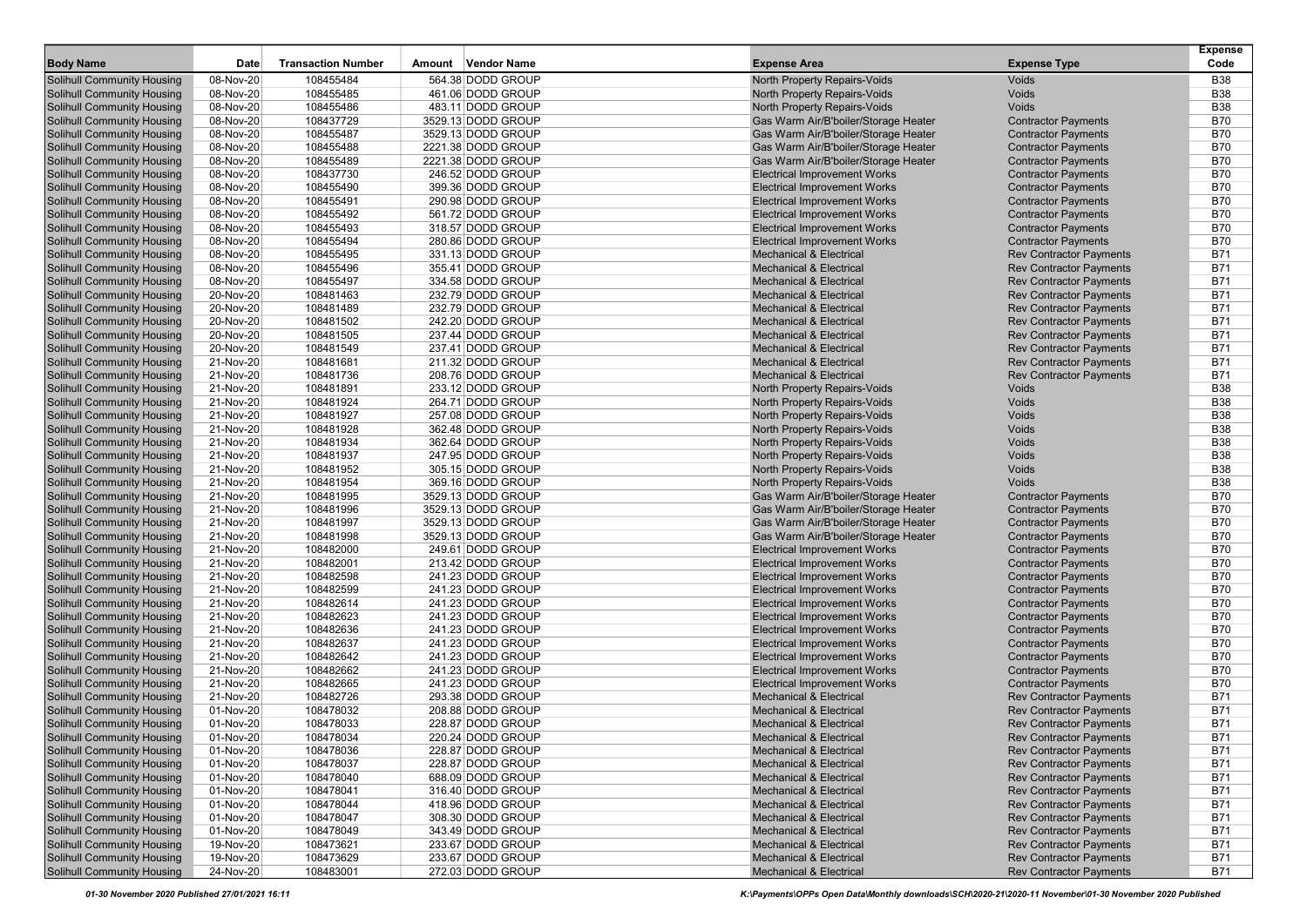|                                                                        |                        |                           |                                                           |                                                                        |                                                | <b>Expense</b>                     |
|------------------------------------------------------------------------|------------------------|---------------------------|-----------------------------------------------------------|------------------------------------------------------------------------|------------------------------------------------|------------------------------------|
| <b>Body Name</b>                                                       | Date                   | <b>Transaction Number</b> | Amount Vendor Name                                        | <b>Expense Area</b>                                                    | <b>Expense Type</b>                            | Code                               |
| <b>Solihull Community Housing</b>                                      | 01-Nov-20              | 108467956                 | 391.00 DOORFIT PRODUCTS LTD                               | Stores-Stores and delivery                                             | <b>Stocks</b>                                  | R <sub>10</sub>                    |
| <b>Solihull Community Housing</b>                                      | 01-Nov-20              | 108431448                 | 100.20 DOORFIT PRODUCTS LTD                               | Stores-Stores and delivery                                             | <b>Stocks</b>                                  | R <sub>10</sub>                    |
| <b>Solihull Community Housing</b>                                      | 01-Nov-20              | 108431448                 | 181.15 DOORFIT PRODUCTS LTD                               | Stores-Stores and delivery                                             | <b>Stocks</b>                                  | R <sub>10</sub>                    |
| <b>Solihull Community Housing</b>                                      | 01-Nov-20              | 108431453<br>108431453    | 108.69 DOORFIT PRODUCTS LTD                               | Stores-Stores and delivery                                             | <b>Stocks</b>                                  | R <sub>10</sub><br>R <sub>10</sub> |
| <b>Solihull Community Housing</b>                                      | 01-Nov-20<br>01-Nov-20 | 108431454                 | 239.90 DOORFIT PRODUCTS LTD<br>87.50 DOORFIT PRODUCTS LTD | Stores-Stores and delivery<br>Stores-Stores and delivery               | <b>Stocks</b><br><b>Stocks</b>                 | R <sub>10</sub>                    |
| <b>Solihull Community Housing</b><br><b>Solihull Community Housing</b> | 01-Nov-20              | 108431454                 | 22.50 DOORFIT PRODUCTS LTD                                | Stores-Stores and delivery                                             | <b>Stocks</b>                                  | R <sub>10</sub>                    |
| <b>Solihull Community Housing</b>                                      | 01-Nov-20              | 108431454                 | 40.40 DOORFIT PRODUCTS LTD                                | Stores-Stores and delivery                                             | <b>Stocks</b>                                  | R <sub>10</sub>                    |
| <b>Solihull Community Housing</b>                                      | 01-Nov-20              | 108431454                 | 108.69 DOORFIT PRODUCTS LTD                               | Stores-Stores and delivery                                             | <b>Stocks</b>                                  | R <sub>10</sub>                    |
| <b>Solihull Community Housing</b>                                      | 01-Nov-20              | 108431454                 | 50.00 DOORFIT PRODUCTS LTD                                | Stores-Stores and delivery                                             | <b>Stocks</b>                                  | R <sub>10</sub>                    |
| <b>Solihull Community Housing</b>                                      | 01-Nov-20              | 108431456                 | 326.00 DOORFIT PRODUCTS LTD                               | Stores-Stores and delivery                                             | <b>Stocks</b>                                  | R <sub>10</sub>                    |
| <b>Solihull Community Housing</b>                                      | 01-Nov-20              | 108431457                 | 45.00 DOORFIT PRODUCTS LTD                                | Stores-Stores and delivery                                             | <b>Stocks</b>                                  | R <sub>10</sub>                    |
| <b>Solihull Community Housing</b>                                      | 01-Nov-20              | 108431457                 | 294.00 DOORFIT PRODUCTS LTD                               | Stores-Stores and delivery                                             | <b>Stocks</b>                                  | R <sub>10</sub>                    |
| <b>Solihull Community Housing</b>                                      | 01-Nov-20              | 108431459                 | 8.50 DOORFIT PRODUCTS LTD                                 | Stores-Stores and delivery                                             | <b>Stocks</b>                                  | R <sub>10</sub>                    |
| <b>Solihull Community Housing</b>                                      | 01-Nov-20              | 108431459                 | 29.90 DOORFIT PRODUCTS LTD                                | Stores-Stores and delivery                                             | <b>Stocks</b>                                  | R <sub>10</sub>                    |
| <b>Solihull Community Housing</b>                                      | 01-Nov-20              | 108431459                 | 5.04 DOORFIT PRODUCTS LTD                                 | Stores-Stores and delivery                                             | <b>Stocks</b>                                  | R <sub>10</sub>                    |
| <b>Solihull Community Housing</b>                                      | 01-Nov-20              | 108431459                 | 90.00 DOORFIT PRODUCTS LTD                                | Stores-Stores and delivery                                             | <b>Stocks</b>                                  | R <sub>10</sub>                    |
| <b>Solihull Community Housing</b>                                      | 01-Nov-20              | 108431459                 | 94.80 DOORFIT PRODUCTS LTD                                | Stores-Stores and delivery                                             | <b>Stocks</b>                                  | R <sub>10</sub>                    |
| <b>Solihull Community Housing</b>                                      | 01-Nov-20              | 108431459                 | 13.50 DOORFIT PRODUCTS LTD                                | Stores-Stores and delivery                                             | <b>Stocks</b>                                  | R <sub>10</sub>                    |
| <b>Solihull Community Housing</b>                                      | 01-Nov-20              | 108431461                 | 12.80 DOORFIT PRODUCTS LTD                                | Stores-Stores and delivery                                             | <b>Stocks</b>                                  | R <sub>10</sub>                    |
| <b>Solihull Community Housing</b>                                      | 01-Nov-20              | 108431461                 | 239.90 DOORFIT PRODUCTS LTD                               | Stores-Stores and delivery                                             | <b>Stocks</b>                                  | R <sub>10</sub>                    |
| <b>Solihull Community Housing</b>                                      | 11-Nov-20              | 108467961                 | 239.90 DOORFIT PRODUCTS LTD                               | Stores-Stores and delivery                                             | <b>Stocks</b>                                  | R <sub>10</sub>                    |
| <b>Solihull Community Housing</b>                                      | 06-Nov-20              | 108429446                 | 296.00 DORO CARE                                          | Safe and Sound Operational                                             | <b>Equipment Rental/Lease</b>                  | D <sub>18</sub>                    |
| <b>Solihull Community Housing</b>                                      | 02-Nov-20              | 108415462                 | 1451.22 REDACTED PERSONAL INFORMATION                     | Housing Aid & Homelessness                                             | <b>Tenant Medicals</b>                         | D63                                |
| <b>Solihull Community Housing</b>                                      | 01-Nov-20              | 108437837                 | 212.44 DRAINTECH SERVICES (MIDLANDS) LTD                  | North Property Repairs-Day to day                                      | <b>Other Works</b>                             | <b>B32</b>                         |
| <b>Solihull Community Housing</b>                                      | 01-Nov-20              | 108437838                 | 212.44 DRAINTECH SERVICES (MIDLANDS) LTD                  | North Property Repairs-Day to day                                      | <b>Other Works</b>                             | <b>B32</b>                         |
| <b>Solihull Community Housing</b>                                      | 01-Nov-20              | 108437839                 | 212.44 DRAINTECH SERVICES (MIDLANDS) LTD                  | North Property Repairs-Day to day                                      | <b>Other Works</b>                             | <b>B32</b>                         |
| <b>Solihull Community Housing</b>                                      | 01-Nov-20              | 108437840                 | 212.44 DRAINTECH SERVICES (MIDLANDS) LTD                  | North Property Repairs-Day to day                                      | <b>Other Works</b>                             | <b>B32</b>                         |
| <b>Solihull Community Housing</b>                                      | 01-Nov-20              | 108459696                 | 1035.00 DRS LTD                                           | Stores-Stores and delivery                                             | <b>Stocks</b>                                  | R <sub>10</sub>                    |
| <b>Solihull Community Housing</b>                                      | 03-Nov-20              | 108416442                 | 350.00 EDSTROM OF SWEDEN LTD                              | <b>Client - Fleet Management</b>                                       | <b>Other Transport Costs</b>                   | C90                                |
| <b>Solihull Community Housing</b>                                      | 01-Nov-20              | 108418960                 | 223.72 ENVIROCALL LTD                                     | North Property Repairs-Day to day                                      | <b>Internal Works</b>                          | <b>B31</b>                         |
| <b>Solihull Community Housing</b>                                      | 01-Nov-20              | 108418961                 | 248.68 ENVIROCALL LTD                                     | North Property Repairs-Day to day                                      | <b>Internal Works</b>                          | <b>B31</b>                         |
| <b>Solihull Community Housing</b>                                      | 01-Nov-20              | 108418962                 | 592.02 ENVIROCALL LTD                                     | North Property Repairs-Day to day                                      | <b>Internal Works</b>                          | <b>B31</b>                         |
| <b>Solihull Community Housing</b>                                      | 01-Nov-20              | 108418966                 | 281.70 ENVIROCALL LTD                                     | North Property Repairs-Day to day                                      | <b>Internal Works</b>                          | <b>B31</b>                         |
| <b>Solihull Community Housing</b>                                      | 05-Nov-20              | 108455666                 | 215.07 ENVIROCALL LTD                                     | North Property Repairs-Day to day                                      | <b>Internal Works</b>                          | <b>B31</b>                         |
| <b>Solihull Community Housing</b>                                      | 18-Nov-20              | 108486631                 | 619.31 ENVIROCALL LTD                                     | North Property Repairs-Day to day                                      | <b>Internal Works</b>                          | <b>B31</b><br><b>B31</b>           |
| <b>Solihull Community Housing</b><br><b>Solihull Community Housing</b> | 05-Nov-20<br>05-Nov-20 | 108455681<br>108455684    | 228.80 ENVIROCALL LTD<br>222.82 ENVIROCALL LTD            | North Property Repairs-Day to day<br>North Property Repairs-Day to day | <b>Internal Works</b><br><b>Internal Works</b> | <b>B31</b>                         |
| <b>Solihull Community Housing</b>                                      | 10-Nov-20              | 108473875                 | 226.46 ENVIROCALL LTD                                     | North Property Repairs-Day to day                                      | <b>Internal Works</b>                          | <b>B31</b>                         |
| <b>Solihull Community Housing</b>                                      | 11-Nov-20              | 108473882                 | 363.13 ENVIROCALL LTD                                     | North Property Repairs-Day to day                                      | <b>Internal Works</b>                          | <b>B31</b>                         |
| <b>Solihull Community Housing</b>                                      | 17-Nov-20              | 108486644                 | 242.09 ENVIROCALL LTD                                     | North Property Repairs-Day to day                                      | <b>Internal Works</b>                          | <b>B31</b>                         |
| <b>Solihull Community Housing</b>                                      | 19-Nov-20              | 108486655                 | 472.30 ENVIROCALL LTD                                     | North Property Repairs-Day to day                                      | <b>Internal Works</b>                          | <b>B31</b>                         |
| <b>Solihull Community Housing</b>                                      | 17-Nov-20              | 108466671                 | 21765.24 ENVIRONMENTAL CONTRACTS LTD                      | Stores-Stores and delivery                                             | <b>Waste Disposal</b>                          | E20                                |
| <b>Solihull Community Housing</b>                                      | 18-Nov-20              | 108471542                 | 380.00 EUROPEAN METAL RECYCLING LTD                       | Stores-Stores and delivery                                             | <b>Waste Disposal</b>                          | E20                                |
| <b>Solihull Community Housing</b>                                      | 26-Nov-20              | 108487652                 | 294.50 EUROPEAN METAL RECYCLING LTD                       | Stores-Stores and delivery                                             | <b>Waste Disposal</b>                          | E20                                |
| <b>Solihull Community Housing</b>                                      | 09-Nov-20              | 108436913                 | 350.00 FAMILY CARE TRUST (SOLIHULL)                       | <b>Private Sector Leasing</b>                                          | <b>Other Works</b>                             | <b>B32</b>                         |
| <b>Solihull Community Housing</b>                                      | 01-Nov-20              | 108466442                 | 793.50 FAMILY CARE TRUST (SOLIHULL)                       | North Property Repairs-Day to day                                      | <b>External Structures</b>                     | <b>B33</b>                         |
| <b>Solihull Community Housing</b>                                      | 01-Nov-20              | 108466443                 | 529.00 FAMILY CARE TRUST (SOLIHULL)                       | North Property Repairs-Day to day                                      | <b>External Structures</b>                     | <b>B33</b>                         |
| <b>Solihull Community Housing</b>                                      | 01-Nov-20              | 108466444                 | 661.25 FAMILY CARE TRUST (SOLIHULL)                       | North Property Repairs-Day to day                                      | <b>External Structures</b>                     | <b>B33</b>                         |
| Solihull Community Housing                                             | 01-Nov-20              | 108466446                 | 333.27 FAMILY CARE TRUST (SOLIHULL)                       | North Property Repairs-Voids                                           | Voids                                          | <b>B38</b>                         |
| <b>Solihull Community Housing</b>                                      | 01-Nov-20              | 108466449                 | 661.25 FAMILY CARE TRUST (SOLIHULL)                       | North Property Repairs-Day to day                                      | <b>External Structures</b>                     | <b>B33</b>                         |
| <b>Solihull Community Housing</b>                                      | 01-Nov-20              | 108466454                 | 264.50 FAMILY CARE TRUST (SOLIHULL)                       | North Property Repairs-Voids                                           | Voids                                          | <b>B38</b>                         |
| <b>Solihull Community Housing</b>                                      | 01-Nov-20              | 108466455                 | 529.00 FAMILY CARE TRUST (SOLIHULL)                       | North Property Repairs-Voids                                           | Voids                                          | <b>B38</b>                         |
| <b>Solihull Community Housing</b>                                      | 01-Nov-20              | 108466456                 | 476.75 FAMILY CARE TRUST (SOLIHULL)                       | North Property Repairs-Voids                                           | Voids                                          | <b>B38</b>                         |
| <b>Solihull Community Housing</b>                                      | 03-Nov-20              | 108420701                 | 3374.54 FLETCHER PROPERTY RENTALS LTD                     | <b>Private Sector Leasing</b>                                          | Rents                                          | <b>B22</b>                         |
| <b>Solihull Community Housing</b>                                      | 12-Nov-20              | 108456555                 | 600.74 GABLES BED & BREAKFAST LTD                         | <b>Housing Aid &amp; Homelessness</b>                                  | <b>B&amp;B Accommodation</b>                   | <b>B23</b>                         |
| <b>Solihull Community Housing</b>                                      | 12-Nov-20              | 108456555                 | 2713.55 GABLES BED & BREAKFAST LTD                        | <b>Housing Aid &amp; Homelessness</b>                                  | <b>B&amp;B Accommodation</b>                   | <b>B23</b>                         |
| <b>Solihull Community Housing</b>                                      | 12-Nov-20              | 108456838                 | 3371.43 GABLES BED & BREAKFAST LTD                        | Housing Aid & Homelessness                                             | <b>B&amp;B Accommodation</b>                   | <b>B23</b>                         |
| <b>Solihull Community Housing</b>                                      | 12-Nov-20              | 108456558                 | 3514.29 GABLES BED & BREAKFAST LTD                        | Housing Aid & Homelessness                                             | <b>B&amp;B Accommodation</b>                   | <b>B23</b>                         |
| <b>Solihull Community Housing</b>                                      | 23-Nov-20              | 108480108                 | 1360.00 GARNER CANNING SOLICITORS                         | Housing Aid & Homelessness                                             | <b>Professional Fees</b>                       | D50                                |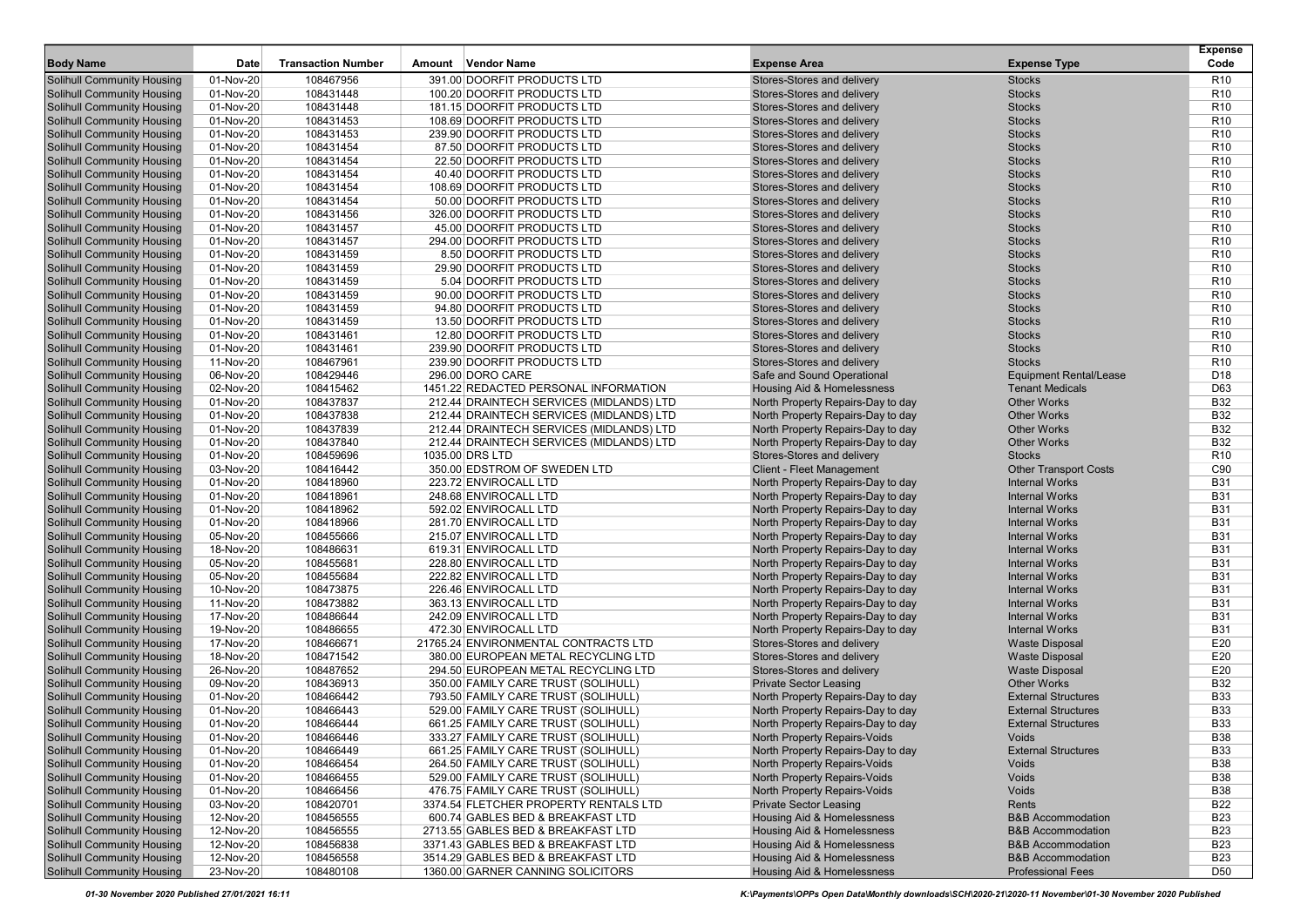| <b>Body Name</b>                                                       | <b>Date</b> | <b>Transaction Number</b> | Amount Vendor Name                              | <b>Expense Area</b>                                      | <b>Expense Type</b>                                      | <b>Expense</b><br>Code |
|------------------------------------------------------------------------|-------------|---------------------------|-------------------------------------------------|----------------------------------------------------------|----------------------------------------------------------|------------------------|
| <b>Solihull Community Housing</b>                                      | 23-Nov-20   | 108480108                 | -920.00 GARNER CANNING SOLICITORS               | Housing Aid & Homelessness                               | <b>Professional Fees</b>                                 | D50                    |
| <b>Solihull Community Housing</b>                                      | 01-Nov-20   | 108483586                 | 1894.00 HANDICARE ACCESSIBILITY LTD             | <b>Private Sector - Disabled Facilities Grants</b>       | <b>Contractor Payments</b>                               | <b>B70</b>             |
| <b>Solihull Community Housing</b>                                      | 09-Nov-20   | 108437172                 | 767.00 HANDICARE ACCESSIBILITY LTD              | Home Improvement Agency                                  | Adaptations                                              | <b>B83</b>             |
| <b>Solihull Community Housing</b>                                      | 09-Nov-20   | 108437173                 | 1170.35 HANDICARE ACCESSIBILITY LTD             | Home Improvement Agency                                  | Adaptations                                              | <b>B83</b>             |
| <b>Solihull Community Housing</b>                                      | 09-Nov-20   | 108437171                 | 613.48 HANDICARE ACCESSIBILITY LTD              | Home Improvement Agency                                  | Adaptations                                              | <b>B83</b>             |
| <b>Solihull Community Housing</b>                                      | 09-Nov-20   | 108437167                 | 767.00 HANDICARE ACCESSIBILITY LTD              | Home Improvement Agency                                  | Adaptations                                              | <b>B83</b>             |
| <b>Solihull Community Housing</b>                                      | 09-Nov-20   | 108437168                 | 1170.35 HANDICARE ACCESSIBILITY LTD             | Home Improvement Agency                                  | Adaptations                                              | <b>B83</b>             |
| <b>Solihull Community Housing</b>                                      | 09-Nov-20   | 108437164                 | 613.48 HANDICARE ACCESSIBILITY LTD              | Home Improvement Agency                                  | Adaptations                                              | <b>B83</b>             |
| <b>Solihull Community Housing</b>                                      | 01-Nov-20   | 108419531                 | 1760.00 HANDICARE ACCESSIBILITY LTD             | <b>Private Sector - Disabled Facilities Grants</b>       | <b>Contractor Payments</b>                               | <b>B70</b>             |
| <b>Solihull Community Housing</b>                                      | 09-Nov-20   | 108437161                 | 767.00 HANDICARE ACCESSIBILITY LTD              | Home Improvement Agency                                  | Adaptations                                              | <b>B83</b>             |
| <b>Solihull Community Housing</b>                                      | 09-Nov-20   | 108437162                 | 1117.75 HANDICARE ACCESSIBILITY LTD             | Home Improvement Agency                                  | Adaptations                                              | <b>B83</b>             |
| <b>Solihull Community Housing</b>                                      | 09-Nov-20   | 108437160                 | 613.48 HANDICARE ACCESSIBILITY LTD              | Home Improvement Agency                                  | Adaptations                                              | <b>B83</b>             |
| <b>Solihull Community Housing</b>                                      | 09-Nov-20   | 108437154                 | 767.00 HANDICARE ACCESSIBILITY LTD              | Home Improvement Agency                                  | Adaptations                                              | <b>B83</b>             |
| <b>Solihull Community Housing</b>                                      | 09-Nov-20   | 108437156                 | 1117.75 HANDICARE ACCESSIBILITY LTD             | Home Improvement Agency                                  | Adaptations                                              | <b>B83</b>             |
| <b>Solihull Community Housing</b>                                      | 09-Nov-20   | 108437155                 | 613.48 HANDICARE ACCESSIBILITY LTD              | Home Improvement Agency                                  | Adaptations                                              | <b>B83</b>             |
| <b>Solihull Community Housing</b>                                      | 01-Nov-20   | 108466696                 | 5443.00 HANDICARE ACCESSIBILITY LTD             | <b>Public Sector - Major Adaptations</b>                 | <b>Contractor Payments</b>                               | <b>B70</b>             |
| <b>Solihull Community Housing</b>                                      | 01-Nov-20   | 108483587                 | 2392.00 HANDICARE ACCESSIBILITY LTD             | <b>Private Sector - Disabled Facilities Grants</b>       | <b>Contractor Payments</b>                               | <b>B70</b>             |
| <b>Solihull Community Housing</b>                                      | 01-Nov-20   | 108466697                 | 3995.00 HANDICARE ACCESSIBILITY LTD             | <b>Private Sector - Disabled Facilities Grants</b>       | <b>Contractor Payments</b>                               | <b>B70</b>             |
| <b>Solihull Community Housing</b>                                      | 01-Nov-20   | 108483588                 | 4699.00 HANDICARE ACCESSIBILITY LTD             | <b>Public Sector - Major Adaptations</b>                 | <b>Contractor Payments</b>                               | <b>B70</b>             |
| <b>Solihull Community Housing</b>                                      | 01-Nov-20   | 108466698                 | 3178.50 HANDICARE ACCESSIBILITY LTD             | <b>Public Sector - Major Adaptations</b>                 | <b>Contractor Payments</b>                               | <b>B70</b>             |
| <b>Solihull Community Housing</b>                                      | 03-Nov-20   | 108483589                 | 300.00 HANDICARE ACCESSIBILITY LTD              | <b>Public Sector - Major Adaptations</b>                 | <b>Contractor Payments</b>                               | <b>B70</b>             |
| <b>Solihull Community Housing</b>                                      | 01-Nov-20   | 108473897                 | 13300.00 HARDALL INTERNATIONAL LIMITED          | <b>Fire Protection Works</b>                             | <b>Contractor Payments</b>                               | <b>B70</b>             |
| <b>Solihull Community Housing</b>                                      | 02-Nov-20   | 108487468                 | 950.00 HARDALL INTERNATIONAL LIMITED            | <b>Fire Protection Works</b>                             | <b>Contractor Payments</b>                               | <b>B70</b>             |
| <b>Solihull Community Housing</b>                                      | 01-Nov-20   | 108425495                 | 3358.00 HARDYMAN GROUP LTD                      | <b>Kitchens</b>                                          | <b>Contractor Payments</b>                               | <b>B70</b>             |
| <b>Solihull Community Housing</b>                                      | 01-Nov-20   | 108425496                 | 3377.00 HARDYMAN GROUP LTD                      | Kitchens                                                 | <b>Contractor Payments</b>                               | <b>B70</b>             |
| <b>Solihull Community Housing</b>                                      | 01-Nov-20   | 108425497                 | 3600.00 HARDYMAN GROUP LTD                      | Kitchens                                                 | <b>Contractor Payments</b>                               | <b>B70</b>             |
| <b>Solihull Community Housing</b>                                      | 01-Nov-20   | 108425498                 | 3362.00 HARDYMAN GROUP LTD                      | <b>Kitchens</b>                                          | <b>Contractor Payments</b>                               | <b>B70</b>             |
| <b>Solihull Community Housing</b>                                      | 03-Nov-20   | 108438470                 | 13252.00 HARDYMAN GROUP LTD                     | <b>Public Sector - Major Adaptations</b>                 | <b>Contractor Payments</b>                               | <b>B70</b>             |
| <b>Solihull Community Housing</b>                                      | 04-Nov-20   | 108423527                 | 125100.00 HM REVENUE & CUSTOMS                  | <b>VAT</b>                                               | <b>Creditor: Government</b>                              | S04                    |
| <b>Solihull Community Housing</b>                                      | 25-Nov-20   | 108485048                 | 3354.00 HM REVENUE & CUSTOMS                    | <b>Central Administration</b>                            | <b>Other Employee Costs</b>                              | A90                    |
| <b>Solihull Community Housing</b>                                      | 25-Nov-20   | 108484740                 | 3388.00 HM REVENUE & CUSTOMS                    | <b>Central Administration</b>                            | <b>Other Employee Costs</b>                              | A90                    |
| <b>Solihull Community Housing</b>                                      | 05-Nov-20   | 108427300                 | 6300.00 HOUSEMARK LTD                           | <b>Central Administration</b>                            | <b>Professional Fees</b>                                 | D <sub>50</sub>        |
| <b>Solihull Community Housing</b>                                      | 30-Nov-20   | 108490261                 | 7200.00 HOUSEMARK LTD                           | <b>Central Administration</b>                            | <b>Professional Fees</b>                                 | D <sub>50</sub>        |
| <b>Solihull Community Housing</b>                                      | 05-Nov-20   | 108427258                 | 450.00 HQN LTD                                  | Training                                                 | Training                                                 | A80                    |
| <b>Solihull Community Housing</b>                                      | 05-Nov-20   | 108427323                 | 250.00 HQN LTD                                  | Training                                                 | Training                                                 | A80                    |
| <b>Solihull Community Housing</b>                                      | 12-Nov-20   | 108456444                 | 250.00 HQN LTD                                  | Training                                                 | Training                                                 | A80                    |
| <b>Solihull Community Housing</b>                                      | 26-Nov-20   | 108487480                 | 250.00 HQN LTD                                  | Training                                                 | Training                                                 | A80                    |
| <b>Solihull Community Housing</b>                                      | 01-Nov-20   | 108419532                 | 279.38 HUNTLEY REFRIGERATION LTD                | <b>CCTV</b>                                              | <b>Other Premises Costs</b>                              | <b>B90</b>             |
| <b>Solihull Community Housing</b>                                      | 01-Nov-20   | 108438471                 | 883.13 HUNTLEY REFRIGERATION LTD                | Saxon Court                                              | <b>Other Premises Costs</b>                              | <b>B90</b>             |
| <b>Solihull Community Housing</b>                                      | 01-Nov-20   | 108419535                 | 279.38 HUNTLEY REFRIGERATION LTD                | <b>Frontline Offices</b>                                 | <b>General Building Costs</b>                            | <b>B30</b>             |
| <b>Solihull Community Housing</b>                                      | 01-Nov-20   | 108419536                 | 997.79 HUNTLEY REFRIGERATION LTD                | <b>Endeavour House</b>                                   | <b>General Building Costs</b>                            | <b>B30</b>             |
| <b>Solihull Community Housing</b>                                      | 01-Nov-20   | 108438472                 | 270.89 HUNTLEY REFRIGERATION LTD                | Saxon Court                                              | <b>Other Premises Costs</b>                              | <b>B90</b>             |
| <b>Solihull Community Housing</b>                                      | 26-Nov-20   | 108487478                 | 14208.96 INLAND REVENUE ONLY                    | <b>Central Administration</b>                            | Other Fees & Charges                                     | D <sub>59</sub>        |
| <b>Solihull Community Housing</b>                                      | 25-Nov-20   | 108484733                 | 3111.00 INSIDE HOUSING                          | <b>Board Administration</b>                              | <b>Professional Fees</b>                                 | D <sub>50</sub>        |
| <b>Solihull Community Housing</b>                                      | 09-Nov-20   | 108455662                 | 775.00 INTEGRATED WATER SERVICES LTD            | Client <i>i</i> , H & S Water Risk                       | Water risks                                              | <b>B13</b>             |
| <b>Solihull Community Housing</b>                                      | 09-Nov-20   | 108455663                 | 775.00 INTEGRATED WATER SERVICES LTD            | Client ¿ H & S Water Risk                                | Water risks                                              | <b>B13</b>             |
| <b>Solihull Community Housing</b>                                      | 09-Nov-20   | 108455664                 | 775.00 INTEGRATED WATER SERVICES LTD            | Client ¿ H & S Water Risk                                | <b>Water risks</b>                                       | <b>B13</b>             |
| <b>Solihull Community Housing</b>                                      | 09-Nov-20   | 108455665                 | 775.00 INTEGRATED WATER SERVICES LTD            | Client <i>i</i> , H & S Water Risk                       | <b>Water risks</b>                                       | <b>B13</b>             |
| <b>Solihull Community Housing</b>                                      | 09-Nov-20   | 108436900                 | 1052.25 JAMES ANDREWS RECRUITMENT SOLUTIONS LTD | Housing Aid & Homelessness                               | <b>Agency Staff (Funded Posts)</b>                       | A61                    |
| <b>Solihull Community Housing</b>                                      | 04-Nov-20   | 108425105                 | 1151.38 JAMES ANDREWS RECRUITMENT SOLUTIONS LTD | Housing Aid & Homelessness                               | Agency Staff (Funded Posts)                              | A61                    |
| <b>Solihull Community Housing</b>                                      | 17-Nov-20   | 108466719                 | 1159.00 JAMES ANDREWS RECRUITMENT SOLUTIONS LTD | Housing Aid & Homelessness                               | <b>Agency Staff (Funded Posts)</b>                       | A61                    |
| <b>Solihull Community Housing</b>                                      | 23-Nov-20   | 108480103                 | 1143.75 JAMES ANDREWS RECRUITMENT SOLUTIONS LTD | Housing Aid & Homelessness                               | <b>Agency Staff (Funded Posts)</b>                       | A61                    |
| <b>Solihull Community Housing</b>                                      | 12-Nov-20   | 108456567                 | 290.00 JAN CAR WASH LTD                         | <b>Client - Fleet Management</b>                         | <b>Other Transport Costs</b>                             | C90                    |
| <b>Solihull Community Housing</b>                                      | 05-Nov-20   | 108425605                 | 73948.31 JESSUP BROTHERS LTD                    | New Build - Faulkner Road                                | <b>Contractor Payments</b>                               | <b>B70</b>             |
| <b>Solihull Community Housing</b>                                      |             |                           | 172879.19 JESSUP BROTHERS LTD                   |                                                          |                                                          |                        |
|                                                                        | 05-Nov-20   | 108425605                 |                                                 | New Build - Wagon Lane                                   | <b>Contractor Payments</b><br><b>Contractor Payments</b> | <b>B70</b>             |
| <b>Solihull Community Housing</b><br><b>Solihull Community Housing</b> | 05-Nov-20   | 108425605                 | 58481.69 JESSUP BROTHERS LTD                    | New Build - Brackleys Way                                |                                                          | <b>B70</b>             |
|                                                                        | 05-Nov-20   | 108425605                 | 106519.62 JESSUP BROTHERS LTD                   | New Build - Willow Way                                   | <b>Contractor Payments</b>                               | <b>B70</b>             |
| <b>Solihull Community Housing</b>                                      | 23-Nov-20   | 108479447                 | 84305.39 JESSUP BROTHERS LTD                    | New Build - Coleshill Heath School Extra Care            | <b>Contractor Payments</b>                               | B70                    |
| <b>Solihull Community Housing</b><br><b>Solihull Community Housing</b> | 01-Nov-20   | 108431468                 | 618.41 JEWSON LTD                               | Stores-Stores and delivery<br>Stores-Stores and delivery | Stocks                                                   | R <sub>10</sub>        |
|                                                                        | 01-Nov-20   | 108431468                 | 134.00 JEWSON LTD                               |                                                          | <b>Stocks</b>                                            | R <sub>10</sub>        |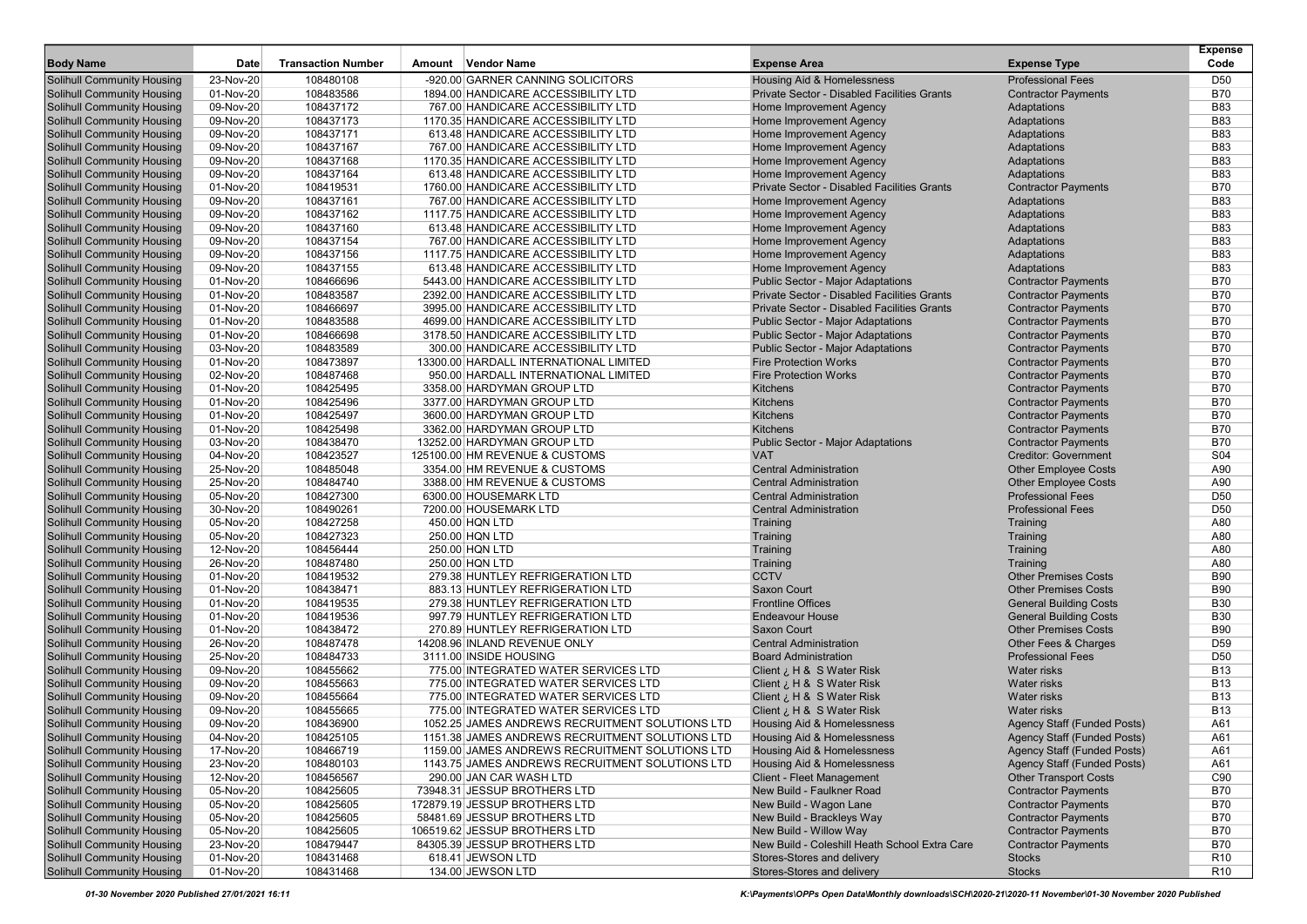|                                                                        |                        |                           |                                       |                                                          |                                | <b>Expense</b>                     |
|------------------------------------------------------------------------|------------------------|---------------------------|---------------------------------------|----------------------------------------------------------|--------------------------------|------------------------------------|
| <b>Body Name</b>                                                       | Date                   | <b>Transaction Number</b> | Amount Vendor Name                    | <b>Expense Area</b>                                      | <b>Expense Type</b>            | Code                               |
| <b>Solihull Community Housing</b>                                      | 01-Nov-20              | 108431468                 | 164.16 JEWSON LTD                     | Stores-Stores and delivery                               | <b>Stocks</b>                  | R <sub>10</sub>                    |
| <b>Solihull Community Housing</b>                                      | 01-Nov-20              | 108431468                 | 91.60 JEWSON LTD                      | Stores-Stores and delivery                               | <b>Stocks</b>                  | R <sub>10</sub>                    |
| <b>Solihull Community Housing</b>                                      | 01-Nov-20              | 108431468                 | 4.25 JEWSON LTD                       | Stores-Stores and delivery                               | <b>Stocks</b>                  | R <sub>10</sub>                    |
| <b>Solihull Community Housing</b>                                      | 01-Nov-20              | 108431468                 | 175.44 JEWSON LTD                     | Stores-Stores and delivery                               | <b>Stocks</b>                  | R <sub>10</sub>                    |
| <b>Solihull Community Housing</b>                                      | 01-Nov-20              | 108431468                 | 22.80 JEWSON LTD                      | Stores-Stores and delivery                               | <b>Stocks</b>                  | R <sub>10</sub>                    |
| <b>Solihull Community Housing</b>                                      | 01-Nov-20              | 108431468                 | 7.20 JEWSON LTD                       | Stores-Stores and delivery                               | <b>Stocks</b>                  | R <sub>10</sub>                    |
| <b>Solihull Community Housing</b>                                      | 01-Nov-20              | 108431468                 | 700.00 JEWSON LTD                     | Stores-Stores and delivery                               | <b>Stocks</b>                  | R <sub>10</sub>                    |
| <b>Solihull Community Housing</b>                                      | 01-Nov-20              | 108431468                 | 120.00 JEWSON LTD                     | Stores-Stores and delivery                               | <b>Stocks</b>                  | R <sub>10</sub>                    |
| <b>Solihull Community Housing</b>                                      | 01-Nov-20              | 108431468                 | 234.30 JEWSON LTD                     | Stores-Stores and delivery                               | <b>Stocks</b>                  | R <sub>10</sub>                    |
| <b>Solihull Community Housing</b>                                      | 01-Nov-20              | 108431468                 | 142.50 JEWSON LTD                     | Stores-Stores and delivery                               | <b>Stocks</b>                  | R <sub>10</sub>                    |
| <b>Solihull Community Housing</b>                                      | 01-Nov-20              | 108431468                 | 41.60 JEWSON LTD                      | Stores-Stores and delivery                               | <b>Stocks</b>                  | R <sub>10</sub>                    |
| <b>Solihull Community Housing</b>                                      | 01-Nov-20              | 108431468                 | 53.10 JEWSON LTD                      | Stores-Stores and delivery                               | <b>Stocks</b>                  | R <sub>10</sub>                    |
| <b>Solihull Community Housing</b>                                      | 01-Nov-20              | 108431468                 | 95.76 JEWSON LTD                      | Stores-Stores and delivery                               | <b>Stocks</b>                  | R <sub>10</sub>                    |
| <b>Solihull Community Housing</b>                                      | 01-Nov-20              | 108431468                 | 54.90 JEWSON LTD                      | Stores-Stores and delivery                               | <b>Stocks</b>                  | R <sub>10</sub>                    |
| <b>Solihull Community Housing</b>                                      | 01-Nov-20              | 108431468                 | 95.76 JEWSON LTD                      | Stores-Stores and delivery                               | <b>Stocks</b>                  | R <sub>10</sub>                    |
| <b>Solihull Community Housing</b>                                      | 01-Nov-20              | 108431469                 | 224.00 JEWSON LTD                     | Stores-Stores and delivery                               | <b>Stocks</b>                  | R <sub>10</sub>                    |
| <b>Solihull Community Housing</b>                                      | 01-Nov-20              | 108431470                 | 5.20 JEWSON LTD                       | Stores-Stores and delivery                               | <b>Stocks</b>                  | R <sub>10</sub>                    |
| <b>Solihull Community Housing</b>                                      | 01-Nov-20              | 108431470                 | 79.60 JEWSON LTD                      | Stores-Stores and delivery                               | <b>Stocks</b>                  | R <sub>10</sub>                    |
| <b>Solihull Community Housing</b>                                      | 01-Nov-20              | 108431470                 | 7.02 JEWSON LTD                       | Stores-Stores and delivery                               | <b>Stocks</b>                  | R <sub>10</sub>                    |
| <b>Solihull Community Housing</b>                                      | 01-Nov-20              | 108431470                 | 31.80 JEWSON LTD                      | Stores-Stores and delivery                               | <b>Stocks</b>                  | R <sub>10</sub>                    |
| <b>Solihull Community Housing</b>                                      | 01-Nov-20              | 108431470                 | 206.50 JEWSON LTD                     | Stores-Stores and delivery                               | <b>Stocks</b>                  | R <sub>10</sub>                    |
| <b>Solihull Community Housing</b>                                      | 01-Nov-20              | 108431470                 | 248.92 JEWSON LTD                     | Stores-Stores and delivery                               | <b>Stocks</b>                  | R <sub>10</sub>                    |
| <b>Solihull Community Housing</b>                                      | 01-Nov-20              | 108431470                 | 20.52 JEWSON LTD                      | Stores-Stores and delivery                               | <b>Stocks</b>                  | R <sub>10</sub>                    |
| <b>Solihull Community Housing</b><br><b>Solihull Community Housing</b> | 01-Nov-20              | 108431470                 | 28.02 JEWSON LTD                      | Stores-Stores and delivery                               | <b>Stocks</b>                  | R <sub>10</sub><br>R <sub>10</sub> |
|                                                                        | 01-Nov-20<br>01-Nov-20 | 108431470                 | 106.50 JEWSON LTD<br>17.31 JEWSON LTD | Stores-Stores and delivery<br>Stores-Stores and delivery | <b>Stocks</b><br><b>Stocks</b> | R <sub>10</sub>                    |
| <b>Solihull Community Housing</b><br><b>Solihull Community Housing</b> | 01-Nov-20              | 108431470<br>108431470    | 91.20 JEWSON LTD                      | Stores-Stores and delivery                               | <b>Stocks</b>                  | R <sub>10</sub>                    |
| <b>Solihull Community Housing</b>                                      | 01-Nov-20              | 108431470                 | 110.05 JEWSON LTD                     | Stores-Stores and delivery                               | <b>Stocks</b>                  | R <sub>10</sub>                    |
| <b>Solihull Community Housing</b>                                      | 01-Nov-20              | 108431470                 | 4.50 JEWSON LTD                       | Stores-Stores and delivery                               | <b>Stocks</b>                  | R <sub>10</sub>                    |
| <b>Solihull Community Housing</b>                                      | 01-Nov-20              | 108431470                 | 145.50 JEWSON LTD                     | Stores-Stores and delivery                               | <b>Stocks</b>                  | R <sub>10</sub>                    |
| <b>Solihull Community Housing</b>                                      | 01-Nov-20              | 108431470                 | 118.40 JEWSON LTD                     | Stores-Stores and delivery                               | <b>Stocks</b>                  | R <sub>10</sub>                    |
| <b>Solihull Community Housing</b>                                      | 01-Nov-20              | 108431471                 | 361.13 JEWSON LTD                     | Stores-Stores and delivery                               | <b>Stocks</b>                  | R <sub>10</sub>                    |
| <b>Solihull Community Housing</b>                                      | 01-Nov-20              | 108431472                 | 249.80 JEWSON LTD                     | Stores-Stores and delivery                               | <b>Stocks</b>                  | R <sub>10</sub>                    |
| <b>Solihull Community Housing</b>                                      | 01-Nov-20              | 108431472                 | 23.30 JEWSON LTD                      | Stores-Stores and delivery                               | <b>Stocks</b>                  | R <sub>10</sub>                    |
| <b>Solihull Community Housing</b>                                      | 01-Nov-20              | 108431472                 | 76.85 JEWSON LTD                      | Stores-Stores and delivery                               | <b>Stocks</b>                  | R <sub>10</sub>                    |
| <b>Solihull Community Housing</b>                                      | 01-Nov-20              | 108431473                 | 245.68 JEWSON LTD                     | Stores-Stores and delivery                               | <b>Stocks</b>                  | R <sub>10</sub>                    |
| <b>Solihull Community Housing</b>                                      | 01-Nov-20              | 108431474                 | 225.92 JEWSON LTD                     | Stores-Stores and delivery                               | <b>Stocks</b>                  | R <sub>10</sub>                    |
| <b>Solihull Community Housing</b>                                      | 01-Nov-20              | 108431475                 | 263.51 JEWSON LTD                     | Stores-Stores and delivery                               | <b>Stocks</b>                  | R <sub>10</sub>                    |
| <b>Solihull Community Housing</b>                                      | 01-Nov-20              | 108431477                 | 1014.56 JEWSON LTD                    | Stores-Stores and delivery                               | <b>Stocks</b>                  | R <sub>10</sub>                    |
| <b>Solihull Community Housing</b>                                      | 01-Nov-20              | 108431479                 | 29.00 JEWSON LTD                      | Stores-Stores and delivery                               | <b>Stocks</b>                  | R <sub>10</sub>                    |
| <b>Solihull Community Housing</b>                                      | 01-Nov-20              | 108431479                 | 1.80 JEWSON LTD                       | Stores-Stores and delivery                               | <b>Stocks</b>                  | R <sub>10</sub>                    |
| <b>Solihull Community Housing</b>                                      | 01-Nov-20              | 108431479                 | 213.60 JEWSON LTD                     | Stores-Stores and delivery                               | <b>Stocks</b>                  | R <sub>10</sub>                    |
| <b>Solihull Community Housing</b>                                      | 01-Nov-20              | 108431479                 | 58.00 JEWSON LTD                      | Stores-Stores and delivery                               | <b>Stocks</b>                  | R <sub>10</sub>                    |
| <b>Solihull Community Housing</b>                                      | 01-Nov-20              | 108431479                 | 13.60 JEWSON LTD                      | Stores-Stores and delivery                               | <b>Stocks</b>                  | R <sub>10</sub>                    |
| <b>Solihull Community Housing</b>                                      | 01-Nov-20              | 108431479                 | 5.82 JEWSON LTD                       | Stores-Stores and delivery                               | <b>Stocks</b>                  | R <sub>10</sub>                    |
| <b>Solihull Community Housing</b>                                      | 01-Nov-20              | 108431479                 | 8.65 JEWSON LTD                       | Stores-Stores and delivery                               | <b>Stocks</b>                  | <b>R10</b>                         |
| <b>Solihull Community Housing</b>                                      | 01-Nov-20              | 108431479                 | 194.40 JEWSON LTD                     | Stores-Stores and delivery                               | <b>Stocks</b>                  | R <sub>10</sub>                    |
| <b>Solihull Community Housing</b>                                      | 01-Nov-20              | 108431479                 | 15.60 JEWSON LTD                      | Stores-Stores and delivery                               | <b>Stocks</b>                  | R <sub>10</sub>                    |
| <b>Solihull Community Housing</b>                                      | 01-Nov-20              | 108431479                 | 128.00 JEWSON LTD                     | Stores-Stores and delivery                               | <b>Stocks</b>                  | R <sub>10</sub>                    |
| <b>Solihull Community Housing</b>                                      | 01-Nov-20              | 108431479                 | 134.00 JEWSON LTD                     | Stores-Stores and delivery                               | <b>Stocks</b>                  | R10                                |
| <b>Solihull Community Housing</b>                                      | 01-Nov-20              | 108431482                 | 74.64 JEWSON LTD                      | Stores-Stores and delivery                               | <b>Stocks</b>                  | R <sub>10</sub>                    |
| <b>Solihull Community Housing</b>                                      | 01-Nov-20              | 108431482                 | 382.46 JEWSON LTD                     | Stores-Stores and delivery                               | <b>Stocks</b>                  | R <sub>10</sub>                    |
| <b>Solihull Community Housing</b>                                      | 01-Nov-20              | 108431482                 | 35.00 JEWSON LTD                      | Stores-Stores and delivery                               | <b>Stocks</b>                  | R <sub>10</sub>                    |
| <b>Solihull Community Housing</b>                                      | 01-Nov-20              | 108431483                 | 28.20 JEWSON LTD                      | Stores-Stores and delivery                               | <b>Stocks</b>                  | R <sub>10</sub>                    |
| <b>Solihull Community Housing</b>                                      | 01-Nov-20              | 108431483                 | 8.40 JEWSON LTD                       | Stores-Stores and delivery                               | <b>Stocks</b>                  | R <sub>10</sub>                    |
| <b>Solihull Community Housing</b>                                      | 01-Nov-20              | 108431483                 | 77.70 JEWSON LTD                      | Stores-Stores and delivery                               | <b>Stocks</b>                  | R <sub>10</sub>                    |
| <b>Solihull Community Housing</b>                                      | 01-Nov-20              | 108431483                 | 11.60 JEWSON LTD                      | Stores-Stores and delivery                               | <b>Stocks</b>                  | R <sub>10</sub>                    |
| <b>Solihull Community Housing</b>                                      | 01-Nov-20              | 108431483                 | 8.75 JEWSON LTD                       | Stores-Stores and delivery                               | <b>Stocks</b>                  | R <sub>10</sub>                    |
| <b>Solihull Community Housing</b>                                      | 01-Nov-20              | 108431483                 | 73.32 JEWSON LTD                      | Stores-Stores and delivery                               | <b>Stocks</b>                  | R <sub>10</sub>                    |
| <b>Solihull Community Housing</b>                                      | $01-Nov-20$            | 108431483                 | 240.04 JEWSON LTD                     | Stores-Stores and delivery                               | <b>Stocks</b>                  | R <sub>10</sub>                    |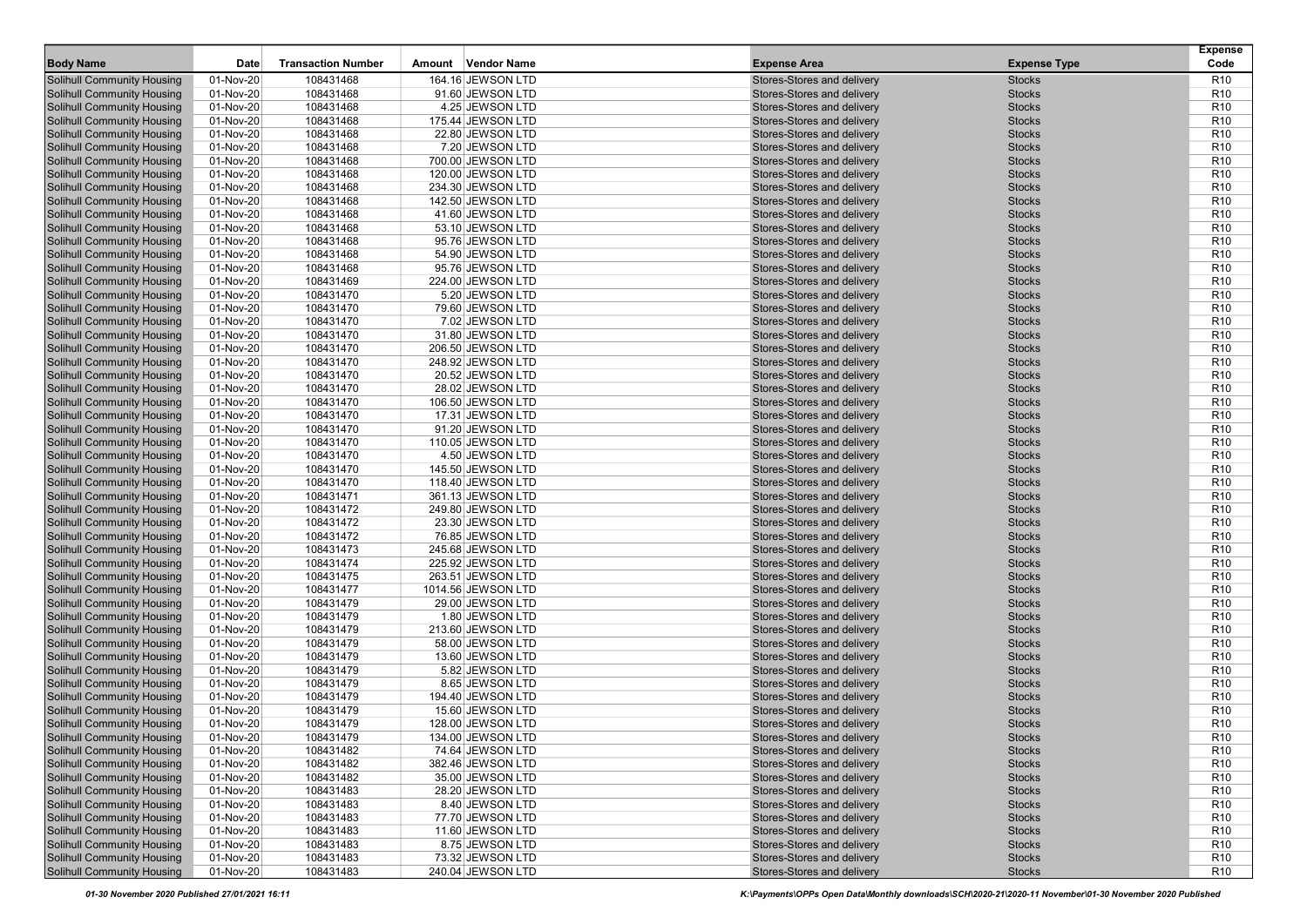|                                                                        |                        |                           |                                      |                                                          |                                | <b>Expense</b>                     |
|------------------------------------------------------------------------|------------------------|---------------------------|--------------------------------------|----------------------------------------------------------|--------------------------------|------------------------------------|
| <b>Body Name</b>                                                       | Date                   | <b>Transaction Number</b> | Amount Vendor Name                   | <b>Expense Area</b>                                      | <b>Expense Type</b>            | Code                               |
| <b>Solihull Community Housing</b>                                      | 01-Nov-20              | 108431483                 | 108.85 JEWSON LTD                    | Stores-Stores and delivery                               | <b>Stocks</b>                  | R <sub>10</sub>                    |
| <b>Solihull Community Housing</b>                                      | 01-Nov-20              | 108431483                 | 246.96 JEWSON LTD                    | Stores-Stores and delivery                               | <b>Stocks</b>                  | R <sub>10</sub>                    |
| <b>Solihull Community Housing</b>                                      | 01-Nov-20              | 108431483                 | 70.00 JEWSON LTD                     | Stores-Stores and delivery                               | <b>Stocks</b>                  | R <sub>10</sub>                    |
| <b>Solihull Community Housing</b>                                      | 01-Nov-20              | 108431483                 | 5.16 JEWSON LTD                      | Stores-Stores and delivery                               | <b>Stocks</b>                  | R <sub>10</sub>                    |
| <b>Solihull Community Housing</b>                                      | 01-Nov-20              | 108431483                 | 28.20 JEWSON LTD                     | Stores-Stores and delivery                               | <b>Stocks</b>                  | R <sub>10</sub>                    |
| <b>Solihull Community Housing</b>                                      | 01-Nov-20              | 108431483                 | 8.01 JEWSON LTD                      | Stores-Stores and delivery                               | <b>Stocks</b>                  | R <sub>10</sub>                    |
| <b>Solihull Community Housing</b>                                      | 01-Nov-20              | 108431483                 | 9.00 JEWSON LTD                      | Stores-Stores and delivery                               | <b>Stocks</b>                  | R <sub>10</sub>                    |
| <b>Solihull Community Housing</b>                                      | 01-Nov-20              | 108431483                 | 145.90 JEWSON LTD                    | Stores-Stores and delivery                               | <b>Stocks</b>                  | R <sub>10</sub>                    |
| <b>Solihull Community Housing</b>                                      | 01-Nov-20              | 108431483                 | 65.00 JEWSON LTD                     | Stores-Stores and delivery                               | <b>Stocks</b>                  | R <sub>10</sub>                    |
| <b>Solihull Community Housing</b>                                      | 01-Nov-20              | 108431485                 | 37.80 JEWSON LTD                     | Stores-Stores and delivery                               | <b>Stocks</b>                  | R <sub>10</sub>                    |
| <b>Solihull Community Housing</b>                                      | 01-Nov-20              | 108431485                 | 163.80 JEWSON LTD                    | Stores-Stores and delivery                               | <b>Stocks</b>                  | R <sub>10</sub>                    |
| <b>Solihull Community Housing</b>                                      | 01-Nov-20              | 108431485                 | 143.90 JEWSON LTD                    | Stores-Stores and delivery                               | <b>Stocks</b>                  | R <sub>10</sub>                    |
| <b>Solihull Community Housing</b>                                      | 01-Nov-20              | 108431485                 | 28.02 JEWSON LTD                     | Stores-Stores and delivery                               | <b>Stocks</b>                  | R <sub>10</sub>                    |
| <b>Solihull Community Housing</b>                                      | 01-Nov-20              | 108431485                 | 1542.24 JEWSON LTD                   | Stores-Stores and delivery<br>Stores-Stores and delivery | <b>Stocks</b>                  | R <sub>10</sub>                    |
| <b>Solihull Community Housing</b>                                      | 01-Nov-20              | 108431485                 | 115.00 JEWSON LTD                    |                                                          | <b>Stocks</b>                  | R <sub>10</sub>                    |
| <b>Solihull Community Housing</b>                                      | 01-Nov-20              | 108431485                 | 39.90 JEWSON LTD                     | Stores-Stores and delivery                               | <b>Stocks</b>                  | R <sub>10</sub><br>R <sub>10</sub> |
| <b>Solihull Community Housing</b>                                      | 01-Nov-20<br>01-Nov-20 | 108431485<br>108431485    | 16.20 JEWSON LTD                     | Stores-Stores and delivery                               | <b>Stocks</b><br><b>Stocks</b> | R <sub>10</sub>                    |
| <b>Solihull Community Housing</b><br><b>Solihull Community Housing</b> | 01-Nov-20              | 108467965                 | 55.60 JEWSON LTD<br>87.48 JEWSON LTD | Stores-Stores and delivery<br>Stores-Stores and delivery | <b>Stocks</b>                  | R <sub>10</sub>                    |
| <b>Solihull Community Housing</b>                                      | 01-Nov-20              | 108467965                 | 36.64 JEWSON LTD                     | Stores-Stores and delivery                               | <b>Stocks</b>                  | R <sub>10</sub>                    |
| <b>Solihull Community Housing</b>                                      | 01-Nov-20              | 108467965                 | 12.50 JEWSON LTD                     | Stores-Stores and delivery                               | <b>Stocks</b>                  | R <sub>10</sub>                    |
| <b>Solihull Community Housing</b>                                      | 01-Nov-20              | 108467965                 | 81.08 JEWSON LTD                     | Stores-Stores and delivery                               | <b>Stocks</b>                  | R <sub>10</sub>                    |
| <b>Solihull Community Housing</b>                                      | 01-Nov-20              | 108467965                 | 70.81 JEWSON LTD                     | Stores-Stores and delivery                               | <b>Stocks</b>                  | R <sub>10</sub>                    |
| <b>Solihull Community Housing</b>                                      | 01-Nov-20              | 108467965                 | 46.22 JEWSON LTD                     | Stores-Stores and delivery                               | <b>Stocks</b>                  | R <sub>10</sub>                    |
| <b>Solihull Community Housing</b>                                      | 01-Nov-20              | 108467965                 | 26.32 JEWSON LTD                     | Stores-Stores and delivery                               | <b>Stocks</b>                  | R <sub>10</sub>                    |
| <b>Solihull Community Housing</b>                                      | 01-Nov-20              | 108467965                 | 4.55 JEWSON LTD                      | Stores-Stores and delivery                               | <b>Stocks</b>                  | R <sub>10</sub>                    |
| <b>Solihull Community Housing</b>                                      | 01-Nov-20              | 108467965                 | 23.68 JEWSON LTD                     | Stores-Stores and delivery                               | <b>Stocks</b>                  | R <sub>10</sub>                    |
| <b>Solihull Community Housing</b>                                      | 01-Nov-20              | 108431491                 | 178.80 JEWSON LTD                    | Stores-Stores and delivery                               | <b>Stocks</b>                  | R <sub>10</sub>                    |
| <b>Solihull Community Housing</b>                                      | 01-Nov-20              | 108431491                 | 189.00 JEWSON LTD                    | Stores-Stores and delivery                               | <b>Stocks</b>                  | R <sub>10</sub>                    |
| <b>Solihull Community Housing</b>                                      | 01-Nov-20              | 108431491                 | 88.20 JEWSON LTD                     | Stores-Stores and delivery                               | <b>Stocks</b>                  | R <sub>10</sub>                    |
| <b>Solihull Community Housing</b>                                      | 01-Nov-20              | 108431491                 | 31.80 JEWSON LTD                     | Stores-Stores and delivery                               | <b>Stocks</b>                  | R <sub>10</sub>                    |
| <b>Solihull Community Housing</b>                                      | 01-Nov-20              | 108431491                 | 134.00 JEWSON LTD                    | Stores-Stores and delivery                               | <b>Stocks</b>                  | R <sub>10</sub>                    |
| <b>Solihull Community Housing</b>                                      | 01-Nov-20              | 108431491                 | 71.45 JEWSON LTD                     | Stores-Stores and delivery                               | <b>Stocks</b>                  | R <sub>10</sub>                    |
| <b>Solihull Community Housing</b>                                      | 01-Nov-20              | 108431491                 | 409.20 JEWSON LTD                    | Stores-Stores and delivery                               | <b>Stocks</b>                  | R <sub>10</sub>                    |
| <b>Solihull Community Housing</b>                                      | 01-Nov-20              | 108431491                 | 96.80 JEWSON LTD                     | Stores-Stores and delivery                               | <b>Stocks</b>                  | R <sub>10</sub>                    |
| <b>Solihull Community Housing</b>                                      | 01-Nov-20              | 108431491                 | 416.20 JEWSON LTD                    | Stores-Stores and delivery                               | <b>Stocks</b>                  | R <sub>10</sub>                    |
| <b>Solihull Community Housing</b>                                      | 01-Nov-20              | 108431491                 | 108.00 JEWSON LTD                    | Stores-Stores and delivery                               | <b>Stocks</b>                  | R <sub>10</sub>                    |
| <b>Solihull Community Housing</b>                                      | 01-Nov-20              | 108431491                 | 378.80 JEWSON LTD                    | Stores-Stores and delivery                               | <b>Stocks</b>                  | R <sub>10</sub>                    |
| <b>Solihull Community Housing</b>                                      | 01-Nov-20              | 108431491                 | 32.50 JEWSON LTD                     | Stores-Stores and delivery                               | <b>Stocks</b>                  | R <sub>10</sub>                    |
| <b>Solihull Community Housing</b>                                      | 01-Nov-20              | 108431491                 | 20.85 JEWSON LTD                     | Stores-Stores and delivery                               | <b>Stocks</b>                  | R <sub>10</sub>                    |
| <b>Solihull Community Housing</b>                                      | 01-Nov-20              | 108431491                 | 11.32 JEWSON LTD                     | Stores-Stores and delivery                               | <b>Stocks</b>                  | R <sub>10</sub>                    |
| <b>Solihull Community Housing</b>                                      | 01-Nov-20              | 108431491                 | 7.20 JEWSON LTD                      | Stores-Stores and delivery                               | <b>Stocks</b>                  | R <sub>10</sub>                    |
| <b>Solihull Community Housing</b>                                      | 01-Nov-20              | 108431491                 | 198.50 JEWSON LTD                    | Stores-Stores and delivery                               | <b>Stocks</b>                  | R <sub>10</sub>                    |
| <b>Solihull Community Housing</b>                                      | 01-Nov-20              | 108431491                 | 53.10 JEWSON LTD                     | Stores-Stores and delivery                               | <b>Stocks</b>                  | R <sub>10</sub>                    |
| <b>Solihull Community Housing</b>                                      | 01-Nov-20              | 108431495                 | 1062.90 JEWSON LTD                   | Stores-Stores and delivery                               | <b>Stocks</b>                  | R <sub>10</sub>                    |
| <b>Solihull Community Housing</b>                                      | 01-Nov-20              | 108431496                 | 8.80 JEWSON LTD                      | Stores-Stores and delivery                               | <b>Stocks</b>                  | R <sub>10</sub>                    |
| <b>Solihull Community Housing</b>                                      | 01-Nov-20              | 108431496                 | 4.15 JEWSON LTD                      | Stores-Stores and delivery                               | <b>Stocks</b>                  | R <sub>10</sub>                    |
| <b>Solihull Community Housing</b>                                      | 01-Nov-20              | 108431496                 | 17.60 JEWSON LTD                     | Stores-Stores and delivery                               | <b>Stocks</b>                  | R <sub>10</sub>                    |
| <b>Solihull Community Housing</b>                                      | 01-Nov-20              | 108431496                 | 1.00 JEWSON LTD                      | Stores-Stores and delivery                               | <b>Stocks</b>                  | R <sub>10</sub>                    |
| <b>Solihull Community Housing</b>                                      | 01-Nov-20              | 108431496                 | 624.20 JEWSON LTD                    | Stores-Stores and delivery                               | <b>Stocks</b>                  | R10                                |
| <b>Solihull Community Housing</b>                                      | 01-Nov-20              | 108431496                 | 21.00 JEWSON LTD                     | Stores-Stores and delivery                               | <b>Stocks</b>                  | R <sub>10</sub>                    |
| <b>Solihull Community Housing</b>                                      | 01-Nov-20              | 108431496                 | 2.00 JEWSON LTD                      | Stores-Stores and delivery                               | <b>Stocks</b>                  | R <sub>10</sub>                    |
| <b>Solihull Community Housing</b>                                      | 01-Nov-20              | 108431496                 | 43.30 JEWSON LTD                     | Stores-Stores and delivery                               | <b>Stocks</b>                  | R <sub>10</sub>                    |
| <b>Solihull Community Housing</b>                                      | 01-Nov-20              | 108431496                 | 73.45 JEWSON LTD                     | Stores-Stores and delivery                               | <b>Stocks</b>                  | R <sub>10</sub>                    |
| <b>Solihull Community Housing</b>                                      | 01-Nov-20              | 108431497                 | 128.92 JEWSON LTD                    | Stores-Stores and delivery                               | <b>Stocks</b>                  | R <sub>10</sub>                    |
| <b>Solihull Community Housing</b>                                      | 01-Nov-20              | 108431497                 | 640.00 JEWSON LTD                    | Stores-Stores and delivery                               | <b>Stocks</b>                  | R <sub>10</sub>                    |
| <b>Solihull Community Housing</b>                                      | 01-Nov-20              | 108431497                 | 14.00 JEWSON LTD                     | Stores-Stores and delivery                               | <b>Stocks</b>                  | R <sub>10</sub>                    |
| <b>Solihull Community Housing</b>                                      | 01-Nov-20              | 108431499                 | 43.68 JEWSON LTD                     | Stores-Stores and delivery                               | <b>Stocks</b>                  | R <sub>10</sub>                    |
| <b>Solihull Community Housing</b><br><b>Solihull Community Housing</b> | 01-Nov-20              | 108431499                 | 48.00 JEWSON LTD                     | Stores-Stores and delivery<br>Stores-Stores and delivery | <b>Stocks</b>                  | R <sub>10</sub>                    |
|                                                                        | $01-Nov-20$            | 108431499                 | 6.00 JEWSON LTD                      |                                                          | <b>Stocks</b>                  | R <sub>10</sub>                    |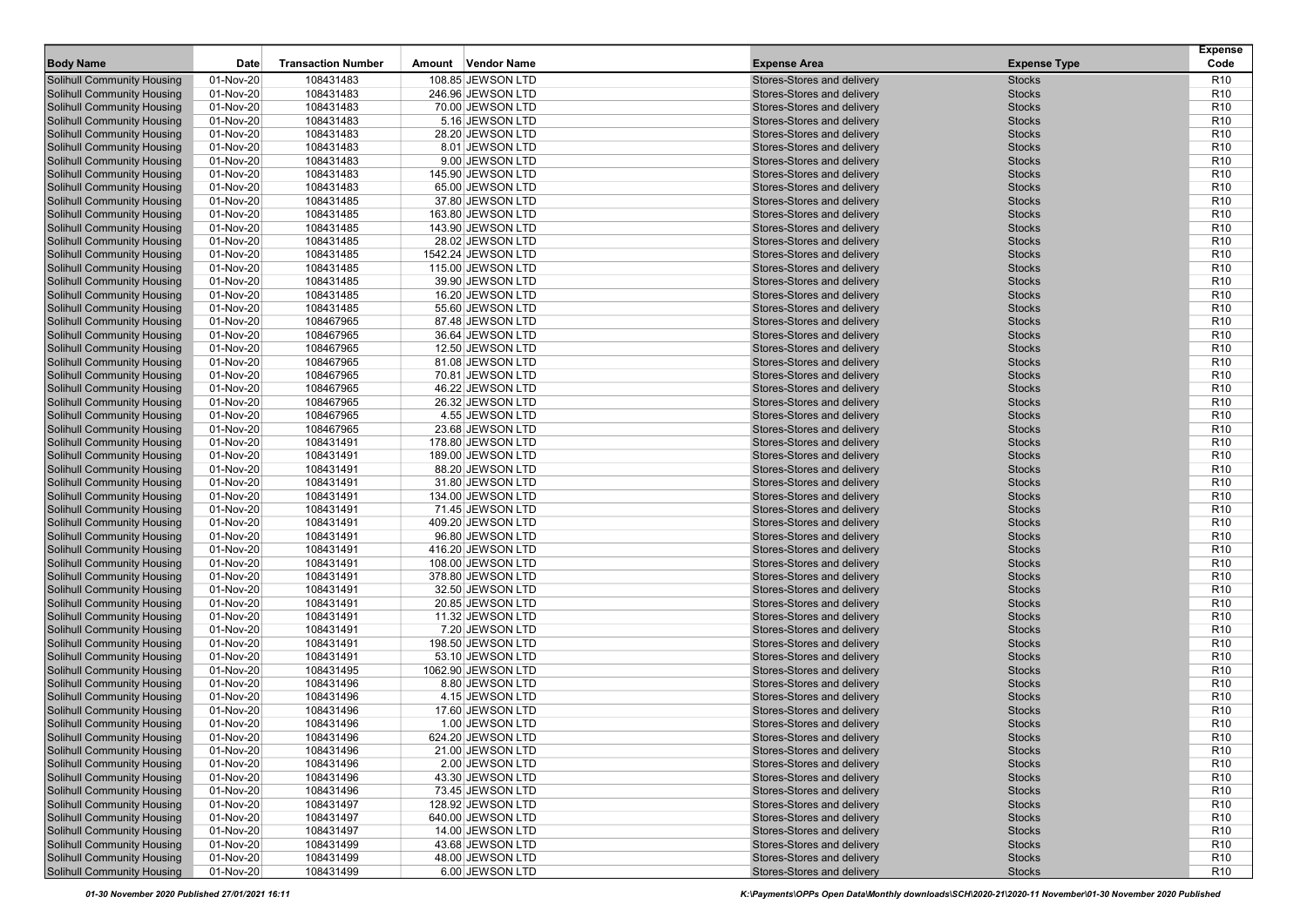|                                                                        |                        |                           |                                        |                                                          |                                | <b>Expense</b>                     |
|------------------------------------------------------------------------|------------------------|---------------------------|----------------------------------------|----------------------------------------------------------|--------------------------------|------------------------------------|
| <b>Body Name</b>                                                       | Date                   | <b>Transaction Number</b> | Amount Vendor Name                     | <b>Expense Area</b>                                      | <b>Expense Type</b>            | Code                               |
| <b>Solihull Community Housing</b>                                      | 01-Nov-20              | 108431499                 | 64.92 JEWSON LTD                       | Stores-Stores and delivery                               | <b>Stocks</b>                  | <b>R10</b>                         |
| <b>Solihull Community Housing</b>                                      | 01-Nov-20              | 108431499                 | 29.20 JEWSON LTD                       | Stores-Stores and delivery                               | <b>Stocks</b>                  | R <sub>10</sub>                    |
| <b>Solihull Community Housing</b>                                      | 01-Nov-20              | 108431499                 | 7.00 JEWSON LTD                        | Stores-Stores and delivery                               | <b>Stocks</b>                  | R <sub>10</sub>                    |
| <b>Solihull Community Housing</b>                                      | 01-Nov-20              | 108431499                 | 6.00 JEWSON LTD                        | Stores-Stores and delivery                               | <b>Stocks</b>                  | R <sub>10</sub>                    |
| <b>Solihull Community Housing</b>                                      | 01-Nov-20              | 108431499                 | 13.85 JEWSON LTD                       | Stores-Stores and delivery                               | <b>Stocks</b>                  | R <sub>10</sub>                    |
| <b>Solihull Community Housing</b>                                      | 01-Nov-20              | 108431499                 | 91.01 JEWSON LTD                       | Stores-Stores and delivery                               | <b>Stocks</b>                  | R <sub>10</sub>                    |
| <b>Solihull Community Housing</b>                                      | 01-Nov-20              | 108431499                 | 20.20 JEWSON LTD                       | Stores-Stores and delivery                               | <b>Stocks</b>                  | R <sub>10</sub>                    |
| <b>Solihull Community Housing</b>                                      | 01-Nov-20              | 108431499                 | 9.80 JEWSON LTD                        | Stores-Stores and delivery                               | <b>Stocks</b>                  | R <sub>10</sub>                    |
| <b>Solihull Community Housing</b>                                      | 01-Nov-20              | 108431499                 | 8.65 JEWSON LTD                        | Stores-Stores and delivery                               | <b>Stocks</b>                  | R <sub>10</sub>                    |
| <b>Solihull Community Housing</b>                                      | 01-Nov-20              | 108431499                 | 65.60 JEWSON LTD                       | Stores-Stores and delivery                               | <b>Stocks</b>                  | R <sub>10</sub>                    |
| <b>Solihull Community Housing</b>                                      | 01-Nov-20              | 108431499                 | 67.82 JEWSON LTD                       | Stores-Stores and delivery                               | <b>Stocks</b>                  | R <sub>10</sub>                    |
| <b>Solihull Community Housing</b>                                      | 01-Nov-20              | 108431499                 | 107.50 JEWSON LTD                      | Stores-Stores and delivery                               | <b>Stocks</b>                  | R <sub>10</sub>                    |
| <b>Solihull Community Housing</b>                                      | 01-Nov-20              | 108431499                 | 41.76 JEWSON LTD                       | Stores-Stores and delivery                               | <b>Stocks</b>                  | R <sub>10</sub>                    |
| <b>Solihull Community Housing</b>                                      | 01-Nov-20              | 108431499                 | 381.00 JEWSON LTD                      | Stores-Stores and delivery<br>Stores-Stores and delivery | <b>Stocks</b>                  | R <sub>10</sub>                    |
| <b>Solihull Community Housing</b>                                      | 01-Nov-20              | 108431499                 | 234.60 JEWSON LTD                      |                                                          | <b>Stocks</b>                  | R <sub>10</sub>                    |
| <b>Solihull Community Housing</b>                                      | 01-Nov-20              | 108431499                 | 59.50 JEWSON LTD                       | Stores-Stores and delivery                               | <b>Stocks</b>                  | R <sub>10</sub><br>R <sub>10</sub> |
| <b>Solihull Community Housing</b>                                      | 01-Nov-20<br>01-Nov-20 | 108431499                 | 15.70 JEWSON LTD                       | Stores-Stores and delivery                               | <b>Stocks</b><br><b>Stocks</b> | R <sub>10</sub>                    |
| <b>Solihull Community Housing</b><br><b>Solihull Community Housing</b> | 01-Nov-20              | 108431499<br>108431499    | 210.80 JEWSON LTD<br>212.60 JEWSON LTD | Stores-Stores and delivery<br>Stores-Stores and delivery | <b>Stocks</b>                  | R <sub>10</sub>                    |
| <b>Solihull Community Housing</b>                                      | 01-Nov-20              | 108431500                 | 245.68 JEWSON LTD                      | Stores-Stores and delivery                               | <b>Stocks</b>                  | R <sub>10</sub>                    |
| <b>Solihull Community Housing</b>                                      | 01-Nov-20              | 108431507                 | 6.30 JEWSON LTD                        | Stores-Stores and delivery                               | <b>Stocks</b>                  | R <sub>10</sub>                    |
| <b>Solihull Community Housing</b>                                      | 01-Nov-20              | 108431507                 | 22.00 JEWSON LTD                       | Stores-Stores and delivery                               | <b>Stocks</b>                  | R <sub>10</sub>                    |
| <b>Solihull Community Housing</b>                                      | 01-Nov-20              | 108431507                 | 184.88 JEWSON LTD                      | Stores-Stores and delivery                               | <b>Stocks</b>                  | R <sub>10</sub>                    |
| <b>Solihull Community Housing</b>                                      | 01-Nov-20              | 108431507                 | 108.85 JEWSON LTD                      | Stores-Stores and delivery                               | <b>Stocks</b>                  | R <sub>10</sub>                    |
| <b>Solihull Community Housing</b>                                      | 01-Nov-20              | 108431507                 | 301.92 JEWSON LTD                      | Stores-Stores and delivery                               | <b>Stocks</b>                  | R <sub>10</sub>                    |
| <b>Solihull Community Housing</b>                                      | 01-Nov-20              | 108431507                 | 279.00 JEWSON LTD                      | Stores-Stores and delivery                               | <b>Stocks</b>                  | R <sub>10</sub>                    |
| <b>Solihull Community Housing</b>                                      | 01-Nov-20              | 108431507                 | 52.63 JEWSON LTD                       | Stores-Stores and delivery                               | <b>Stocks</b>                  | R <sub>10</sub>                    |
| <b>Solihull Community Housing</b>                                      | 01-Nov-20              | 108431507                 | 8.80 JEWSON LTD                        | Stores-Stores and delivery                               | <b>Stocks</b>                  | R <sub>10</sub>                    |
| <b>Solihull Community Housing</b>                                      | 01-Nov-20              | 108431507                 | 110.00 JEWSON LTD                      | Stores-Stores and delivery                               | <b>Stocks</b>                  | R <sub>10</sub>                    |
| <b>Solihull Community Housing</b>                                      | 01-Nov-20              | 108431507                 | 121.60 JEWSON LTD                      | Stores-Stores and delivery                               | <b>Stocks</b>                  | R <sub>10</sub>                    |
| <b>Solihull Community Housing</b>                                      | 01-Nov-20              | 108431509                 | 21.60 JEWSON LTD                       | Stores-Stores and delivery                               | <b>Stocks</b>                  | R <sub>10</sub>                    |
| <b>Solihull Community Housing</b>                                      | 01-Nov-20              | 108431509                 | 33.60 JEWSON LTD                       | Stores-Stores and delivery                               | <b>Stocks</b>                  | R <sub>10</sub>                    |
| <b>Solihull Community Housing</b>                                      | 01-Nov-20              | 108431509                 | 77.95 JEWSON LTD                       | Stores-Stores and delivery                               | <b>Stocks</b>                  | R <sub>10</sub>                    |
| <b>Solihull Community Housing</b>                                      | 01-Nov-20              | 108431509                 | 71.70 JEWSON LTD                       | Stores-Stores and delivery                               | <b>Stocks</b>                  | R <sub>10</sub>                    |
| <b>Solihull Community Housing</b>                                      | 01-Nov-20              | 108431509                 | 239.10 JEWSON LTD                      | Stores-Stores and delivery                               | <b>Stocks</b>                  | R <sub>10</sub>                    |
| <b>Solihull Community Housing</b>                                      | 01-Nov-20              | 108431509                 | 210.00 JEWSON LTD                      | Stores-Stores and delivery                               | <b>Stocks</b>                  | R <sub>10</sub>                    |
| <b>Solihull Community Housing</b>                                      | 01-Nov-20              | 108431509                 | 17.31 JEWSON LTD                       | Stores-Stores and delivery                               | <b>Stocks</b>                  | R <sub>10</sub>                    |
| <b>Solihull Community Housing</b>                                      | 01-Nov-20              | 108431509                 | 15.00 JEWSON LTD                       | Stores-Stores and delivery                               | <b>Stocks</b>                  | R <sub>10</sub>                    |
| <b>Solihull Community Housing</b>                                      | 01-Nov-20              | 108431509                 | 234.30 JEWSON LTD                      | Stores-Stores and delivery                               | <b>Stocks</b>                  | R <sub>10</sub>                    |
| <b>Solihull Community Housing</b>                                      | 01-Nov-20              | 108431509                 | 27.90 JEWSON LTD                       | Stores-Stores and delivery                               | <b>Stocks</b>                  | R <sub>10</sub>                    |
| <b>Solihull Community Housing</b>                                      | 01-Nov-20              | 108431509                 | 264.60 JEWSON LTD                      | Stores-Stores and delivery                               | <b>Stocks</b>                  | R <sub>10</sub>                    |
| <b>Solihull Community Housing</b>                                      | 01-Nov-20              | 108431514                 | 76.80 JEWSON LTD                       | Stores-Stores and delivery                               | <b>Stocks</b>                  | R <sub>10</sub>                    |
| <b>Solihull Community Housing</b>                                      | 01-Nov-20              | 108431514                 | 58.00 JEWSON LTD                       | Stores-Stores and delivery                               | <b>Stocks</b>                  | R <sub>10</sub>                    |
| <b>Solihull Community Housing</b>                                      | 01-Nov-20              | 108431514                 | 79.80 JEWSON LTD                       | Stores-Stores and delivery                               | <b>Stocks</b>                  | R <sub>10</sub>                    |
| <b>Solihull Community Housing</b>                                      | 01-Nov-20              | 108431514                 | 23.30 JEWSON LTD                       | Stores-Stores and delivery                               | <b>Stocks</b>                  | R <sub>10</sub>                    |
| <b>Solihull Community Housing</b>                                      | 01-Nov-20              | 108431514                 | 28.80 JEWSON LTD                       | Stores-Stores and delivery                               | <b>Stocks</b>                  | R <sub>10</sub>                    |
| <b>Solihull Community Housing</b>                                      | 01-Nov-20              | 108431514                 | 5.70 JEWSON LTD                        | Stores-Stores and delivery                               | <b>Stocks</b>                  | R <sub>10</sub>                    |
| <b>Solihull Community Housing</b>                                      | 01-Nov-20              | 108431514                 | 4.20 JEWSON LTD                        | Stores-Stores and delivery                               | <b>Stocks</b>                  | R <sub>10</sub>                    |
| <b>Solihull Community Housing</b>                                      | 01-Nov-20              | 108431514                 | 137.60 JEWSON LTD                      | Stores-Stores and delivery                               | <b>Stocks</b>                  | R <sub>10</sub>                    |
| <b>Solihull Community Housing</b>                                      | 01-Nov-20              | 108431514                 | 433.00 JEWSON LTD                      | Stores-Stores and delivery                               | <b>Stocks</b>                  | R10                                |
| <b>Solihull Community Housing</b>                                      | 01-Nov-20              | 108431518                 | 14.20 JEWSON LTD                       | Stores-Stores and delivery                               | <b>Stocks</b>                  | R <sub>10</sub>                    |
| <b>Solihull Community Housing</b>                                      | 01-Nov-20              | 108431518                 | 1.80 JEWSON LTD                        | Stores-Stores and delivery                               | <b>Stocks</b>                  | R <sub>10</sub>                    |
| <b>Solihull Community Housing</b>                                      | 01-Nov-20              | 108431518                 | 89.70 JEWSON LTD                       | Stores-Stores and delivery                               | <b>Stocks</b>                  | R <sub>10</sub>                    |
| <b>Solihull Community Housing</b>                                      | 01-Nov-20              | 108431518                 | 28.30 JEWSON LTD                       | Stores-Stores and delivery                               | <b>Stocks</b>                  | R <sub>10</sub>                    |
| <b>Solihull Community Housing</b>                                      | 01-Nov-20              | 108431518                 | 16.80 JEWSON LTD                       | Stores-Stores and delivery                               | <b>Stocks</b>                  | R <sub>10</sub>                    |
| <b>Solihull Community Housing</b>                                      | 01-Nov-20              | 108431518                 | 3.80 JEWSON LTD                        | Stores-Stores and delivery                               | <b>Stocks</b>                  | R <sub>10</sub>                    |
| <b>Solihull Community Housing</b>                                      | 01-Nov-20              | 108431518                 | 108.85 JEWSON LTD                      | Stores-Stores and delivery                               | <b>Stocks</b>                  | R <sub>10</sub>                    |
| <b>Solihull Community Housing</b>                                      | 01-Nov-20              | 108431518                 | 119.80 JEWSON LTD                      | Stores-Stores and delivery                               | <b>Stocks</b>                  | R <sub>10</sub>                    |
| <b>Solihull Community Housing</b>                                      | 01-Nov-20              | 108431518                 | 32.11 JEWSON LTD<br>7.98 JEWSON LTD    | Stores-Stores and delivery<br>Stores-Stores and delivery | <b>Stocks</b>                  | R <sub>10</sub>                    |
| <b>Solihull Community Housing</b>                                      | $01-Nov-20$            | 108431518                 |                                        |                                                          | <b>Stocks</b>                  | R <sub>10</sub>                    |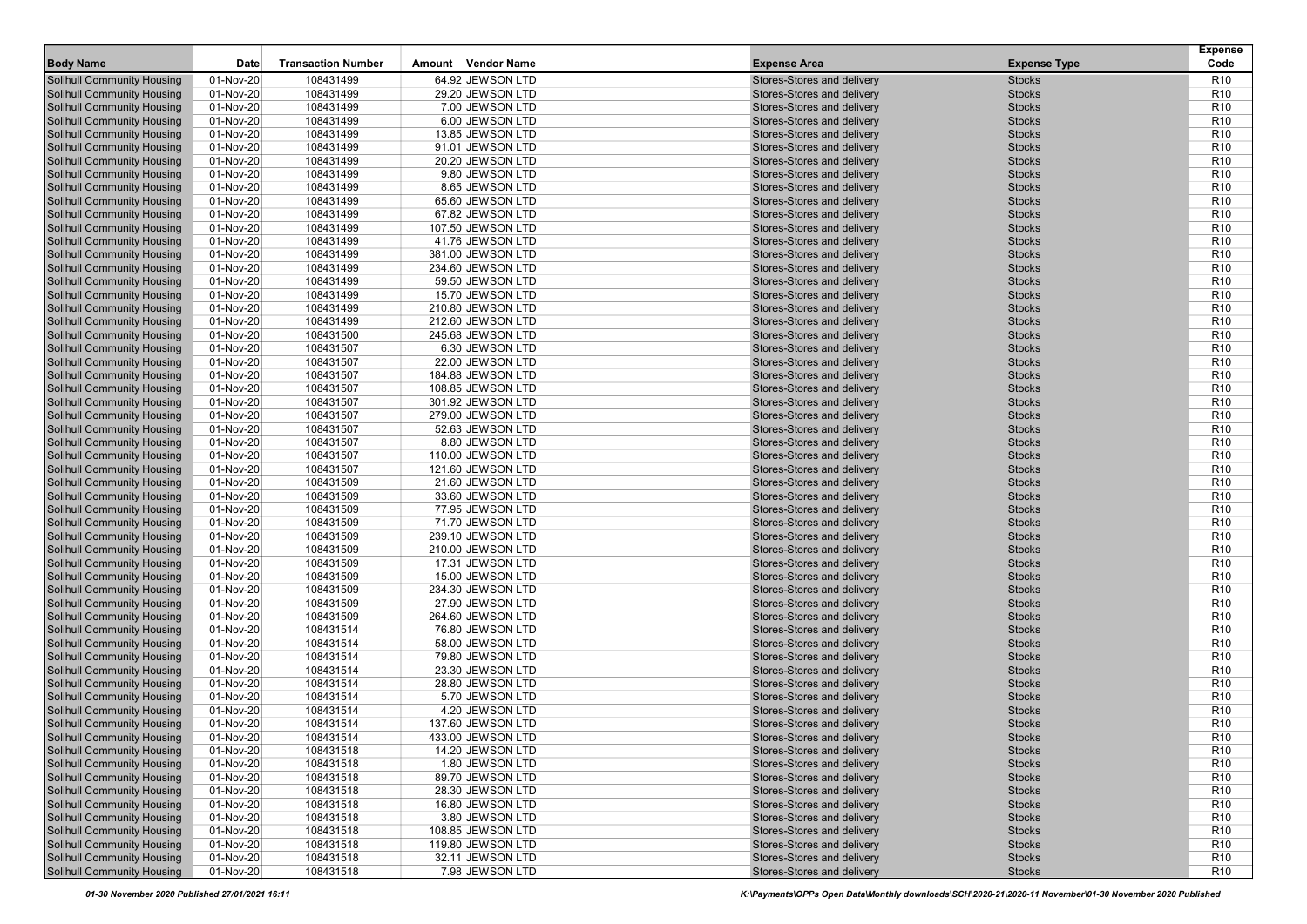|                                                                        |                        |                           |                                      |                                                          |                                | <b>Expense</b>                     |
|------------------------------------------------------------------------|------------------------|---------------------------|--------------------------------------|----------------------------------------------------------|--------------------------------|------------------------------------|
| <b>Body Name</b>                                                       | Date                   | <b>Transaction Number</b> | Amount Vendor Name                   | <b>Expense Area</b>                                      | <b>Expense Type</b>            | Code                               |
| <b>Solihull Community Housing</b>                                      | 01-Nov-20              | 108431518                 | 128.92 JEWSON LTD                    | Stores-Stores and delivery                               | <b>Stocks</b>                  | <b>R10</b>                         |
| <b>Solihull Community Housing</b>                                      | 01-Nov-20              | 108431518                 | 191.40 JEWSON LTD                    | Stores-Stores and delivery                               | <b>Stocks</b>                  | R <sub>10</sub>                    |
| <b>Solihull Community Housing</b>                                      | 01-Nov-20              | 108431518                 | 274.00 JEWSON LTD                    | Stores-Stores and delivery                               | <b>Stocks</b>                  | R <sub>10</sub>                    |
| <b>Solihull Community Housing</b>                                      | 01-Nov-20              | 108431518                 | 12.90 JEWSON LTD                     | Stores-Stores and delivery                               | <b>Stocks</b>                  | R <sub>10</sub>                    |
| <b>Solihull Community Housing</b>                                      | 01-Nov-20              | 108431518                 | 13.80 JEWSON LTD                     | Stores-Stores and delivery                               | <b>Stocks</b>                  | R <sub>10</sub>                    |
| <b>Solihull Community Housing</b>                                      | 01-Nov-20              | 108431518                 | 114.40 JEWSON LTD                    | Stores-Stores and delivery                               | <b>Stocks</b>                  | R <sub>10</sub>                    |
| <b>Solihull Community Housing</b>                                      | 01-Nov-20              | 108431518                 | 194.40 JEWSON LTD                    | Stores-Stores and delivery                               | <b>Stocks</b>                  | R <sub>10</sub>                    |
| <b>Solihull Community Housing</b>                                      | 01-Nov-20              | 108431518                 | 210.80 JEWSON LTD                    | Stores-Stores and delivery                               | <b>Stocks</b>                  | R <sub>10</sub>                    |
| <b>Solihull Community Housing</b>                                      | 01-Nov-20              | 108431518                 | 37.20 JEWSON LTD                     | Stores-Stores and delivery                               | <b>Stocks</b>                  | R <sub>10</sub>                    |
| <b>Solihull Community Housing</b>                                      | 01-Nov-20              | 108431518                 | 5.80 JEWSON LTD                      | Stores-Stores and delivery                               | <b>Stocks</b>                  | R <sub>10</sub>                    |
| <b>Solihull Community Housing</b>                                      | 01-Nov-20              | 108431518                 | 145.90 JEWSON LTD                    | Stores-Stores and delivery                               | <b>Stocks</b>                  | R <sub>10</sub>                    |
| <b>Solihull Community Housing</b>                                      | 01-Nov-20              | 108431519                 | 34.40 JEWSON LTD                     | Stores-Stores and delivery                               | <b>Stocks</b>                  | R <sub>10</sub>                    |
| <b>Solihull Community Housing</b>                                      | 01-Nov-20              | 108431519                 | 7.70 JEWSON LTD                      | Stores-Stores and delivery                               | <b>Stocks</b>                  | R <sub>10</sub>                    |
| <b>Solihull Community Housing</b>                                      | 01-Nov-20              | 108431519                 | 55.80 JEWSON LTD                     | Stores-Stores and delivery                               | <b>Stocks</b>                  | R <sub>10</sub>                    |
| <b>Solihull Community Housing</b>                                      | 01-Nov-20              | 108431519                 | 213.60 JEWSON LTD                    | Stores-Stores and delivery                               | <b>Stocks</b>                  | R <sub>10</sub>                    |
| <b>Solihull Community Housing</b>                                      | 01-Nov-20              | 108431519                 | 7.89 JEWSON LTD                      | Stores-Stores and delivery                               | <b>Stocks</b>                  | R <sub>10</sub>                    |
| <b>Solihull Community Housing</b>                                      | 01-Nov-20              | 108431519                 | 230.00 JEWSON LTD                    | Stores-Stores and delivery                               | <b>Stocks</b>                  | R <sub>10</sub>                    |
| <b>Solihull Community Housing</b>                                      | 01-Nov-20              | 108431519                 | 65.00 JEWSON LTD                     | Stores-Stores and delivery                               | <b>Stocks</b>                  | R <sub>10</sub>                    |
| <b>Solihull Community Housing</b>                                      | 01-Nov-20              | 108459699                 | 7.70 JEWSON LTD                      | Stores-Stores and delivery                               | <b>Stocks</b>                  | R <sub>10</sub>                    |
| <b>Solihull Community Housing</b>                                      | 01-Nov-20              | 108459699                 | 31.80 JEWSON LTD                     | Stores-Stores and delivery                               | <b>Stocks</b>                  | R <sub>10</sub>                    |
| <b>Solihull Community Housing</b>                                      | 01-Nov-20              | 108459699                 | 150.06 JEWSON LTD                    | Stores-Stores and delivery                               | <b>Stocks</b>                  | R <sub>10</sub>                    |
| <b>Solihull Community Housing</b>                                      | 01-Nov-20              | 108459699                 | 235.18 JEWSON LTD                    | Stores-Stores and delivery                               | <b>Stocks</b>                  | R <sub>10</sub>                    |
| <b>Solihull Community Housing</b>                                      | 01-Nov-20              | 108459699                 | 52.08 JEWSON LTD                     | Stores-Stores and delivery                               | <b>Stocks</b>                  | R <sub>10</sub>                    |
| <b>Solihull Community Housing</b>                                      | 01-Nov-20              | 108459699                 | 28.30 JEWSON LTD                     | Stores-Stores and delivery                               | <b>Stocks</b>                  | R <sub>10</sub>                    |
| <b>Solihull Community Housing</b>                                      | 01-Nov-20              | 108459699                 | 195.40 JEWSON LTD                    | Stores-Stores and delivery                               | <b>Stocks</b>                  | R <sub>10</sub>                    |
| <b>Solihull Community Housing</b>                                      | 01-Nov-20              | 108459699                 | 108.85 JEWSON LTD                    | Stores-Stores and delivery                               | <b>Stocks</b>                  | R <sub>10</sub>                    |
| <b>Solihull Community Housing</b><br><b>Solihull Community Housing</b> | 01-Nov-20              | 108459699                 | 67.65 JEWSON LTD                     | Stores-Stores and delivery                               | <b>Stocks</b>                  | R <sub>10</sub><br>R <sub>10</sub> |
|                                                                        | 01-Nov-20              | 108459699                 | 8.65 JEWSON LTD                      | Stores-Stores and delivery                               | <b>Stocks</b><br><b>Stocks</b> | R <sub>10</sub>                    |
| <b>Solihull Community Housing</b><br><b>Solihull Community Housing</b> | 01-Nov-20<br>01-Nov-20 | 108459699<br>108459699    | 105.36 JEWSON LTD<br>7.20 JEWSON LTD | Stores-Stores and delivery<br>Stores-Stores and delivery | <b>Stocks</b>                  | R <sub>10</sub>                    |
| <b>Solihull Community Housing</b>                                      | 01-Nov-20              | 108459699                 | 106.92 JEWSON LTD                    | Stores-Stores and delivery                               | <b>Stocks</b>                  | R <sub>10</sub>                    |
| <b>Solihull Community Housing</b>                                      | 01-Nov-20              | 108459699                 | 271.70 JEWSON LTD                    | Stores-Stores and delivery                               | <b>Stocks</b>                  | R <sub>10</sub>                    |
| <b>Solihull Community Housing</b>                                      | 01-Nov-20              | 108459699                 | 63.00 JEWSON LTD                     | Stores-Stores and delivery                               | <b>Stocks</b>                  | R <sub>10</sub>                    |
| <b>Solihull Community Housing</b>                                      | 01-Nov-20              | 108459699                 | 54.20 JEWSON LTD                     | Stores-Stores and delivery                               | <b>Stocks</b>                  | R <sub>10</sub>                    |
| <b>Solihull Community Housing</b>                                      | 01-Nov-20              | 108459699                 | 19.35 JEWSON LTD                     | Stores-Stores and delivery                               | <b>Stocks</b>                  | R <sub>10</sub>                    |
| <b>Solihull Community Housing</b>                                      | 01-Nov-20              | 108459699                 | 36.96 JEWSON LTD                     | Stores-Stores and delivery                               | <b>Stocks</b>                  | R <sub>10</sub>                    |
| <b>Solihull Community Housing</b>                                      | 01-Nov-20              | 108459700                 | 79.65 JEWSON LTD                     | Stores-Stores and delivery                               | <b>Stocks</b>                  | R <sub>10</sub>                    |
| <b>Solihull Community Housing</b>                                      | 01-Nov-20              | 108459700                 | 562.50 JEWSON LTD                    | Stores-Stores and delivery                               | <b>Stocks</b>                  | R <sub>10</sub>                    |
| <b>Solihull Community Housing</b>                                      | 01-Nov-20              | 108459700                 | 86.80 JEWSON LTD                     | Stores-Stores and delivery                               | <b>Stocks</b>                  | R <sub>10</sub>                    |
| <b>Solihull Community Housing</b>                                      | 01-Nov-20              | 108459700                 | 125.00 JEWSON LTD                    | Stores-Stores and delivery                               | <b>Stocks</b>                  | R <sub>10</sub>                    |
| <b>Solihull Community Housing</b>                                      | 01-Nov-20              | 108459700                 | 65.80 JEWSON LTD                     | Stores-Stores and delivery                               | <b>Stocks</b>                  | R <sub>10</sub>                    |
| <b>Solihull Community Housing</b>                                      | 01-Nov-20              | 108459700                 | 28.30 JEWSON LTD                     | Stores-Stores and delivery                               | <b>Stocks</b>                  | R <sub>10</sub>                    |
| <b>Solihull Community Housing</b>                                      | 01-Nov-20              | 108459700                 | 960.00 JEWSON LTD                    | Stores-Stores and delivery                               | <b>Stocks</b>                  | R <sub>10</sub>                    |
| <b>Solihull Community Housing</b>                                      | 01-Nov-20              | 108459700                 | 307.50 JEWSON LTD                    | Stores-Stores and delivery                               | <b>Stocks</b>                  | R <sub>10</sub>                    |
| <b>Solihull Community Housing</b>                                      | 01-Nov-20              | 108467967                 | 302.96 JEWSON LTD                    | Stores-Stores and delivery                               | <b>Stocks</b>                  | R <sub>10</sub>                    |
| <b>Solihull Community Housing</b>                                      | 01-Nov-20              | 108459702                 | 246.96 JEWSON LTD                    | Stores-Stores and delivery                               | <b>Stocks</b>                  | R <sub>10</sub>                    |
| <b>Solihull Community Housing</b>                                      | 01-Nov-20              | 108459702                 | 256.00 JEWSON LTD                    | Stores-Stores and delivery                               | <b>Stocks</b>                  | R <sub>10</sub>                    |
| <b>Solihull Community Housing</b>                                      | 01-Nov-20              | 108459702                 | 95.76 JEWSON LTD                     | Stores-Stores and delivery                               | <b>Stocks</b>                  | R <sub>10</sub>                    |
| <b>Solihull Community Housing</b>                                      | 01-Nov-20              | 108467968                 | 43.68 JEWSON LTD                     | Stores-Stores and delivery                               | <b>Stocks</b>                  | R <sub>10</sub>                    |
| <b>Solihull Community Housing</b>                                      | 01-Nov-20              | 108467968                 | 22.70 JEWSON LTD                     | Stores-Stores and delivery                               | <b>Stocks</b>                  | R10                                |
| <b>Solihull Community Housing</b>                                      | 01-Nov-20              | 108467968                 | 77.70 JEWSON LTD                     | Stores-Stores and delivery                               | <b>Stocks</b>                  | R <sub>10</sub>                    |
| <b>Solihull Community Housing</b>                                      | 01-Nov-20              | 108467968                 | 11.60 JEWSON LTD                     | Stores-Stores and delivery                               | <b>Stocks</b>                  | R <sub>10</sub>                    |
| <b>Solihull Community Housing</b>                                      | 01-Nov-20              | 108467968                 | 22.00 JEWSON LTD                     | Stores-Stores and delivery                               | <b>Stocks</b>                  | R <sub>10</sub>                    |
| <b>Solihull Community Housing</b>                                      | 01-Nov-20              | 108467968                 | 7.00 JEWSON LTD                      | Stores-Stores and delivery                               | <b>Stocks</b>                  | R <sub>10</sub>                    |
| <b>Solihull Community Housing</b>                                      | 01-Nov-20              | 108467968                 | 3.30 JEWSON LTD                      | Stores-Stores and delivery                               | <b>Stocks</b>                  | R <sub>10</sub>                    |
| <b>Solihull Community Housing</b>                                      | 01-Nov-20              | 108467968                 | 284.50 JEWSON LTD                    | Stores-Stores and delivery                               | <b>Stocks</b>                  | R <sub>10</sub>                    |
| <b>Solihull Community Housing</b>                                      | 01-Nov-20              | 108467968                 | 12.55 JEWSON LTD                     | Stores-Stores and delivery                               | <b>Stocks</b>                  | R <sub>10</sub>                    |
| <b>Solihull Community Housing</b>                                      | 01-Nov-20              | 108467968                 | 86.60 JEWSON LTD                     | Stores-Stores and delivery                               | <b>Stocks</b>                  | R <sub>10</sub>                    |
| <b>Solihull Community Housing</b>                                      | 01-Nov-20              | 108467968                 | 118.40 JEWSON LTD                    | Stores-Stores and delivery                               | <b>Stocks</b>                  | R <sub>10</sub>                    |
| <b>Solihull Community Housing</b>                                      | $01-Nov-20$            | 108467968                 | 67.00 JEWSON LTD                     | Stores-Stores and delivery                               | <b>Stocks</b>                  | R <sub>10</sub>                    |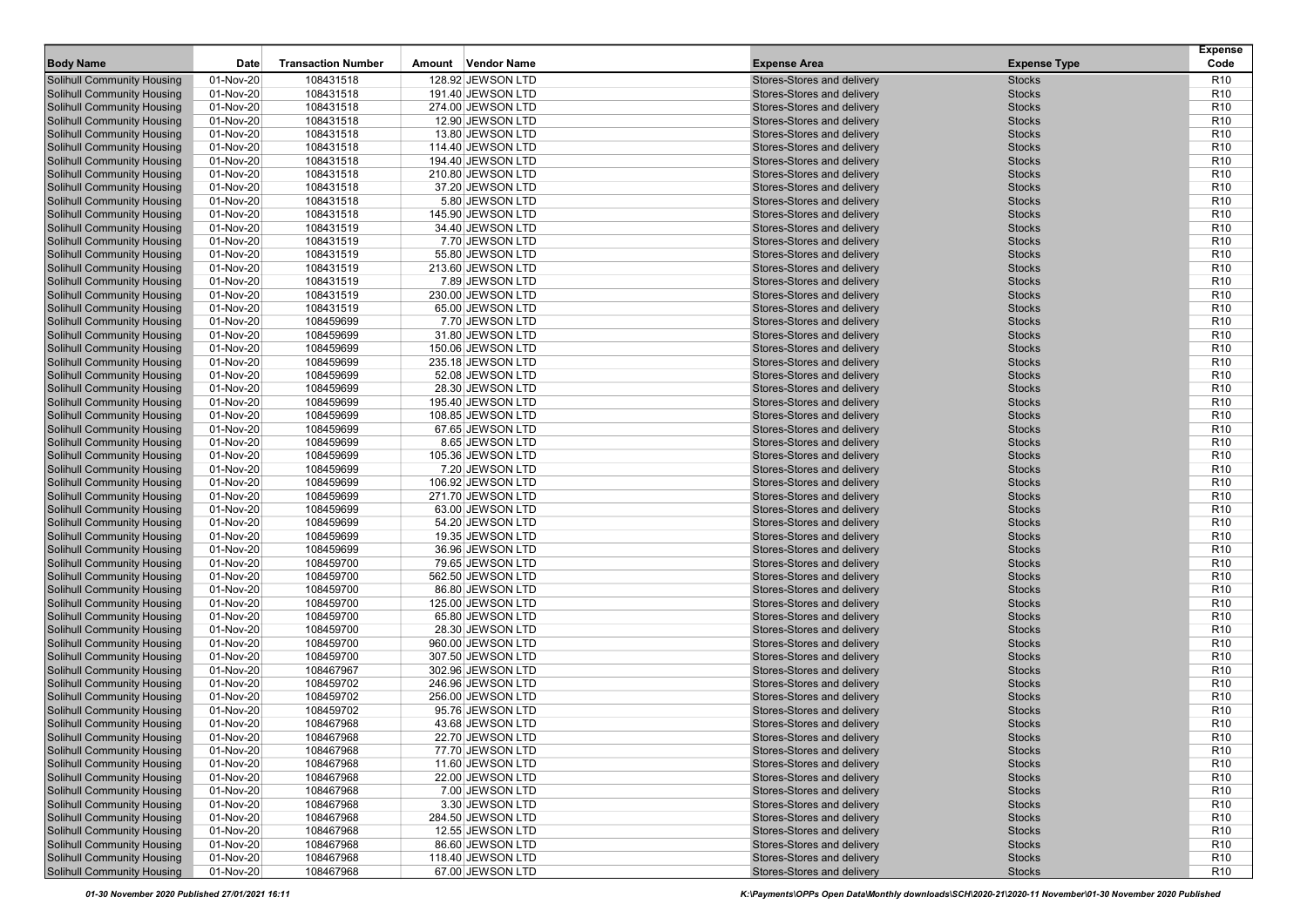|                                   |           |                           |                    |                            |                     | <b>Expense</b>  |
|-----------------------------------|-----------|---------------------------|--------------------|----------------------------|---------------------|-----------------|
| <b>Body Name</b>                  | Date      | <b>Transaction Number</b> | Amount Vendor Name | <b>Expense Area</b>        | <b>Expense Type</b> | Code            |
| <b>Solihull Community Housing</b> | 01-Nov-20 | 108459705                 | 621.98 JEWSON LTD  | Stores-Stores and delivery | <b>Stocks</b>       | <b>R10</b>      |
| <b>Solihull Community Housing</b> | 01-Nov-20 | 108467969                 | 71.50 JEWSON LTD   | Stores-Stores and delivery | <b>Stocks</b>       | R <sub>10</sub> |
| <b>Solihull Community Housing</b> | 01-Nov-20 | 108467969                 | 73.32 JEWSON LTD   | Stores-Stores and delivery | <b>Stocks</b>       | R <sub>10</sub> |
| <b>Solihull Community Housing</b> | 01-Nov-20 | 108467969                 | 119.80 JEWSON LTD  | Stores-Stores and delivery | <b>Stocks</b>       | R <sub>10</sub> |
| <b>Solihull Community Housing</b> | 01-Nov-20 | 108467969                 | 46.60 JEWSON LTD   | Stores-Stores and delivery | <b>Stocks</b>       | R <sub>10</sub> |
| <b>Solihull Community Housing</b> | 01-Nov-20 | 108467969                 | 378.80 JEWSON LTD  | Stores-Stores and delivery | <b>Stocks</b>       | R <sub>10</sub> |
| <b>Solihull Community Housing</b> | 01-Nov-20 | 108467969                 | 246.96 JEWSON LTD  | Stores-Stores and delivery | <b>Stocks</b>       | R <sub>10</sub> |
| <b>Solihull Community Housing</b> | 01-Nov-20 | 108467969                 | 24.30 JEWSON LTD   | Stores-Stores and delivery | <b>Stocks</b>       | R <sub>10</sub> |
| <b>Solihull Community Housing</b> | 01-Nov-20 | 108467969                 | 120.00 JEWSON LTD  | Stores-Stores and delivery | <b>Stocks</b>       | R <sub>10</sub> |
| <b>Solihull Community Housing</b> | 01-Nov-20 | 108467969                 | 84.77 JEWSON LTD   | Stores-Stores and delivery | <b>Stocks</b>       | R <sub>10</sub> |
| <b>Solihull Community Housing</b> | 01-Nov-20 | 108467969                 | 159.36 JEWSON LTD  | Stores-Stores and delivery | <b>Stocks</b>       | R <sub>10</sub> |
| <b>Solihull Community Housing</b> | 01-Nov-20 | 108467969                 | 22.75 JEWSON LTD   | Stores-Stores and delivery | <b>Stocks</b>       | R <sub>10</sub> |
| <b>Solihull Community Housing</b> | 01-Nov-20 | 108467969                 | 67.00 JEWSON LTD   | Stores-Stores and delivery | <b>Stocks</b>       | R <sub>10</sub> |
| <b>Solihull Community Housing</b> | 01-Nov-20 | 108467969                 | 36.48 JEWSON LTD   | Stores-Stores and delivery | <b>Stocks</b>       | R <sub>10</sub> |
| <b>Solihull Community Housing</b> | 01-Nov-20 | 108459711                 | 344.00 JEWSON LTD  | Stores-Stores and delivery | <b>Stocks</b>       | R <sub>10</sub> |
| <b>Solihull Community Housing</b> | 01-Nov-20 | 108459712                 | 604.00 JEWSON LTD  | Stores-Stores and delivery | <b>Stocks</b>       | R <sub>10</sub> |
| <b>Solihull Community Housing</b> | 01-Nov-20 | 108459712                 | 52.74 JEWSON LTD   | Stores-Stores and delivery | <b>Stocks</b>       | R <sub>10</sub> |
| <b>Solihull Community Housing</b> | 01-Nov-20 | 108459714                 | 18.20 JEWSON LTD   | Stores-Stores and delivery | <b>Stocks</b>       | R <sub>10</sub> |
| <b>Solihull Community Housing</b> | 01-Nov-20 | 108459714                 | 18.00 JEWSON LTD   | Stores-Stores and delivery | <b>Stocks</b>       | R <sub>10</sub> |
| <b>Solihull Community Housing</b> | 01-Nov-20 | 108459714                 | 22.20 JEWSON LTD   | Stores-Stores and delivery | <b>Stocks</b>       | R <sub>10</sub> |
| <b>Solihull Community Housing</b> | 01-Nov-20 | 108459714                 | 135.30 JEWSON LTD  | Stores-Stores and delivery | <b>Stocks</b>       | R <sub>10</sub> |
| <b>Solihull Community Housing</b> | 01-Nov-20 | 108459714                 | 174.90 JEWSON LTD  | Stores-Stores and delivery | <b>Stocks</b>       | R <sub>10</sub> |
| <b>Solihull Community Housing</b> | 01-Nov-20 | 108459714                 | 149.90 JEWSON LTD  | Stores-Stores and delivery | <b>Stocks</b>       | R <sub>10</sub> |
| <b>Solihull Community Housing</b> | 01-Nov-20 | 108459714                 | 165.40 JEWSON LTD  | Stores-Stores and delivery | <b>Stocks</b>       | R <sub>10</sub> |
| <b>Solihull Community Housing</b> | 02-Nov-20 | 108459715                 | 81.00 JEWSON LTD   | Stores-Stores and delivery | <b>Stocks</b>       | R <sub>10</sub> |
| <b>Solihull Community Housing</b> | 02-Nov-20 | 108459715                 | 341.16 JEWSON LTD  | Stores-Stores and delivery | <b>Stocks</b>       | R <sub>10</sub> |
| <b>Solihull Community Housing</b> | 02-Nov-20 | 108459717                 | 454.50 JEWSON LTD  | Stores-Stores and delivery | <b>Stocks</b>       | R <sub>10</sub> |
| <b>Solihull Community Housing</b> | 02-Nov-20 | 108459717                 | 190.05 JEWSON LTD  | Stores-Stores and delivery | <b>Stocks</b>       | R <sub>10</sub> |
| <b>Solihull Community Housing</b> | 02-Nov-20 | 108459717                 | 234.45 JEWSON LTD  | Stores-Stores and delivery | <b>Stocks</b>       | R <sub>10</sub> |
| <b>Solihull Community Housing</b> | 02-Nov-20 | 108459718                 | 29.00 JEWSON LTD   | Stores-Stores and delivery | <b>Stocks</b>       | R <sub>10</sub> |
| <b>Solihull Community Housing</b> | 02-Nov-20 | 108459718                 | 31.90 JEWSON LTD   | Stores-Stores and delivery | <b>Stocks</b>       | R <sub>10</sub> |
| <b>Solihull Community Housing</b> | 02-Nov-20 | 108459718                 | 55.80 JEWSON LTD   | Stores-Stores and delivery | <b>Stocks</b>       | R <sub>10</sub> |
| <b>Solihull Community Housing</b> | 02-Nov-20 | 108459718                 | 405.40 JEWSON LTD  | Stores-Stores and delivery | <b>Stocks</b>       | R <sub>10</sub> |
| <b>Solihull Community Housing</b> | 02-Nov-20 | 108459718                 | 108.85 JEWSON LTD  | Stores-Stores and delivery | <b>Stocks</b>       | R <sub>10</sub> |
| <b>Solihull Community Housing</b> | 02-Nov-20 | 108459718                 | 36.18 JEWSON LTD   | Stores-Stores and delivery | <b>Stocks</b>       | R <sub>10</sub> |
| <b>Solihull Community Housing</b> | 02-Nov-20 | 108459718                 | 80.10 JEWSON LTD   | Stores-Stores and delivery | <b>Stocks</b>       | R <sub>10</sub> |
| <b>Solihull Community Housing</b> | 02-Nov-20 | 108459718                 | 25.70 JEWSON LTD   | Stores-Stores and delivery | <b>Stocks</b>       | R <sub>10</sub> |
| <b>Solihull Community Housing</b> | 03-Nov-20 | 108459720                 | 168.20 JEWSON LTD  | Stores-Stores and delivery | <b>Stocks</b>       | R <sub>10</sub> |
| <b>Solihull Community Housing</b> | 03-Nov-20 | 108459720                 | 98.84 JEWSON LTD   | Stores-Stores and delivery | <b>Stocks</b>       | R <sub>10</sub> |
| <b>Solihull Community Housing</b> | 03-Nov-20 | 108459720                 | 26.80 JEWSON LTD   | Stores-Stores and delivery | <b>Stocks</b>       | R <sub>10</sub> |
| <b>Solihull Community Housing</b> | 03-Nov-20 | 108459720                 | 68.35 JEWSON LTD   | Stores-Stores and delivery | <b>Stocks</b>       | R <sub>10</sub> |
| <b>Solihull Community Housing</b> | 03-Nov-20 | 108459720                 | 33.00 JEWSON LTD   | Stores-Stores and delivery | <b>Stocks</b>       | R <sub>10</sub> |
| <b>Solihull Community Housing</b> | 03-Nov-20 | 108467970                 | 28.20 JEWSON LTD   | Stores-Stores and delivery | <b>Stocks</b>       | R <sub>10</sub> |
| <b>Solihull Community Housing</b> | 03-Nov-20 | 108467970                 | 13.40 JEWSON LTD   | Stores-Stores and delivery | <b>Stocks</b>       | R <sub>10</sub> |
| <b>Solihull Community Housing</b> | 03-Nov-20 | 108467970                 | 38.80 JEWSON LTD   | Stores-Stores and delivery | <b>Stocks</b>       | R <sub>10</sub> |
| <b>Solihull Community Housing</b> | 03-Nov-20 | 108467970                 | 143.90 JEWSON LTD  | Stores-Stores and delivery | <b>Stocks</b>       | R <sub>10</sub> |
| <b>Solihull Community Housing</b> | 03-Nov-20 | 108467970                 | 409.20 JEWSON LTD  | Stores-Stores and delivery | <b>Stocks</b>       | R <sub>10</sub> |
| <b>Solihull Community Housing</b> | 03-Nov-20 | 108467970                 | 34.40 JEWSON LTD   | Stores-Stores and delivery | <b>Stocks</b>       | R <sub>10</sub> |
| <b>Solihull Community Housing</b> | 03-Nov-20 | 108467970                 | 25.30 JEWSON LTD   | Stores-Stores and delivery | <b>Stocks</b>       | R <sub>10</sub> |
| <b>Solihull Community Housing</b> | 03-Nov-20 | 108467970                 | 13.85 JEWSON LTD   | Stores-Stores and delivery | <b>Stocks</b>       | R10             |
| <b>Solihull Community Housing</b> | 03-Nov-20 | 108467970                 | 1.00 JEWSON LTD    | Stores-Stores and delivery | <b>Stocks</b>       | R <sub>10</sub> |
| <b>Solihull Community Housing</b> | 03-Nov-20 | 108467970                 | 96.80 JEWSON LTD   | Stores-Stores and delivery | <b>Stocks</b>       | R <sub>10</sub> |
| <b>Solihull Community Housing</b> | 03-Nov-20 | 108467970                 | 390.80 JEWSON LTD  | Stores-Stores and delivery | <b>Stocks</b>       | R <sub>10</sub> |
| <b>Solihull Community Housing</b> | 03-Nov-20 | 108467970                 | 62.11 JEWSON LTD   | Stores-Stores and delivery | <b>Stocks</b>       | R <sub>10</sub> |
| <b>Solihull Community Housing</b> | 03-Nov-20 | 108467970                 | 4.25 JEWSON LTD    | Stores-Stores and delivery | <b>Stocks</b>       | R <sub>10</sub> |
| <b>Solihull Community Housing</b> | 03-Nov-20 | 108467970                 | 27.60 JEWSON LTD   | Stores-Stores and delivery | <b>Stocks</b>       | R <sub>10</sub> |
| <b>Solihull Community Housing</b> | 03-Nov-20 | 108467970                 | 17.30 JEWSON LTD   | Stores-Stores and delivery | <b>Stocks</b>       | R <sub>10</sub> |
| <b>Solihull Community Housing</b> | 03-Nov-20 | 108467970                 | 320.10 JEWSON LTD  | Stores-Stores and delivery | <b>Stocks</b>       | R <sub>10</sub> |
| <b>Solihull Community Housing</b> | 03-Nov-20 | 108467970                 | 6.00 JEWSON LTD    | Stores-Stores and delivery | <b>Stocks</b>       | R <sub>10</sub> |
| <b>Solihull Community Housing</b> | 03-Nov-20 | 108467970                 | 234.30 JEWSON LTD  | Stores-Stores and delivery | <b>Stocks</b>       | R <sub>10</sub> |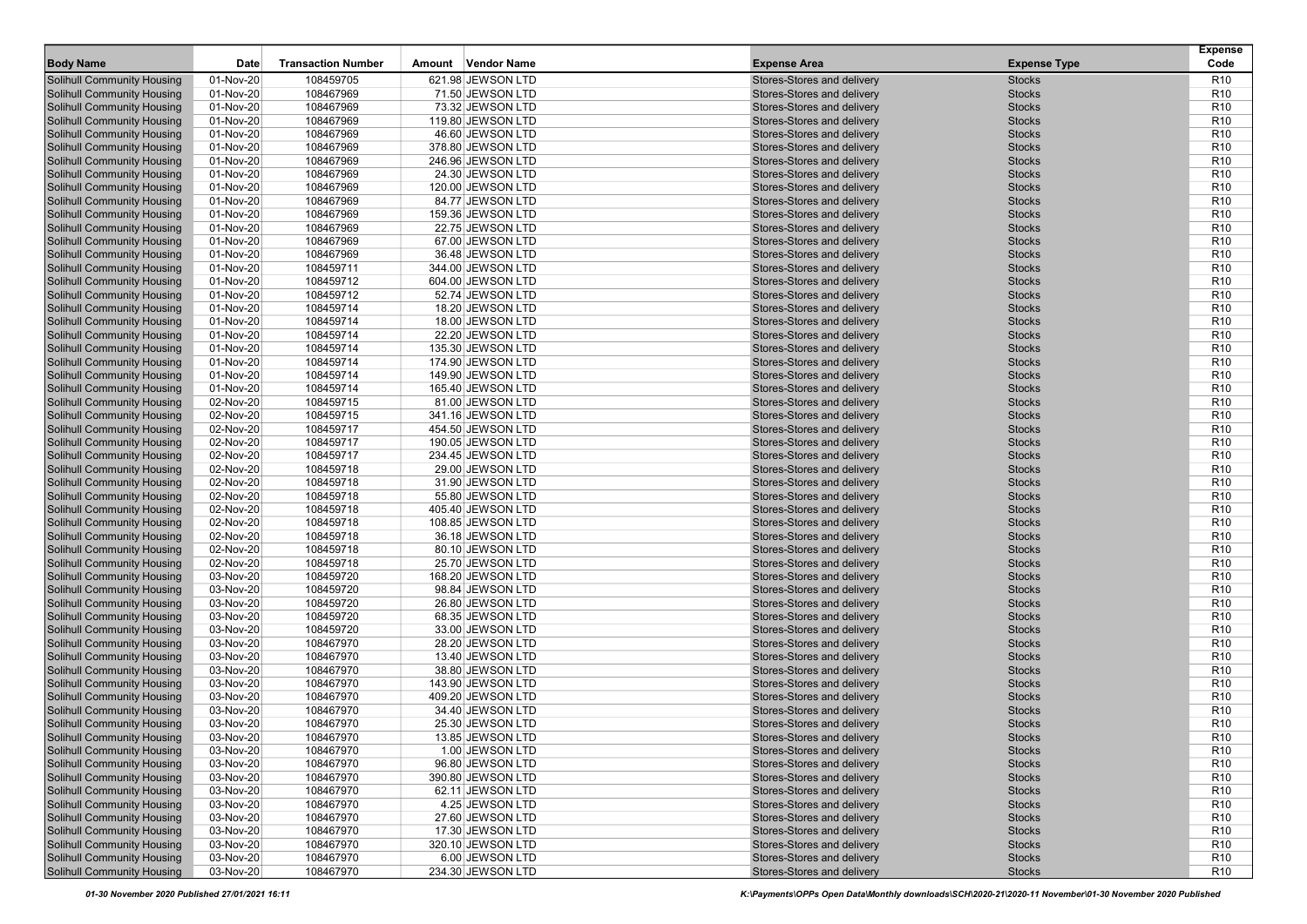|                                                                        |                        |                           |                                        |                                                          |                                | <b>Expense</b>                     |
|------------------------------------------------------------------------|------------------------|---------------------------|----------------------------------------|----------------------------------------------------------|--------------------------------|------------------------------------|
| <b>Body Name</b>                                                       | Date                   | <b>Transaction Number</b> | Amount Vendor Name                     | <b>Expense Area</b>                                      | <b>Expense Type</b>            | Code                               |
| <b>Solihull Community Housing</b>                                      | 03-Nov-20              | 108467970                 | 32.90 JEWSON LTD                       | Stores-Stores and delivery                               | <b>Stocks</b>                  | <b>R10</b>                         |
| <b>Solihull Community Housing</b>                                      | 03-Nov-20              | 108467970                 | 21.10 JEWSON LTD                       | Stores-Stores and delivery                               | <b>Stocks</b>                  | R <sub>10</sub>                    |
| <b>Solihull Community Housing</b>                                      | 03-Nov-20              | 108467970                 | 59.80 JEWSON LTD                       | Stores-Stores and delivery                               | <b>Stocks</b>                  | R <sub>10</sub>                    |
| <b>Solihull Community Housing</b>                                      | 03-Nov-20              | 108467970                 | 110.00 JEWSON LTD                      | Stores-Stores and delivery                               | <b>Stocks</b>                  | R <sub>10</sub>                    |
| <b>Solihull Community Housing</b>                                      | 03-Nov-20              | 108467970                 | 54.90 JEWSON LTD                       | Stores-Stores and delivery                               | <b>Stocks</b>                  | R <sub>10</sub>                    |
| <b>Solihull Community Housing</b>                                      | 03-Nov-20              | 108467970                 | 8.66 JEWSON LTD                        | Stores-Stores and delivery                               | <b>Stocks</b>                  | R <sub>10</sub>                    |
| <b>Solihull Community Housing</b>                                      | 03-Nov-20              | 108467970                 | 45.60 JEWSON LTD                       | Stores-Stores and delivery                               | <b>Stocks</b>                  | R <sub>10</sub>                    |
| <b>Solihull Community Housing</b>                                      | 03-Nov-20              | 108467970                 | 27.90 JEWSON LTD                       | Stores-Stores and delivery                               | <b>Stocks</b>                  | R <sub>10</sub>                    |
| <b>Solihull Community Housing</b>                                      | 03-Nov-20              | 108459729                 | 251.00 JEWSON LTD                      | Stores-Stores and delivery                               | <b>Stocks</b>                  | R <sub>10</sub>                    |
| <b>Solihull Community Housing</b>                                      | 04-Nov-20              | 108467971                 | 79.60 JEWSON LTD                       | Stores-Stores and delivery                               | <b>Stocks</b>                  | R <sub>10</sub>                    |
| <b>Solihull Community Housing</b>                                      | 04-Nov-20              | 108467971                 | 25.00 JEWSON LTD                       | Stores-Stores and delivery                               | <b>Stocks</b>                  | R <sub>10</sub>                    |
| <b>Solihull Community Housing</b>                                      | 04-Nov-20              | 108467971                 | 186.76 JEWSON LTD                      | Stores-Stores and delivery                               | <b>Stocks</b>                  | R <sub>10</sub>                    |
| <b>Solihull Community Housing</b>                                      | 04-Nov-20              | 108467971                 | 8.75 JEWSON LTD                        | Stores-Stores and delivery                               | <b>Stocks</b>                  | R <sub>10</sub>                    |
| <b>Solihull Community Housing</b>                                      | 04-Nov-20              | 108467971                 | 131.60 JEWSON LTD                      | Stores-Stores and delivery                               | <b>Stocks</b>                  | R <sub>10</sub>                    |
| <b>Solihull Community Housing</b>                                      | 04-Nov-20              | 108467971                 | 43.54 JEWSON LTD                       | Stores-Stores and delivery                               | <b>Stocks</b>                  | R <sub>10</sub>                    |
| <b>Solihull Community Housing</b>                                      | 04-Nov-20              | 108467971                 | 98.30 JEWSON LTD                       | Stores-Stores and delivery                               | <b>Stocks</b>                  | R <sub>10</sub>                    |
| <b>Solihull Community Housing</b>                                      | 04-Nov-20              | 108467971                 | 6.40 JEWSON LTD                        | Stores-Stores and delivery                               | <b>Stocks</b>                  | R <sub>10</sub>                    |
| <b>Solihull Community Housing</b>                                      | 04-Nov-20              | 108467971                 | 198.50 JEWSON LTD                      | Stores-Stores and delivery                               | <b>Stocks</b>                  | R <sub>10</sub>                    |
| <b>Solihull Community Housing</b>                                      | 04-Nov-20              | 108467971                 | 422.40 JEWSON LTD                      | Stores-Stores and delivery                               | <b>Stocks</b>                  | R <sub>10</sub>                    |
| <b>Solihull Community Housing</b>                                      | 04-Nov-20              | 108467971                 | 6.00 JEWSON LTD                        | Stores-Stores and delivery                               | <b>Stocks</b>                  | R <sub>10</sub>                    |
| <b>Solihull Community Housing</b>                                      | 04-Nov-20              | 108467971                 | 381.00 JEWSON LTD                      | Stores-Stores and delivery                               | <b>Stocks</b>                  | R <sub>10</sub>                    |
| <b>Solihull Community Housing</b>                                      | 04-Nov-20              | 108467971                 | 52.90 JEWSON LTD                       | Stores-Stores and delivery                               | <b>Stocks</b>                  | R <sub>10</sub>                    |
| <b>Solihull Community Housing</b>                                      | 04-Nov-20              | 108467971                 | 30.80 JEWSON LTD                       | Stores-Stores and delivery                               | <b>Stocks</b>                  | R <sub>10</sub>                    |
| <b>Solihull Community Housing</b>                                      | 04-Nov-20              | 108467971                 | 37.20 JEWSON LTD                       | Stores-Stores and delivery                               | <b>Stocks</b>                  | R <sub>10</sub>                    |
| <b>Solihull Community Housing</b>                                      | 04-Nov-20              | 108467971                 | 121.36 JEWSON LTD                      | Stores-Stores and delivery                               | <b>Stocks</b>                  | R <sub>10</sub>                    |
| <b>Solihull Community Housing</b>                                      | 04-Nov-20              | 108459732                 | 178.80 JEWSON LTD                      | Stores-Stores and delivery                               | <b>Stocks</b>                  | R <sub>10</sub>                    |
| <b>Solihull Community Housing</b>                                      | 04-Nov-20              | 108459732                 | 88.20 JEWSON LTD                       | Stores-Stores and delivery                               | <b>Stocks</b>                  | R <sub>10</sub>                    |
| <b>Solihull Community Housing</b>                                      | 04-Nov-20              | 108459732                 | 554.40 JEWSON LTD                      | Stores-Stores and delivery                               | <b>Stocks</b>                  | R <sub>10</sub>                    |
| <b>Solihull Community Housing</b>                                      | 04-Nov-20              | 108459732                 | 630.00 JEWSON LTD                      | Stores-Stores and delivery                               | <b>Stocks</b>                  | R <sub>10</sub>                    |
| <b>Solihull Community Housing</b>                                      | 04-Nov-20              | 108459732                 | 227.50 JEWSON LTD                      | Stores-Stores and delivery                               | <b>Stocks</b>                  | R <sub>10</sub>                    |
| <b>Solihull Community Housing</b>                                      | 04-Nov-20              | 108459732                 | 32.00 JEWSON LTD                       | Stores-Stores and delivery                               | <b>Stocks</b>                  | R <sub>10</sub>                    |
| <b>Solihull Community Housing</b>                                      | 05-Nov-20              | 108459735                 | 695.00 JEWSON LTD                      | Stores-Stores and delivery                               | <b>Stocks</b>                  | R <sub>10</sub>                    |
| <b>Solihull Community Housing</b>                                      | 05-Nov-20              | 108459737                 | 266.70 JEWSON LTD                      | Stores-Stores and delivery                               | <b>Stocks</b>                  | R <sub>10</sub>                    |
| <b>Solihull Community Housing</b>                                      | 05-Nov-20              | 108459737                 | 39.80 JEWSON LTD                       | Stores-Stores and delivery                               | <b>Stocks</b>                  | R <sub>10</sub>                    |
| <b>Solihull Community Housing</b>                                      | 05-Nov-20              | 108459738                 | 59.71 JEWSON LTD                       | Stores-Stores and delivery                               | <b>Stocks</b>                  | R <sub>10</sub>                    |
| <b>Solihull Community Housing</b>                                      | 05-Nov-20              | 108459738                 | 167.33 JEWSON LTD                      | Stores-Stores and delivery                               | <b>Stocks</b>                  | R <sub>10</sub>                    |
| <b>Solihull Community Housing</b>                                      | 05-Nov-20              | 108459739                 | 31.80 JEWSON LTD                       | Stores-Stores and delivery                               | <b>Stocks</b>                  | R <sub>10</sub>                    |
| <b>Solihull Community Housing</b>                                      | 05-Nov-20              | 108459739                 | 15.60 JEWSON LTD                       | Stores-Stores and delivery                               | <b>Stocks</b>                  | R <sub>10</sub>                    |
| <b>Solihull Community Housing</b>                                      | 05-Nov-20              | 108459739                 | 85.65 JEWSON LTD                       | Stores-Stores and delivery                               | <b>Stocks</b>                  | R <sub>10</sub>                    |
| <b>Solihull Community Housing</b>                                      | 05-Nov-20              | 108459739                 | 145.80 JEWSON LTD                      | Stores-Stores and delivery                               | <b>Stocks</b>                  | R <sub>10</sub>                    |
| <b>Solihull Community Housing</b>                                      | 05-Nov-20              | 108459739                 | 13.80 JEWSON LTD                       | Stores-Stores and delivery                               | <b>Stocks</b>                  | R <sub>10</sub>                    |
| <b>Solihull Community Housing</b>                                      | 05-Nov-20              | 108459739<br>108459739    | 329.50 JEWSON LTD                      | Stores-Stores and delivery                               | <b>Stocks</b>                  | R <sub>10</sub><br>R <sub>10</sub> |
| <b>Solihull Community Housing</b><br><b>Solihull Community Housing</b> | 05-Nov-20              |                           | 65.20 JEWSON LTD                       | Stores-Stores and delivery                               | <b>Stocks</b>                  | R <sub>10</sub>                    |
|                                                                        | 05-Nov-20              | 108459739                 | 60.00 JEWSON LTD<br>59.40 JEWSON LTD   | Stores-Stores and delivery                               | <b>Stocks</b>                  |                                    |
| <b>Solihull Community Housing</b>                                      | 05-Nov-20              | 108459739                 |                                        | Stores-Stores and delivery                               | <b>Stocks</b>                  | R <sub>10</sub>                    |
| <b>Solihull Community Housing</b>                                      | 05-Nov-20              | 108459739<br>108459739    | 53.10 JEWSON LTD                       | Stores-Stores and delivery                               | <b>Stocks</b><br><b>Stocks</b> | R <sub>10</sub><br>R <sub>10</sub> |
| <b>Solihull Community Housing</b><br><b>Solihull Community Housing</b> | 05-Nov-20<br>05-Nov-20 |                           | 34.70 JEWSON LTD<br>62.40 JEWSON LTD   | Stores-Stores and delivery<br>Stores-Stores and delivery | <b>Stocks</b>                  | R <sub>10</sub>                    |
| <b>Solihull Community Housing</b>                                      | 05-Nov-20              | 108459739<br>108459739    | 65.00 JEWSON LTD                       | Stores-Stores and delivery                               | <b>Stocks</b>                  | R <sub>10</sub>                    |
| <b>Solihull Community Housing</b>                                      | 05-Nov-20              |                           |                                        | Stores-Stores and delivery                               | <b>Stocks</b>                  | R10                                |
| <b>Solihull Community Housing</b>                                      | 16-Nov-20              | 108459741<br>108463266    | 220.74 JEWSON LTD<br>391.86 JEWSON LTD | Stores-Stores and delivery                               | <b>Stocks</b>                  | R <sub>10</sub>                    |
| <b>Solihull Community Housing</b>                                      |                        |                           | 1002.20 JEWSON LTD                     |                                                          |                                |                                    |
| <b>Solihull Community Housing</b>                                      | 07-Nov-20<br>07-Nov-20 | 108467973<br>108467974    | 1.80 JEWSON LTD                        | Stores-Stores and delivery<br>Stores-Stores and delivery | <b>Stocks</b><br><b>Stocks</b> | R <sub>10</sub><br>R <sub>10</sub> |
| <b>Solihull Community Housing</b>                                      | 07-Nov-20              | 108467974                 | 275.70 JEWSON LTD                      | Stores-Stores and delivery                               |                                | R <sub>10</sub>                    |
|                                                                        |                        |                           |                                        |                                                          | <b>Stocks</b>                  |                                    |
| <b>Solihull Community Housing</b>                                      | 07-Nov-20              | 108467974                 | 206.50 JEWSON LTD                      | Stores-Stores and delivery<br>Stores-Stores and delivery | <b>Stocks</b>                  | R <sub>10</sub>                    |
| <b>Solihull Community Housing</b><br><b>Solihull Community Housing</b> | 07-Nov-20              | 108467974                 | 134.00 JEWSON LTD                      |                                                          | <b>Stocks</b>                  | R <sub>10</sub>                    |
| <b>Solihull Community Housing</b>                                      | 07-Nov-20              | 108467974<br>108467974    | 17.60 JEWSON LTD                       | Stores-Stores and delivery<br>Stores-Stores and delivery | <b>Stocks</b>                  | R <sub>10</sub>                    |
| <b>Solihull Community Housing</b>                                      | 07-Nov-20<br>07-Nov-20 |                           | 6.00 JEWSON LTD<br>416.20 JEWSON LTD   | Stores-Stores and delivery                               | <b>Stocks</b>                  | R <sub>10</sub><br>R <sub>10</sub> |
| <b>Solihull Community Housing</b>                                      | 07-Nov-20              | 108467974<br>108467974    | 91.60 JEWSON LTD                       | Stores-Stores and delivery                               | <b>Stocks</b><br><b>Stocks</b> | R <sub>10</sub>                    |
|                                                                        |                        |                           |                                        |                                                          |                                |                                    |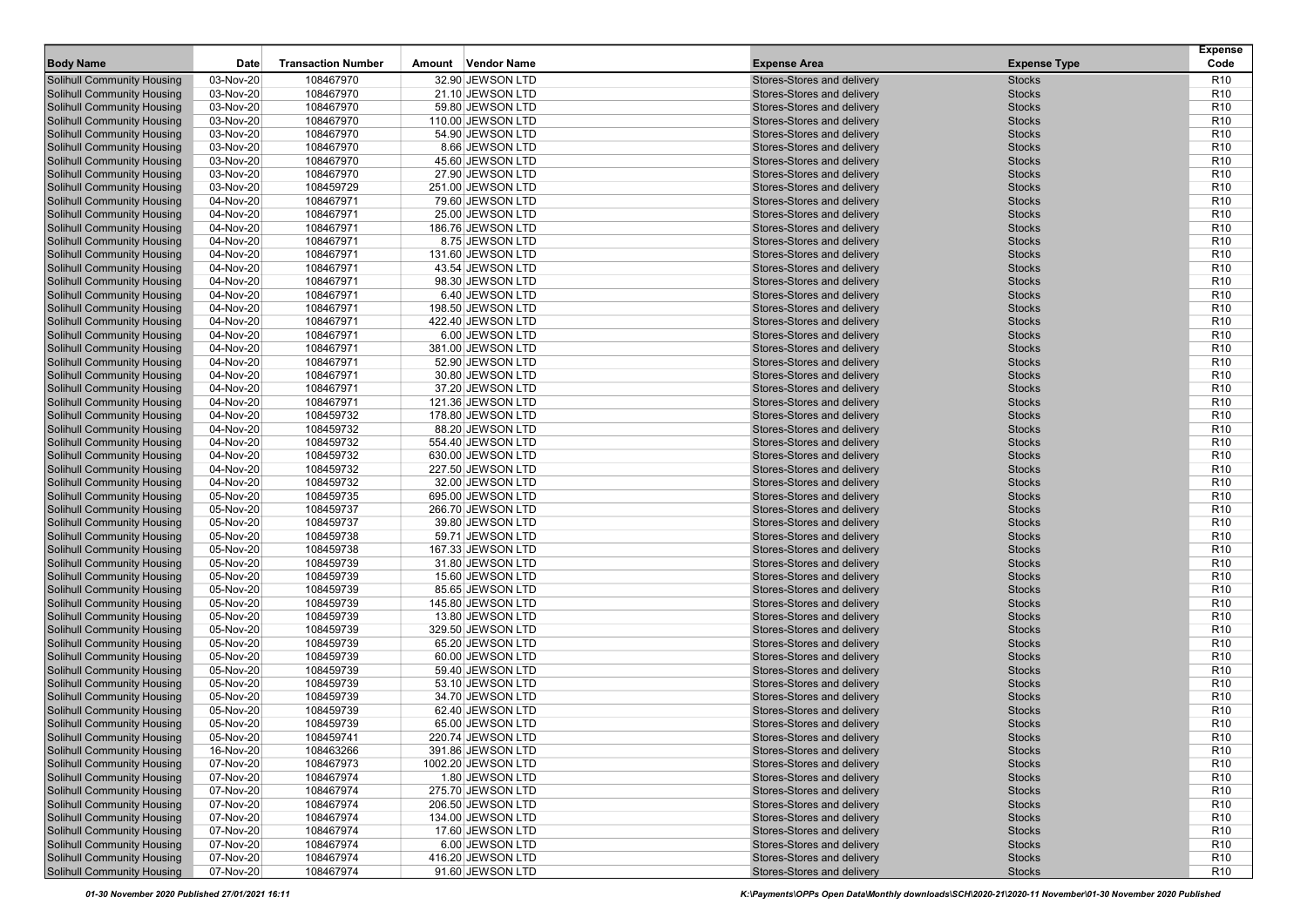|                                                                        |                        |                           |                                        |                                                          |                                | <b>Expense</b>                     |
|------------------------------------------------------------------------|------------------------|---------------------------|----------------------------------------|----------------------------------------------------------|--------------------------------|------------------------------------|
| <b>Body Name</b>                                                       | Date                   | <b>Transaction Number</b> | Amount Vendor Name                     | <b>Expense Area</b>                                      | <b>Expense Type</b>            | Code                               |
| <b>Solihull Community Housing</b>                                      | 07-Nov-20              | 108467974                 | 283.24 JEWSON LTD                      | Stores-Stores and delivery                               | <b>Stocks</b>                  | <b>R10</b>                         |
| <b>Solihull Community Housing</b>                                      | 07-Nov-20              | 108467974                 | 108.85 JEWSON LTD                      | Stores-Stores and delivery                               | <b>Stocks</b>                  | R <sub>10</sub>                    |
| <b>Solihull Community Housing</b>                                      | 07-Nov-20              | 108467974                 | 34.05 JEWSON LTD                       | Stores-Stores and delivery                               | <b>Stocks</b>                  | R <sub>10</sub>                    |
| <b>Solihull Community Housing</b>                                      | 07-Nov-20              | 108467974                 | 57.50 JEWSON LTD                       | Stores-Stores and delivery                               | <b>Stocks</b>                  | R <sub>10</sub>                    |
| <b>Solihull Community Housing</b>                                      | 07-Nov-20              | 108467974                 | 52.20 JEWSON LTD                       | Stores-Stores and delivery                               | <b>Stocks</b>                  | R <sub>10</sub>                    |
| <b>Solihull Community Housing</b>                                      | 07-Nov-20              | 108467974                 | 194.40 JEWSON LTD                      | Stores-Stores and delivery                               | <b>Stocks</b>                  | R <sub>10</sub>                    |
| <b>Solihull Community Housing</b>                                      | 07-Nov-20              | 108467974                 | 58.50 JEWSON LTD                       | Stores-Stores and delivery                               | <b>Stocks</b>                  | R <sub>10</sub>                    |
| <b>Solihull Community Housing</b>                                      | 07-Nov-20              | 108467974                 | 16.20 JEWSON LTD                       | Stores-Stores and delivery                               | <b>Stocks</b>                  | R <sub>10</sub>                    |
| <b>Solihull Community Housing</b>                                      | 07-Nov-20              | 108467974                 | 210.80 JEWSON LTD                      | Stores-Stores and delivery                               | <b>Stocks</b>                  | R <sub>10</sub>                    |
| <b>Solihull Community Housing</b>                                      | 07-Nov-20              | 108467974                 | 230.00 JEWSON LTD                      | Stores-Stores and delivery                               | <b>Stocks</b>                  | R <sub>10</sub>                    |
| <b>Solihull Community Housing</b>                                      | 07-Nov-20              | 108467974                 | 18.24 JEWSON LTD                       | Stores-Stores and delivery                               | <b>Stocks</b>                  | R <sub>10</sub>                    |
| <b>Solihull Community Housing</b>                                      | 07-Nov-20              | 108467974                 | 67.00 JEWSON LTD                       | Stores-Stores and delivery                               | <b>Stocks</b>                  | R <sub>10</sub>                    |
| <b>Solihull Community Housing</b>                                      | 07-Nov-20              | 108467974                 | 145.90 JEWSON LTD                      | Stores-Stores and delivery                               | <b>Stocks</b>                  | R <sub>10</sub>                    |
| <b>Solihull Community Housing</b>                                      | 07-Nov-20              | 108467974                 | 72.20 JEWSON LTD                       | Stores-Stores and delivery                               | <b>Stocks</b>                  | R <sub>10</sub>                    |
| <b>Solihull Community Housing</b>                                      | 07-Nov-20              | 108459745                 | 391.86 JEWSON LTD                      | Stores-Stores and delivery                               | <b>Stocks</b>                  | R <sub>10</sub>                    |
| <b>Solihull Community Housing</b>                                      | 16-Nov-20              | 108463390                 | -391.86 JEWSON LTD                     | Stores-Stores and delivery                               | <b>Stocks</b>                  | R <sub>10</sub>                    |
| <b>Solihull Community Housing</b>                                      | 09-Nov-20              | 108467975                 | 8.40 JEWSON LTD                        | Stores-Stores and delivery                               | <b>Stocks</b>                  | R <sub>10</sub>                    |
| <b>Solihull Community Housing</b>                                      | 09-Nov-20              | 108467975                 | 4.30 JEWSON LTD                        | Stores-Stores and delivery                               | <b>Stocks</b>                  | R <sub>10</sub>                    |
| <b>Solihull Community Housing</b>                                      | 09-Nov-20              | 108467975                 | 46.62 JEWSON LTD                       | Stores-Stores and delivery                               | <b>Stocks</b>                  | R <sub>10</sub>                    |
| <b>Solihull Community Housing</b>                                      | 09-Nov-20              | 108467975                 | 164.73 JEWSON LTD<br>213.60 JEWSON LTD | Stores-Stores and delivery                               | <b>Stocks</b>                  | R <sub>10</sub><br>R <sub>10</sub> |
| <b>Solihull Community Housing</b>                                      | 09-Nov-20<br>09-Nov-20 | 108467975                 |                                        | Stores-Stores and delivery                               | <b>Stocks</b>                  | R <sub>10</sub>                    |
| <b>Solihull Community Housing</b>                                      |                        | 108467975                 | 65.48 JEWSON LTD                       | Stores-Stores and delivery                               | <b>Stocks</b>                  |                                    |
| <b>Solihull Community Housing</b>                                      | 09-Nov-20              | 108467975                 | 5.90 JEWSON LTD                        | Stores-Stores and delivery                               | <b>Stocks</b><br><b>Stocks</b> | R <sub>10</sub><br>R <sub>10</sub> |
| <b>Solihull Community Housing</b><br><b>Solihull Community Housing</b> | 09-Nov-20<br>09-Nov-20 | 108467975<br>108467975    | 217.36 JEWSON LTD<br>27.90 JEWSON LTD  | Stores-Stores and delivery<br>Stores-Stores and delivery | <b>Stocks</b>                  | R <sub>10</sub>                    |
| <b>Solihull Community Housing</b>                                      | 10-Nov-20              | 108467980                 | 30.10 JEWSON LTD                       | Stores-Stores and delivery                               | <b>Stocks</b>                  | R <sub>10</sub>                    |
| <b>Solihull Community Housing</b>                                      | 10-Nov-20              | 108467980                 | 22.00 JEWSON LTD                       | Stores-Stores and delivery                               | <b>Stocks</b>                  | R <sub>10</sub>                    |
| <b>Solihull Community Housing</b>                                      | 10-Nov-20              | 108467980                 | 76.80 JEWSON LTD                       | Stores-Stores and delivery                               | <b>Stocks</b>                  | R <sub>10</sub>                    |
| <b>Solihull Community Housing</b>                                      | 10-Nov-20              | 108467980                 | 425.16 JEWSON LTD                      | Stores-Stores and delivery                               | <b>Stocks</b>                  | R <sub>10</sub>                    |
| <b>Solihull Community Housing</b>                                      | 10-Nov-20              | 108467980                 | 58.00 JEWSON LTD                       | Stores-Stores and delivery                               | <b>Stocks</b>                  | R <sub>10</sub>                    |
| <b>Solihull Community Housing</b>                                      | 10-Nov-20              | 108467980                 | 27.24 JEWSON LTD                       | Stores-Stores and delivery                               | <b>Stocks</b>                  | R <sub>10</sub>                    |
| <b>Solihull Community Housing</b>                                      | 10-Nov-20              | 108467980                 | 16.80 JEWSON LTD                       | Stores-Stores and delivery                               | <b>Stocks</b>                  | R <sub>10</sub>                    |
| <b>Solihull Community Housing</b>                                      | 10-Nov-20              | 108467980                 | 28.20 JEWSON LTD                       | Stores-Stores and delivery                               | <b>Stocks</b>                  | R <sub>10</sub>                    |
| <b>Solihull Community Housing</b>                                      | 10-Nov-20              | 108467980                 | 8.00 JEWSON LTD                        | Stores-Stores and delivery                               | <b>Stocks</b>                  | R <sub>10</sub>                    |
| <b>Solihull Community Housing</b>                                      | 10-Nov-20              | 108467980                 | 127.80 JEWSON LTD                      | Stores-Stores and delivery                               | <b>Stocks</b>                  | R <sub>10</sub>                    |
| <b>Solihull Community Housing</b>                                      | 10-Nov-20              | 108467980                 | 14.50 JEWSON LTD                       | Stores-Stores and delivery                               | <b>Stocks</b>                  | R <sub>10</sub>                    |
| <b>Solihull Community Housing</b>                                      | 10-Nov-20              | 108467980                 | 129.35 JEWSON LTD                      | Stores-Stores and delivery                               | <b>Stocks</b>                  | R <sub>10</sub>                    |
| <b>Solihull Community Housing</b>                                      | 10-Nov-20              | 108467980                 | 121.60 JEWSON LTD                      | Stores-Stores and delivery                               | <b>Stocks</b>                  | R <sub>10</sub>                    |
| <b>Solihull Community Housing</b>                                      | 11-Nov-20              | 108467982                 | 737.04 JEWSON LTD                      | Stores-Stores and delivery                               | <b>Stocks</b>                  | R <sub>10</sub>                    |
| <b>Solihull Community Housing</b>                                      | 11-Nov-20              | 108467982                 | 249.80 JEWSON LTD                      | Stores-Stores and delivery                               | <b>Stocks</b>                  | R <sub>10</sub>                    |
| <b>Solihull Community Housing</b>                                      | 11-Nov-20              | 108467982                 | 416.20 JEWSON LTD                      | Stores-Stores and delivery                               | <b>Stocks</b>                  | R <sub>10</sub>                    |
| <b>Solihull Community Housing</b>                                      | 11-Nov-20              | 108467982                 | 624.20 JEWSON LTD                      | Stores-Stores and delivery                               | <b>Stocks</b>                  | R <sub>10</sub>                    |
| <b>Solihull Community Housing</b>                                      | 11-Nov-20              | 108467982                 | 150.96 JEWSON LTD                      | Stores-Stores and delivery                               | <b>Stocks</b>                  | R <sub>10</sub>                    |
| <b>Solihull Community Housing</b>                                      | 11-Nov-20              | 108467982                 | 385.28 JEWSON LTD                      | Stores-Stores and delivery                               | <b>Stocks</b>                  | R <sub>10</sub>                    |
| <b>Solihull Community Housing</b>                                      | 11-Nov-20              | 108467982                 | 9.80 JEWSON LTD                        | Stores-Stores and delivery                               | <b>Stocks</b>                  | R <sub>10</sub>                    |
| <b>Solihull Community Housing</b>                                      | 11-Nov-20              | 108467982                 | 130.00 JEWSON LTD                      | Stores-Stores and delivery                               | <b>Stocks</b>                  | R <sub>10</sub>                    |
| <b>Solihull Community Housing</b>                                      | 11-Nov-20              | 108467982                 | 659.00 JEWSON LTD                      | Stores-Stores and delivery                               | <b>Stocks</b>                  | R <sub>10</sub>                    |
| <b>Solihull Community Housing</b>                                      | 11-Nov-20              | 108467982                 | 120.00 JEWSON LTD                      | Stores-Stores and delivery                               | <b>Stocks</b>                  | R <sub>10</sub>                    |
| <b>Solihull Community Housing</b>                                      | 11-Nov-20              | 108467982                 | 608.00 JEWSON LTD                      | Stores-Stores and delivery                               | <b>Stocks</b>                  | R <sub>10</sub>                    |
| <b>Solihull Community Housing</b>                                      | 11-Nov-20              | 108467982                 | 114.40 JEWSON LTD                      | Stores-Stores and delivery                               | <b>Stocks</b>                  | R10                                |
| <b>Solihull Community Housing</b>                                      | 11-Nov-20              | 108467982                 | 88.04 JEWSON LTD                       | Stores-Stores and delivery                               | <b>Stocks</b>                  | R <sub>10</sub>                    |
| <b>Solihull Community Housing</b>                                      | 11-Nov-20              | 108467982                 | 177.60 JEWSON LTD                      | Stores-Stores and delivery                               | <b>Stocks</b>                  | R <sub>10</sub>                    |
| <b>Solihull Community Housing</b>                                      | 11-Nov-20              | 108467982                 | 220.00 JEWSON LTD                      | Stores-Stores and delivery                               | <b>Stocks</b>                  | R <sub>10</sub>                    |
| <b>Solihull Community Housing</b>                                      | 11-Nov-20              | 108467982                 | 61.60 JEWSON LTD                       | Stores-Stores and delivery                               | <b>Stocks</b>                  | R <sub>10</sub>                    |
| <b>Solihull Community Housing</b>                                      | 11-Nov-20              | 108467983                 | 66.96 JEWSON LTD                       | Stores-Stores and delivery                               | <b>Stocks</b>                  | R <sub>10</sub>                    |
| <b>Solihull Community Housing</b>                                      | 11-Nov-20              | 108467983                 | 78.00 JEWSON LTD                       | Stores-Stores and delivery                               | <b>Stocks</b>                  | R <sub>10</sub>                    |
| <b>Solihull Community Housing</b>                                      | 11-Nov-20              | 108467983                 | 189.60 JEWSON LTD                      | Stores-Stores and delivery                               | <b>Stocks</b>                  | R <sub>10</sub>                    |
| <b>Solihull Community Housing</b>                                      | 11-Nov-20              | 108467983                 | 119.80 JEWSON LTD                      | Stores-Stores and delivery                               | <b>Stocks</b>                  | R <sub>10</sub>                    |
| <b>Solihull Community Housing</b>                                      | 11-Nov-20              | 108467983                 | 57.54 JEWSON LTD                       | Stores-Stores and delivery                               | <b>Stocks</b>                  | R <sub>10</sub>                    |
| <b>Solihull Community Housing</b>                                      | 11-Nov-20              | 108467983                 | 110.00 JEWSON LTD                      | Stores-Stores and delivery                               | <b>Stocks</b>                  | R <sub>10</sub>                    |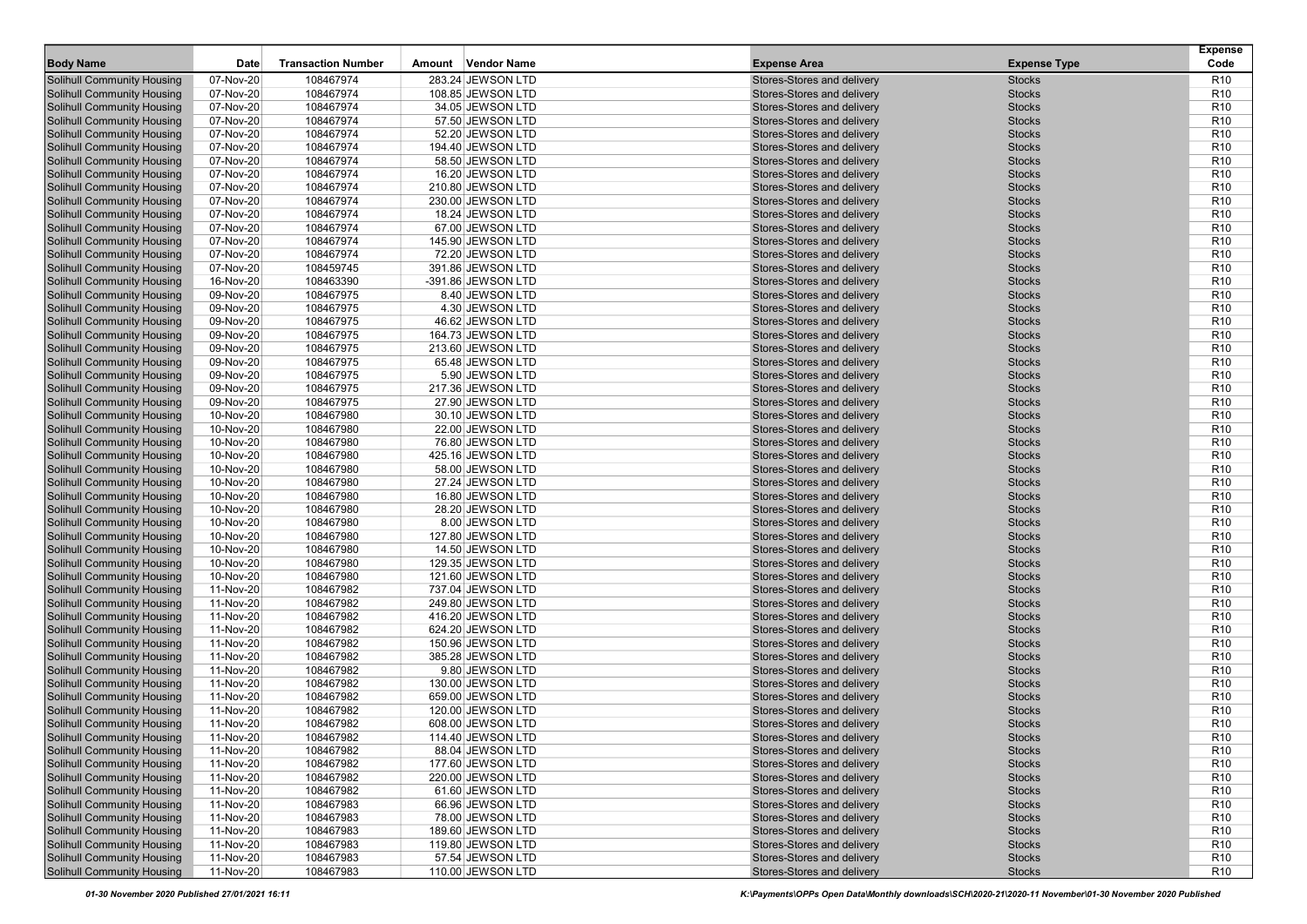|                                   |             |                           |                                          |                                             |                                  | <b>Expense</b>  |
|-----------------------------------|-------------|---------------------------|------------------------------------------|---------------------------------------------|----------------------------------|-----------------|
| <b>Body Name</b>                  | <b>Date</b> | <b>Transaction Number</b> | Amount Vendor Name                       | <b>Expense Area</b>                         | <b>Expense Type</b>              | Code            |
| <b>Solihull Community Housing</b> | 11-Nov-20   | 108467983                 | 107.50 JEWSON LTD                        | Stores-Stores and delivery                  | <b>Stocks</b>                    | R <sub>10</sub> |
| <b>Solihull Community Housing</b> | 11-Nov-20   | 108467983                 | 356.16 JEWSON LTD                        | Stores-Stores and delivery                  | <b>Stocks</b>                    | R <sub>10</sub> |
| <b>Solihull Community Housing</b> | 01-Nov-20   | 108431523                 | 620.00 JEWSON LTD                        | Stores-Stores and delivery                  | <b>Stocks</b>                    | R <sub>10</sub> |
| <b>Solihull Community Housing</b> | 03-Nov-20   | 108419519                 | 778.89 KARTER THOMAS LTD                 | <b>Estate Mgmt Team</b>                     | <b>Agency Staff</b>              | A60             |
| <b>Solihull Community Housing</b> | 03-Nov-20   | 108420197                 | 782.88 KARTER THOMAS LTD                 | <b>Estate Mgmt Team</b>                     | <b>Agency Staff</b>              | A60             |
| <b>Solihull Community Housing</b> | 12-Nov-20   | 108456442                 | 913.20 KARTER THOMAS LTD                 | <b>Estate Mgmt Team</b>                     | <b>Agency Staff</b>              | A60             |
| <b>Solihull Community Housing</b> | 17-Nov-20   | 108467892                 | 790.86 KARTER THOMAS LTD                 | <b>Estate Mgmt Team</b>                     | <b>Agency Staff</b>              | A60             |
| <b>Solihull Community Housing</b> | 25-Nov-20   | 108484715                 | 789.60 KARTER THOMAS LTD                 | <b>Estate Mgmt Team</b>                     | <b>Agency Staff</b>              | A60             |
| <b>Solihull Community Housing</b> | 12-Nov-20   | 108457522                 | 1026.71 KIRONA SOLUTIONS LIMITED         | <b>IT Strategy</b>                          | <b>ICT General</b>               | D30             |
| <b>Solihull Community Housing</b> | 01-Nov-20   | 108419554                 | 420.00 L&M DOMESTIC SCAFFOLDING LTD      | North Property Repairs-Day to day           | <b>External Structures</b>       | <b>B33</b>      |
| <b>Solihull Community Housing</b> | 01-Nov-20   | 108419555                 | 420.00 L&M DOMESTIC SCAFFOLDING LTD      | North Property Repairs-Day to day           | <b>External Structures</b>       | <b>B33</b>      |
| <b>Solihull Community Housing</b> | 01-Nov-20   | 108419556                 | 420.00 L&M DOMESTIC SCAFFOLDING LTD      | North Property Repairs-Day to day           | <b>External Structures</b>       | <b>B33</b>      |
| <b>Solihull Community Housing</b> | 01-Nov-20   | 108419557                 | 320.00 L&M DOMESTIC SCAFFOLDING LTD      | North Property Repairs-Day to day           | <b>External Structures</b>       | <b>B33</b>      |
| <b>Solihull Community Housing</b> | 01-Nov-20   | 108419558                 | 320.00 L&M DOMESTIC SCAFFOLDING LTD      | North Property Repairs-Day to day           | <b>External Structures</b>       | <b>B33</b>      |
| <b>Solihull Community Housing</b> | 01-Nov-20   | 108419559                 | 420.00 L&M DOMESTIC SCAFFOLDING LTD      | North Property Repairs-Day to day           | <b>External Structures</b>       | <b>B33</b>      |
| <b>Solihull Community Housing</b> | 01-Nov-20   | 108419560                 | 420.00 L&M DOMESTIC SCAFFOLDING LTD      | North Property Repairs-Day to day           | <b>External Structures</b>       | <b>B33</b>      |
| <b>Solihull Community Housing</b> | 01-Nov-20   | 108419561                 | 420.00 L&M DOMESTIC SCAFFOLDING LTD      | North Property Repairs-Day to day           | <b>External Structures</b>       | <b>B33</b>      |
| <b>Solihull Community Housing</b> | 01-Nov-20   | 108419562                 | 840.00 L&M DOMESTIC SCAFFOLDING LTD      | North Property Repairs-Day to day           | <b>External Structures</b>       | <b>B33</b>      |
| <b>Solihull Community Housing</b> | 01-Nov-20   | 108419563                 | 420.00 L&M DOMESTIC SCAFFOLDING LTD      | North Property Repairs-Day to day           | <b>External Structures</b>       | <b>B33</b>      |
| <b>Solihull Community Housing</b> | 01-Nov-20   | 108419564                 | 420.00 L&M DOMESTIC SCAFFOLDING LTD      | North Property Repairs-Day to day           | <b>External Structures</b>       | <b>B33</b>      |
| <b>Solihull Community Housing</b> | 01-Nov-20   | 108419565                 | 420.00 L&M DOMESTIC SCAFFOLDING LTD      | North Property Repairs-Day to day           | <b>External Structures</b>       | <b>B33</b>      |
| <b>Solihull Community Housing</b> | 01-Nov-20   | 108419566                 | 420.00 L&M DOMESTIC SCAFFOLDING LTD      | North Property Repairs-Day to day           | <b>External Structures</b>       | <b>B33</b>      |
| <b>Solihull Community Housing</b> | 01-Nov-20   | 108419567                 | 420.00 L&M DOMESTIC SCAFFOLDING LTD      | North Property Repairs-Day to day           | <b>External Structures</b>       | <b>B33</b>      |
| <b>Solihull Community Housing</b> | 01-Nov-20   | 108419568                 | 770.00 L&M DOMESTIC SCAFFOLDING LTD      | North Property Repairs-Day to day           | <b>External Structures</b>       | <b>B33</b>      |
| <b>Solihull Community Housing</b> | 01-Nov-20   | 108419569                 | 420.00 L&M DOMESTIC SCAFFOLDING LTD      | North Property Repairs-Day to day           | <b>External Structures</b>       | <b>B33</b>      |
| <b>Solihull Community Housing</b> | 01-Nov-20   | 108419570                 | 420.00 L&M DOMESTIC SCAFFOLDING LTD      | North Property Repairs-Day to day           | <b>External Structures</b>       | <b>B33</b>      |
| <b>Solihull Community Housing</b> | 06-Nov-20   | 108429445                 | 700.00 LEGRAND                           | Safe and Sound Operational                  | <b>Equipment Rental/Lease</b>    | D <sub>18</sub> |
| <b>Solihull Community Housing</b> | 06-Nov-20   | 108429442                 | 900.00 LEGRAND                           | Safe and Sound Operational                  | <b>Equipment Rental/Lease</b>    | D <sub>18</sub> |
| <b>Solihull Community Housing</b> | 05-Nov-20   | 108427287                 | 1930.76 LEX AUTOLEASE LIMITED            | <b>Client - Fleet Management</b>            | <b>Vehicle Hire</b>              | C <sub>30</sub> |
| <b>Solihull Community Housing</b> | 05-Nov-20   | 108427284                 | 3512.58 LEX AUTOLEASE LIMITED            | <b>Client - Fleet Management</b>            | <b>Vehicle Hire</b>              | C <sub>30</sub> |
| <b>Solihull Community Housing</b> | 05-Nov-20   | 108427285                 | 583.23 LEX AUTOLEASE LIMITED             | <b>Client - Fleet Management</b>            | <b>Vehicle Hire</b>              | C <sub>30</sub> |
| <b>Solihull Community Housing</b> | 26-Nov-20   | 108486238                 | 2828.75 LEX AUTOLEASE LIMITED            | <b>Client - Fleet Management</b>            | <b>Vehicle Hire</b>              | C <sub>30</sub> |
| <b>Solihull Community Housing</b> | 18-Nov-20   | 108472538                 | 25625.44 LEX AUTOLEASE LIMITED           | <b>Client - Fleet Management</b>            | <b>Vehicle Hire</b>              | C <sub>30</sub> |
| <b>Solihull Community Housing</b> | 05-Nov-20   | 108427294                 | -565.75 LEX AUTOLEASE LIMITED            | <b>Client - Fleet Management</b>            | <b>Vehicle Hire</b>              | C <sub>30</sub> |
| <b>Solihull Community Housing</b> | 05-Nov-20   | 108427292                 | 565.75 LEX AUTOLEASE LIMITED             | <b>Client - Fleet Management</b>            | <b>Vehicle Hire</b>              | C <sub>30</sub> |
| <b>Solihull Community Housing</b> | 26-Nov-20   | 108486240                 | 387.77 LEX AUTOLEASE LIMITED             | <b>Client - Fleet Management</b>            | Vehicle service and repairs      | C60             |
| <b>Solihull Community Housing</b> | 05-Nov-20   | 108427286                 | 777.92 LEX AUTOLEASE LIMITED             | <b>Client - Fleet Management</b>            | <b>Vehicle Hire</b>              | C <sub>30</sub> |
| <b>Solihull Community Housing</b> | 27-Nov-20   | 108488220                 | 2083.33 LOCAL GOVERNMENT ASSOC           | <b>Central Administration</b>               | <b>Professional Fees</b>         | D <sub>50</sub> |
| <b>Solihull Community Housing</b> | 03-Nov-20   | 108419587                 | 260.68 LYRECO UK LTD                     | <b>Endeavour House</b>                      | Stationery                       | D <sub>25</sub> |
| <b>Solihull Community Housing</b> | 01-Nov-20   | 108419538                 | 980.00 M&P PRESERVATION                  | North Property Repairs-Day to day           | <b>Internal Works</b>            | <b>B31</b>      |
| <b>Solihull Community Housing</b> | 01-Nov-20   | 108419539                 | 4250.00 M&P PRESERVATION                 | North Property Repairs-Voids                | <b>Rev Contractor Payments</b>   | <b>B71</b>      |
| <b>Solihull Community Housing</b> | 03-Nov-20   | 108420692                 | 22300.37 MAN COMMERCIAL PROTECTION LTD   | <b>CCTV</b>                                 | Security                         | <b>B43</b>      |
| <b>Solihull Community Housing</b> | 30-Nov-20   | 108491232                 | 22300.37 MAN COMMERCIAL PROTECTION LTD   | <b>CCTV</b>                                 | Security                         | <b>B43</b>      |
| <b>Solihull Community Housing</b> | 19-Nov-20   | 108474620                 | 1583.33 MAXKING LTD                      | <b>Biomass System</b>                       | Biomass Plant Room Management Sy | <b>B46</b>      |
| <b>Solihull Community Housing</b> | 19-Nov-20   | 108474621                 | 1583.33 MAXKING LTD                      | <b>Biomass System</b>                       | Biomass Plant Room Management Sy | <b>B46</b>      |
| <b>Solihull Community Housing</b> | 03-Nov-20   | 108420706                 | 8000.00 REDACTED PERSONAL INFORMATION    | Private Sector - Disabled Facilities Grants | <b>Contractor Payments</b>       | <b>B70</b>      |
| <b>Solihull Community Housing</b> | 23-Nov-20   | 108479549                 | 873.20 REDACTED PERSONAL INFORMATION     | <b>Movement Incentive Scheme</b>            | <b>Other Building Costs</b>      | <b>B39</b>      |
| <b>Solihull Community Housing</b> | 19-Nov-20   | 108476523                 | 1000.00 REDACTED PERSONAL INFORMATION    | <b>Movement Incentive Scheme</b>            | <b>Other Building Costs</b>      | <b>B39</b>      |
| <b>Solihull Community Housing</b> | 26-Nov-20   | 108486471                 | 5872.70 MITIE PROPERTY SERVICES (UK) LTD | Anti Graffiti Team                          | <b>Contractor Payments</b>       | <b>B70</b>      |
| <b>Solihull Community Housing</b> | 01-Nov-20   | 108438479                 | 1176.33 MITIE PROPERTY SERVICES (UK) LTD | <b>Planned Maintenance</b>                  | <b>Planned Works</b>             | <b>B36</b>      |
| <b>Solihull Community Housing</b> | 01-Nov-20   | 108438480                 | 869.18 MITIE PROPERTY SERVICES (UK) LTD  | <b>Planned Maintenance</b>                  | <b>Planned Works</b>             | <b>B36</b>      |
| <b>Solihull Community Housing</b> | 01-Nov-20   | 108438481                 | 869.18 MITIE PROPERTY SERVICES (UK) LTD  | <b>Planned Maintenance</b>                  | <b>Planned Works</b>             | <b>B36</b>      |
| <b>Solihull Community Housing</b> | 01-Nov-20   | 108438482                 | 1060.98 MITIE PROPERTY SERVICES (UK) LTD | <b>Planned Maintenance</b>                  | <b>Planned Works</b>             | <b>B36</b>      |
| <b>Solihull Community Housing</b> | 01-Nov-20   | 108438483                 | 869.18 MITIE PROPERTY SERVICES (UK) LTD  | <b>Planned Maintenance</b>                  | <b>Planned Works</b>             | <b>B36</b>      |
| <b>Solihull Community Housing</b> | 01-Nov-20   | 108438484                 | 899.16 MITIE PROPERTY SERVICES (UK) LTD  | <b>Planned Maintenance</b>                  | <b>Planned Works</b>             | <b>B36</b>      |
| <b>Solihull Community Housing</b> | 01-Nov-20   | 108438485                 | 2607.54 MITIE PROPERTY SERVICES (UK) LTD | <b>Planned Maintenance</b>                  | <b>Planned Works</b>             | <b>B36</b>      |
| <b>Solihull Community Housing</b> | 01-Nov-20   | 108438486                 | 1714.68 MITIE PROPERTY SERVICES (UK) LTD | <b>Planned Maintenance</b>                  | <b>Planned Works</b>             | <b>B36</b>      |
| <b>Solihull Community Housing</b> | 01-Nov-20   | 108438487                 | 766.09 MITIE PROPERTY SERVICES (UK) LTD  | <b>Planned Maintenance</b>                  | <b>Planned Works</b>             | <b>B36</b>      |
| <b>Solihull Community Housing</b> | 17-Nov-20   | 108483600                 | 1332.33 MITIE PROPERTY SERVICES (UK) LTD | <b>Planned Maintenance</b>                  | <b>Planned Works</b>             | <b>B36</b>      |
| <b>Solihull Community Housing</b> | 17-Nov-20   | 108483601                 | 1332.33 MITIE PROPERTY SERVICES (UK) LTD | <b>Planned Maintenance</b>                  | <b>Planned Works</b>             | B36             |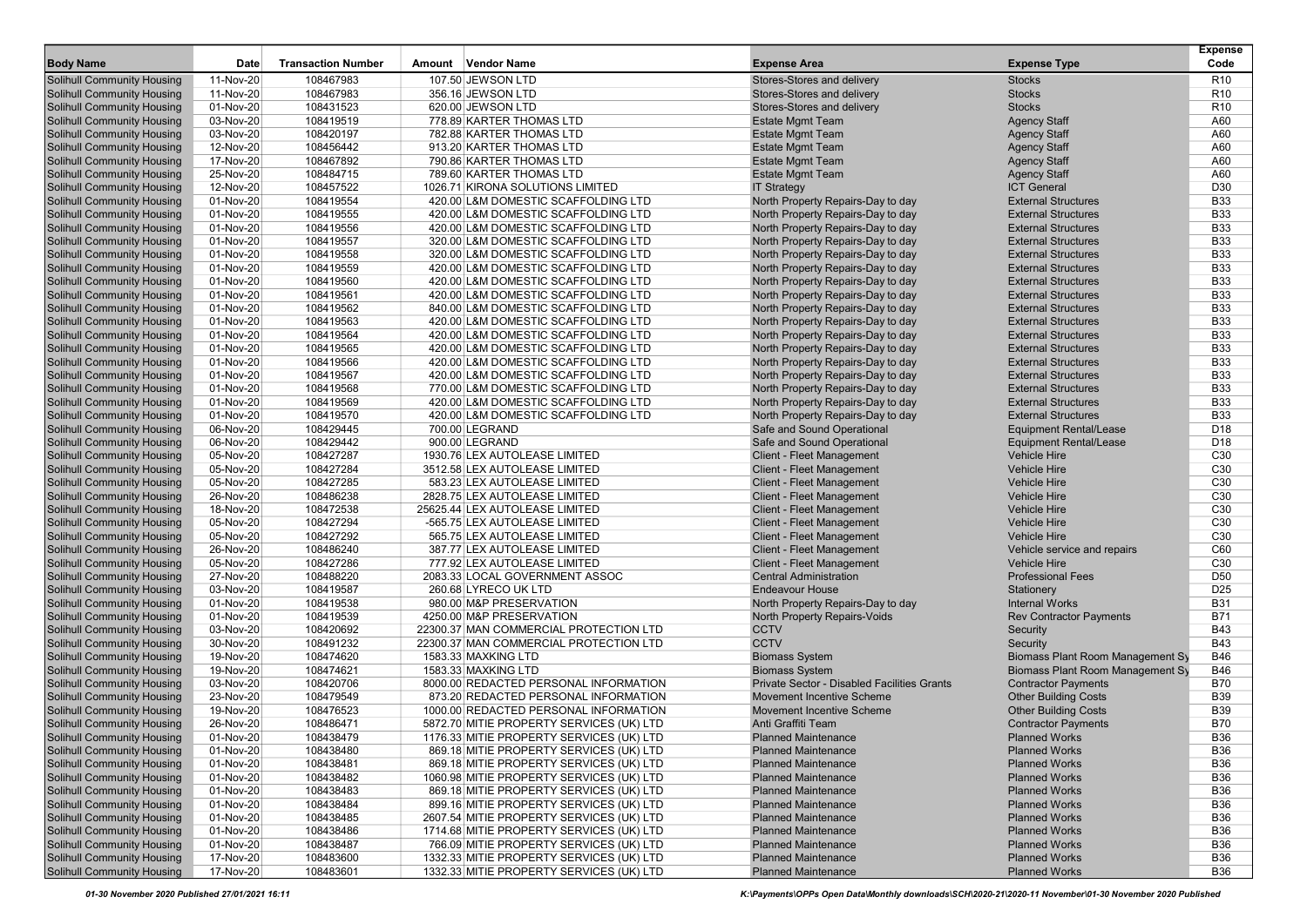| <b>Body Name</b>                  | Date      | <b>Transaction Number</b> | Amount Vendor Name                       | <b>Expense Area</b>                         | <b>Expense Type</b>          | <b>Expense</b><br>Code |
|-----------------------------------|-----------|---------------------------|------------------------------------------|---------------------------------------------|------------------------------|------------------------|
| <b>Solihull Community Housing</b> | 17-Nov-20 | 108483602                 | 1332.33 MITIE PROPERTY SERVICES (UK) LTD | <b>Planned Maintenance</b>                  | <b>Planned Works</b>         | <b>B36</b>             |
| <b>Solihull Community Housing</b> | 17-Nov-20 | 108483603                 | 1342.49 MITIE PROPERTY SERVICES (UK) LTD | <b>Planned Maintenance</b>                  | <b>Planned Works</b>         | <b>B36</b>             |
| <b>Solihull Community Housing</b> | 17-Nov-20 | 108483604                 | 1332.33 MITIE PROPERTY SERVICES (UK) LTD | <b>Planned Maintenance</b>                  | <b>Planned Works</b>         | <b>B36</b>             |
| <b>Solihull Community Housing</b> | 17-Nov-20 | 108483605                 | 1342.49 MITIE PROPERTY SERVICES (UK) LTD | <b>Planned Maintenance</b>                  | <b>Planned Works</b>         | <b>B36</b>             |
| <b>Solihull Community Housing</b> | 17-Nov-20 | 108483606                 | 1342.49 MITIE PROPERTY SERVICES (UK) LTD | <b>Planned Maintenance</b>                  | <b>Planned Works</b>         | <b>B36</b>             |
| <b>Solihull Community Housing</b> | 17-Nov-20 | 108483607                 | 1342.49 MITIE PROPERTY SERVICES (UK) LTD | <b>Planned Maintenance</b>                  | <b>Planned Works</b>         | <b>B36</b>             |
| <b>Solihull Community Housing</b> | 17-Nov-20 | 108483608                 | 1223.59 MITIE PROPERTY SERVICES (UK) LTD | <b>Planned Maintenance</b>                  | <b>Planned Works</b>         | <b>B36</b>             |
| <b>Solihull Community Housing</b> | 17-Nov-20 | 108483609                 | 1223.59 MITIE PROPERTY SERVICES (UK) LTD | <b>Planned Maintenance</b>                  | <b>Planned Works</b>         | <b>B36</b>             |
| <b>Solihull Community Housing</b> | 17-Nov-20 | 108483610                 | 1678.63 MITIE PROPERTY SERVICES (UK) LTD | <b>Planned Maintenance</b>                  | <b>Planned Works</b>         | <b>B36</b>             |
| <b>Solihull Community Housing</b> | 17-Nov-20 | 108483611                 | 1223.59 MITIE PROPERTY SERVICES (UK) LTD | <b>Planned Maintenance</b>                  | <b>Planned Works</b>         | <b>B36</b>             |
| <b>Solihull Community Housing</b> | 17-Nov-20 | 108483612                 | 1329.39 MITIE PROPERTY SERVICES (UK) LTD | <b>Planned Maintenance</b>                  | <b>Planned Works</b>         | <b>B36</b>             |
| <b>Solihull Community Housing</b> | 17-Nov-20 | 108483613                 | 1342.49 MITIE PROPERTY SERVICES (UK) LTD | <b>Planned Maintenance</b>                  | <b>Planned Works</b>         | <b>B36</b>             |
| <b>Solihull Community Housing</b> | 17-Nov-20 | 108483614                 | 666.14 MITIE PROPERTY SERVICES (UK) LTD  | <b>Planned Maintenance</b>                  | <b>Planned Works</b>         | <b>B36</b>             |
| <b>Solihull Community Housing</b> | 17-Nov-20 | 108483615                 | 666.14 MITIE PROPERTY SERVICES (UK) LTD  | <b>Planned Maintenance</b>                  | <b>Planned Works</b>         | <b>B36</b>             |
| <b>Solihull Community Housing</b> | 17-Nov-20 | 108483616                 | 4343.45 MITIE PROPERTY SERVICES (UK) LTD | <b>Planned Maintenance</b>                  | <b>Planned Works</b>         | <b>B36</b>             |
| <b>Solihull Community Housing</b> | 20-Nov-20 | 108483617                 | 1112.32 MITIE PROPERTY SERVICES (UK) LTD | <b>Planned Maintenance</b>                  | <b>Planned Works</b>         | <b>B36</b>             |
| <b>Solihull Community Housing</b> | 03-Nov-20 | 108416445                 | 777.21 MORGAN HUNT UK LTD                | North Property Repairs-Day to day           | <b>Agency Staff</b>          | A60                    |
| <b>Solihull Community Housing</b> | 06-Nov-20 | 108431541                 | 486.60 MORGAN HUNT UK LTD                | North Property Repairs-Day to day           | <b>Agency Staff</b>          | A60                    |
| <b>Solihull Community Housing</b> | 06-Nov-20 | 108431541                 | 290.61 MORGAN HUNT UK LTD                | North Property Repairs-Day to day           | <b>Agency Staff</b>          | A60                    |
| <b>Solihull Community Housing</b> | 12-Nov-20 | 108456837                 | 777.21 MORGAN HUNT UK LTD                | North Property Repairs-Day to day           | <b>Agency Staff</b>          | A60                    |
| <b>Solihull Community Housing</b> | 23-Nov-20 | 108479446                 | 726.39 MORGAN HUNT UK LTD                | North Property Repairs-Day to day           | <b>Agency Staff</b>          | A60                    |
| <b>Solihull Community Housing</b> | 04-Nov-20 | 108424081                 | 1482.00 MORGAN LAMBERT LTD               | <b>Mechanical &amp; Electrical</b>          | <b>Utility Related Works</b> | <b>B34</b>             |
| <b>Solihull Community Housing</b> | 05-Nov-20 | 108427432                 | 3595.20 REDACTED PERSONAL INFORMATION    | <b>Private Sector Leasing</b>               | Rents                        | <b>B22</b>             |
| <b>Solihull Community Housing</b> | 09-Nov-20 | 108436833                 | 10000.00 REDACTED PERSONAL INFORMATION   | Private Sector - Disabled Facilities Grants | <b>Contractor Payments</b>   | <b>B70</b>             |
| <b>Solihull Community Housing</b> | 26-Nov-20 | 108487656                 | 10000.00 REDACTED PERSONAL INFORMATION   | Private Sector - Disabled Facilities Grants | <b>Contractor Payments</b>   | <b>B70</b>             |
| <b>Solihull Community Housing</b> | 01-Nov-20 | 108425500                 | 252.42 N-CAP FLOORING LTD                | North Property Repairs-Day to day           | <b>Internal Works</b>        | <b>B31</b>             |
| <b>Solihull Community Housing</b> | 01-Nov-20 | 108425501                 | 343.14 N-CAP FLOORING LTD                | North Property Repairs-Day to day           | <b>Internal Works</b>        | <b>B31</b>             |
| <b>Solihull Community Housing</b> | 01-Nov-20 | 108425502                 | 619.04 N-CAP FLOORING LTD                | North Property Repairs-Day to day           | <b>Internal Works</b>        | <b>B31</b>             |
| <b>Solihull Community Housing</b> | 01-Nov-20 | 108425503                 | 1181.64 N-CAP FLOORING LTD               | North Property Repairs-Voids                | Voids                        | <b>B38</b>             |
| <b>Solihull Community Housing</b> | 01-Nov-20 | 108419549                 | 240.48 N-CAP FLOORING LTD                | North Property Repairs-Day to day           | <b>Internal Works</b>        | <b>B31</b>             |
| <b>Solihull Community Housing</b> | 01-Nov-20 | 108419550                 | 289.05 N-CAP FLOORING LTD                | North Property Repairs-Day to day           | <b>Internal Works</b>        | <b>B31</b>             |
| <b>Solihull Community Housing</b> | 01-Nov-20 | 108419551                 | 288.48 N-CAP FLOORING LTD                | North Property Repairs-Day to day           | <b>Internal Works</b>        | <b>B31</b>             |
| <b>Solihull Community Housing</b> | 03-Nov-20 | 108425504                 | 209.76 N-CAP FLOORING LTD                | North Property Repairs-Voids                | Voids                        | <b>B38</b>             |
| <b>Solihull Community Housing</b> | 03-Nov-20 | 108425505                 | 240.48 N-CAP FLOORING LTD                | North Property Repairs-Voids                | Voids                        | <b>B38</b>             |
| <b>Solihull Community Housing</b> | 05-Nov-20 | 108466699                 | 391.56 N-CAP FLOORING LTD                | North Property Repairs-Day to day           | <b>Internal Works</b>        | <b>B31</b>             |
| <b>Solihull Community Housing</b> | 11-Nov-20 | 108487459                 | 1566.84 N-CAP FLOORING LTD               | North Property Repairs-Voids                | Voids                        | <b>B38</b>             |
| <b>Solihull Community Housing</b> | 13-Nov-20 | 108483598                 | 252.99 N-CAP FLOORING LTD                | North Property Repairs-Day to day           | <b>Internal Works</b>        | <b>B31</b>             |
| <b>Solihull Community Housing</b> | 13-Nov-20 | 108483599                 | 341.88 N-CAP FLOORING LTD                | North Property Repairs-Day to day           | <b>Internal Works</b>        | <b>B31</b>             |
| <b>Solihull Community Housing</b> | 13-Nov-20 | 108487461                 | 306.51 N-CAP FLOORING LTD                | North Property Repairs-Day to day           | <b>Internal Works</b>        | <b>B31</b>             |
| <b>Solihull Community Housing</b> | 13-Nov-20 | 108487462                 | 271.02 N-CAP FLOORING LTD                | North Property Repairs-Day to day           | <b>Internal Works</b>        | <b>B31</b>             |
| <b>Solihull Community Housing</b> | 18-Nov-20 | 108487464                 | 264.53 N-CAP FLOORING LTD                | North Property Repairs-Voids                | Voids                        | <b>B38</b>             |
| <b>Solihull Community Housing</b> | 24-Nov-20 | 108487465                 | 288.48 N-CAP FLOORING LTD                | North Property Repairs-Day to day           | <b>Internal Works</b>        | <b>B31</b>             |
| <b>Solihull Community Housing</b> | 24-Nov-20 | 108487467                 | 360.60 N-CAP FLOORING LTD                | North Property Repairs-Voids                | Voids                        | <b>B38</b>             |
| <b>Solihull Community Housing</b> | 03-Nov-20 | 108420710                 | 10316.53 NATIONAL FEDERATION OF ALMOS    | <b>Completion of Star Survey</b>            | Grants & Subscriptions       | D92                    |
| <b>Solihull Community Housing</b> | 01-Nov-20 | 108459750                 | 46.50 NATIONAL SAFETY SUPPLIES           | Stores-Stores and delivery                  | <b>Stocks</b>                | R <sub>10</sub>        |
| <b>Solihull Community Housing</b> | 01-Nov-20 | 108459750                 | 185.55 NATIONAL SAFETY SUPPLIES          | Stores-Stores and delivery                  | <b>Stocks</b>                | R <sub>10</sub>        |
| <b>Solihull Community Housing</b> | 01-Nov-20 | 108459750                 | 16.55 NATIONAL SAFETY SUPPLIES           | Stores-Stores and delivery                  | <b>Stocks</b>                | R <sub>10</sub>        |
| Solihull Community Housing        | 01-Nov-20 | 108459753                 | 10.80 NATIONAL SAFETY SUPPLIES           | Stores-Stores and delivery                  | <b>Stocks</b>                | R <sub>10</sub>        |
| <b>Solihull Community Housing</b> | 01-Nov-20 | 108459753                 | 47.40 NATIONAL SAFETY SUPPLIES           | Stores-Stores and delivery                  | <b>Stocks</b>                | R <sub>10</sub>        |
| Solihull Community Housing        | 01-Nov-20 | 108459753                 | 21.60 NATIONAL SAFETY SUPPLIES           | Stores-Stores and delivery                  | <b>Stocks</b>                | R <sub>10</sub>        |
| <b>Solihull Community Housing</b> | 01-Nov-20 | 108459753                 | 65.00 NATIONAL SAFETY SUPPLIES           | Stores-Stores and delivery                  | <b>Stocks</b>                | R <sub>10</sub>        |
| <b>Solihull Community Housing</b> | 01-Nov-20 | 108459753                 | 10.41 NATIONAL SAFETY SUPPLIES           | Stores-Stores and delivery                  | <b>Stocks</b>                | R <sub>10</sub>        |
| <b>Solihull Community Housing</b> | 01-Nov-20 | 108459753                 | 13.10 NATIONAL SAFETY SUPPLIES           | Stores-Stores and delivery                  | <b>Stocks</b>                | R <sub>10</sub>        |
| <b>Solihull Community Housing</b> | 01-Nov-20 | 108459753                 | 21.00 NATIONAL SAFETY SUPPLIES           | Stores-Stores and delivery                  | <b>Stocks</b>                | R <sub>10</sub>        |
| <b>Solihull Community Housing</b> | 01-Nov-20 | 108459753                 | 20.00 NATIONAL SAFETY SUPPLIES           | Stores-Stores and delivery                  | <b>Stocks</b>                | R <sub>10</sub>        |
| <b>Solihull Community Housing</b> | 05-Nov-20 | 108459761                 | 99.50 NATIONAL SAFETY SUPPLIES           | Stores-Stores and delivery                  | <b>Stocks</b>                | R <sub>10</sub>        |
| <b>Solihull Community Housing</b> | 05-Nov-20 | 108459761                 | 211.20 NATIONAL SAFETY SUPPLIES          | Stores-Stores and delivery                  | <b>Stocks</b>                | R <sub>10</sub>        |
| <b>Solihull Community Housing</b> | 05-Nov-20 | 108459762                 | 945.00 NATIONAL SAFETY SUPPLIES          | Stores-Stores and delivery                  | <b>Stocks</b>                | R <sub>10</sub>        |
| <b>Solihull Community Housing</b> | 05-Nov-20 | 108459762                 | 149.40 NATIONAL SAFETY SUPPLIES          | Stores-Stores and delivery                  | <b>Stocks</b>                | R <sub>10</sub>        |
| <b>Solihull Community Housing</b> | 06-Nov-20 | 108467989                 | 210.00 NATIONAL SAFETY SUPPLIES          | Stores-Stores and delivery                  | <b>Stocks</b>                | R <sub>10</sub>        |
|                                   |           |                           |                                          |                                             |                              |                        |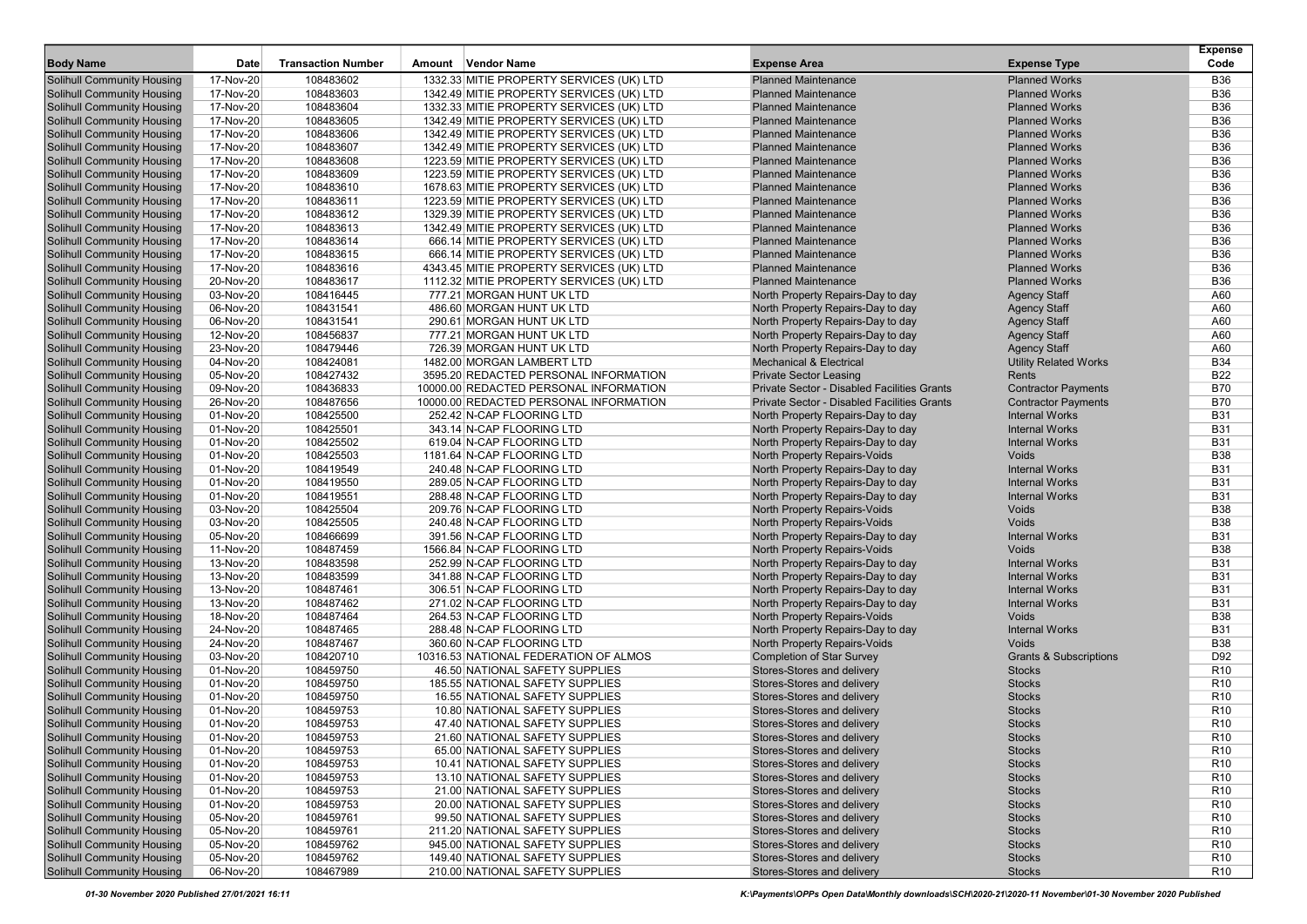|                                                                        |                        |                           |                                                |                                                                      |                                                  | <b>Expense</b>           |
|------------------------------------------------------------------------|------------------------|---------------------------|------------------------------------------------|----------------------------------------------------------------------|--------------------------------------------------|--------------------------|
| <b>Body Name</b>                                                       | <b>Date</b>            | <b>Transaction Number</b> | Amount Vendor Name                             | <b>Expense Area</b>                                                  | <b>Expense Type</b>                              | Code                     |
| <b>Solihull Community Housing</b>                                      | 06-Nov-20              | 108467989                 | 282.20 NATIONAL SAFETY SUPPLIES                | Stores-Stores and delivery                                           | <b>Stocks</b>                                    | R <sub>10</sub>          |
| <b>Solihull Community Housing</b>                                      | 01-Nov-20              | 108473847                 | 3311.08 NERG LTD                               | <b>Biomass System</b>                                                | <b>Biomass Boilers</b>                           | B45                      |
| <b>Solihull Community Housing</b>                                      | 01-Nov-20              | 108473848                 | 2205.76 NERG LTD                               | <b>Biomass System</b>                                                | <b>Biomass Boilers</b>                           | <b>B45</b>               |
| <b>Solihull Community Housing</b>                                      | 01-Nov-20              | 108473849                 | 3335.48 NERG LTD                               | <b>Biomass System</b>                                                | <b>Biomass Boilers</b>                           | <b>B45</b>               |
| <b>Solihull Community Housing</b>                                      | 01-Nov-20              | 108473850                 | 1908.08 NERG LTD                               | <b>Biomass System</b>                                                | <b>Biomass Boilers</b>                           | <b>B45</b>               |
| <b>Solihull Community Housing</b>                                      | 01-Nov-20              | 108473851                 | 4060.16 NERG LTD                               | <b>Biomass System</b>                                                | <b>Biomass Boilers</b>                           | <b>B45</b>               |
| <b>Solihull Community Housing</b>                                      | 01-Nov-20              | 108473852<br>108473853    | 356.24 NERG LTD                                | <b>Biomass System</b>                                                | <b>Biomass Boilers</b><br><b>Biomass Boilers</b> | <b>B45</b><br><b>B45</b> |
| <b>Solihull Community Housing</b>                                      | 01-Nov-20              | 108473854                 | 2342.40 NERG LTD<br>1991.04 NERG LTD           | <b>Biomass System</b><br><b>Biomass System</b>                       | <b>Biomass Boilers</b>                           | <b>B45</b>               |
| <b>Solihull Community Housing</b><br><b>Solihull Community Housing</b> | 01-Nov-20<br>01-Nov-20 | 108473855                 | 2815.76 NERG LTD                               | <b>Biomass System</b>                                                | <b>Biomass Boilers</b>                           | <b>B45</b>               |
|                                                                        | 01-Nov-20              | 108473856                 | 3699.04 NERG LTD                               | <b>Biomass System</b>                                                | <b>Biomass Boilers</b>                           | <b>B45</b>               |
| <b>Solihull Community Housing</b><br><b>Solihull Community Housing</b> | 01-Nov-20              | 108473857                 | 3645.36 NERG LTD                               | <b>Biomass System</b>                                                | <b>Biomass Boilers</b>                           | <b>B45</b>               |
| <b>Solihull Community Housing</b>                                      | 01-Nov-20              | 108473858                 | 780.80 NERG LTD                                | <b>Biomass System</b>                                                | <b>Biomass Boilers</b>                           | <b>B45</b>               |
| <b>Solihull Community Housing</b>                                      | 01-Nov-20              | 108473859                 | 1847.08 NERG LTD                               | <b>Biomass System</b>                                                | <b>Biomass Boilers</b>                           | <b>B45</b>               |
| <b>Solihull Community Housing</b>                                      | 01-Nov-20              | 108459689                 | 262.05 NICHOLLS & CLARKE BUILDING PRODUCTS LTD | Stores-Stores and delivery                                           | <b>Stocks</b>                                    | R <sub>10</sub>          |
| <b>Solihull Community Housing</b>                                      | 05-Nov-20              | 108427351                 | 487.92 NIYAA PEOPLE                            | <b>Welfare Reform Work</b>                                           | <b>Agency Staff</b>                              | A60                      |
| <b>Solihull Community Housing</b>                                      | 18-Nov-20              | 108471541                 | 608.65 NIYAA PEOPLE                            | Anti Graffiti Team                                                   | <b>Agency Staff</b>                              | A60                      |
| <b>Solihull Community Housing</b>                                      | 05-Nov-20              | 108427279                 | 740.37 NIYAA PEOPLE                            | North Property Repairs-Day to day                                    | <b>Agency Staff</b>                              | A60                      |
| <b>Solihull Community Housing</b>                                      | 05-Nov-20              | 108427278                 | 1233.95 NIYAA PEOPLE                           | North Property Repairs-Day to day                                    | <b>Agency Staff</b>                              | A60                      |
| <b>Solihull Community Housing</b>                                      | 04-Nov-20              | 108424647                 | 550.56 NIYAA PEOPLE                            | Scheduling                                                           | <b>Agency Staff</b>                              | A60                      |
| <b>Solihull Community Housing</b>                                      | 05-Nov-20              | 108427280                 | 1233.95 NIYAA PEOPLE                           | North Property Repairs-Day to day                                    | <b>Agency Staff</b>                              | A60                      |
| <b>Solihull Community Housing</b>                                      | 18-Nov-20              | 108471540                 | 567.53 NIYAA PEOPLE                            | Anti Graffiti Team                                                   | <b>Agency Staff</b>                              | A60                      |
| <b>Solihull Community Housing</b>                                      | 04-Nov-20              | 108425055                 | 550.56 NIYAA PEOPLE                            | Scheduling                                                           | <b>Agency Staff</b>                              | A60                      |
| <b>Solihull Community Housing</b>                                      | 18-Nov-20              | 108471536                 | 518.00 NIYAA PEOPLE                            | Anti Graffiti Team                                                   | <b>Agency Staff</b>                              | A60                      |
| <b>Solihull Community Housing</b>                                      | 18-Nov-20              | 108471535                 | 308.00 NIYAA PEOPLE                            | Anti Graffiti Team                                                   | <b>Agency Staff</b>                              | A60                      |
| <b>Solihull Community Housing</b>                                      | 18-Nov-20              | 108471527                 | 518.00 NIYAA PEOPLE                            | Anti Graffiti Team                                                   | <b>Agency Staff</b>                              | A60                      |
| <b>Solihull Community Housing</b>                                      | 04-Nov-20              | 108425026                 | 550.56 NIYAA PEOPLE                            | Scheduling                                                           | <b>Agency Staff</b>                              | A60                      |
| <b>Solihull Community Housing</b>                                      | 04-Nov-20              | 108425027                 | 528.24 NIYAA PEOPLE                            | Scheduling                                                           | <b>Agency Staff</b>                              | A60                      |
| <b>Solihull Community Housing</b>                                      | 03-Nov-20              | 108419479                 | 592.00 NIYAA PEOPLE                            | North Property Repairs-Day to day                                    | <b>Agency Staff</b>                              | A60                      |
| <b>Solihull Community Housing</b>                                      | 04-Nov-20              | 108425029                 | 531.96 NIYAA PEOPLE                            | Scheduling                                                           | <b>Agency Staff</b>                              | A60                      |
| <b>Solihull Community Housing</b>                                      | 03-Nov-20              | 108419445                 | 837.00 NIYAA PEOPLE                            | North Property Repairs-Day to day                                    | <b>Agency Staff</b>                              | A60                      |
| <b>Solihull Community Housing</b>                                      | 03-Nov-20              | 108419447                 | 785.56 NIYAA PEOPLE                            | North Property Repairs-Day to day                                    | <b>Agency Staff</b>                              | A60                      |
| <b>Solihull Community Housing</b>                                      | 03-Nov-20              | 108419447                 | 40.28 NIYAA PEOPLE                             | North Property Repairs-Day to day                                    | <b>Agency Staff</b>                              | A60                      |
| <b>Solihull Community Housing</b>                                      | 03-Nov-20              | 108419481                 | 738.89 NIYAA PEOPLE                            | North Property Repairs-Day to day                                    | <b>Agency Staff</b>                              | A60                      |
| <b>Solihull Community Housing</b>                                      | 03-Nov-20              | 108419449                 | 738.89 NIYAA PEOPLE                            | North Property Repairs-Day to day                                    | <b>Agency Staff</b>                              | A60                      |
| <b>Solihull Community Housing</b>                                      | 03-Nov-20              | 108419597                 | 608.65 NIYAA PEOPLE                            | Anti Graffiti Team                                                   | <b>Agency Staff</b>                              | A60                      |
| <b>Solihull Community Housing</b>                                      | 03-Nov-20              | 108419633                 | 619.75 NIYAA PEOPLE                            | <b>Rent Control</b>                                                  | <b>Agency Staff</b>                              | A60                      |
| <b>Solihull Community Housing</b>                                      | 03-Nov-20              | 108419450                 | 688.94 NIYAA PEOPLE                            | North Property Repairs-Day to day                                    | <b>Agency Staff</b>                              | A60                      |
| <b>Solihull Community Housing</b>                                      | 03-Nov-20              | 108419599                 | 420.00 NIYAA PEOPLE                            | Anti Graffiti Team                                                   | <b>Agency Staff</b>                              | A60                      |
| <b>Solihull Community Housing</b>                                      | 03-Nov-20              | 108418442                 | 643.06 NIYAA PEOPLE                            | Business Support - MST Back Office Support                           | <b>Agency Staff</b>                              | A60                      |
| <b>Solihull Community Housing</b>                                      | 03-Nov-20              | 108419478                 | 738.89 NIYAA PEOPLE                            | North Property Repairs-Day to day                                    | <b>Agency Staff</b>                              | A60                      |
| <b>Solihull Community Housing</b>                                      | 03-Nov-20              | 108418443                 | 1233.95 NIYAA PEOPLE                           | North Property Repairs-Day to day                                    | <b>Agency Staff</b>                              | A60                      |
| <b>Solihull Community Housing</b>                                      | 18-Nov-20              | 108471444                 | 625.10 NIYAA PEOPLE                            | Anti Graffiti Team                                                   | <b>Agency Staff</b>                              | A60                      |
| <b>Solihull Community Housing</b>                                      | 13-Nov-20              | 108459483                 | 643.06 NIYAA PEOPLE                            | Business Support - MST Back Office Support                           | <b>Agency Staff</b>                              | A60                      |
| <b>Solihull Community Housing</b>                                      | 17-Nov-20              | 108466744                 | 1233.95 NIYAA PEOPLE                           | North Property Repairs-Day to day                                    | <b>Agency Staff</b>                              | A60                      |
| <b>Solihull Community Housing</b>                                      | 19-Nov-20              | 108474693                 | 741.97 NIYAA PEOPLE                            | <b>Retro fitting Sprinklers</b>                                      | <b>Agency Staff</b>                              | A60                      |
| <b>Solihull Community Housing</b>                                      | 17-Nov-20              | 108467992                 | 135.87 NIYAA PEOPLE                            | <b>Rent Control</b>                                                  | <b>Agency Staff</b>                              | A60                      |
| <b>Solihull Community Housing</b>                                      | 17-Nov-20              | 108467992                 | 475.51 NIYAA PEOPLE                            | <b>Rent Control</b>                                                  | <b>Agency Staff</b>                              | A60                      |
| <b>Solihull Community Housing</b>                                      | 23-Nov-20              | 108479442                 | 594.11 NIYAA PEOPLE                            | North Property Repairs-Day to day                                    | <b>Agency Staff</b>                              | A60                      |
| <b>Solihull Community Housing</b>                                      | 18-Nov-20              | 108470090                 | 608.65 NIYAA PEOPLE                            | Anti Graffiti Team                                                   | <b>Agency Staff</b>                              | A60                      |
| <b>Solihull Community Housing</b>                                      | 23-Nov-20              | 108479444                 | 837.00 NIYAA PEOPLE                            | North Property Repairs-Day to day                                    | <b>Agency Staff</b>                              | A60                      |
| <b>Solihull Community Housing</b><br><b>Solihull Community Housing</b> | 23-Nov-20              | 108479443                 | 683.97 NIYAA PEOPLE                            | North Property Repairs-Day to day                                    | <b>Agency Staff</b>                              | A60                      |
|                                                                        | 17-Nov-20              | 108466748                 | 643.06 NIYAA PEOPLE                            | Business Support - MST Back Office Support<br>Anti Graffiti Team     | <b>Agency Staff</b>                              | A60                      |
| <b>Solihull Community Housing</b>                                      | 18-Nov-20              | 108470097                 | 518.00 NIYAA PEOPLE                            |                                                                      | <b>Agency Staff</b>                              | A60                      |
| <b>Solihull Community Housing</b>                                      | 23-Nov-20              | 108479445                 | 661.01 NIYAA PEOPLE                            | North Property Repairs-Day to day                                    | <b>Agency Staff</b>                              | A60                      |
| <b>Solihull Community Housing</b>                                      | 24-Nov-20              | 108480451                 | 608.65 NIYAA PEOPLE                            | Anti Graffiti Team                                                   | <b>Agency Staff</b>                              | A60                      |
| <b>Solihull Community Housing</b><br><b>Solihull Community Housing</b> | 24-Nov-20              | 108480715                 | 1294.13 NIYAA PEOPLE                           | <b>Retro fitting Sprinklers</b><br>North Property Repairs-Day to day | <b>Agency Staff</b><br><b>Agency Staff</b>       | A60                      |
| <b>Solihull Community Housing</b>                                      | 24-Nov-20<br>24-Nov-20 | 108480713<br>108480452    | 1233.95 NIYAA PEOPLE<br>518.00 NIYAA PEOPLE    | Anti Graffiti Team                                                   | <b>Agency Staff</b>                              | A60<br>A60               |
| <b>Solihull Community Housing</b>                                      | 24-Nov-20              | 108483549                 | 936.10 NIYAA PEOPLE                            | <b>Capital Programmes</b>                                            | <b>Agency Staff</b>                              | A60                      |
|                                                                        |                        |                           |                                                |                                                                      |                                                  |                          |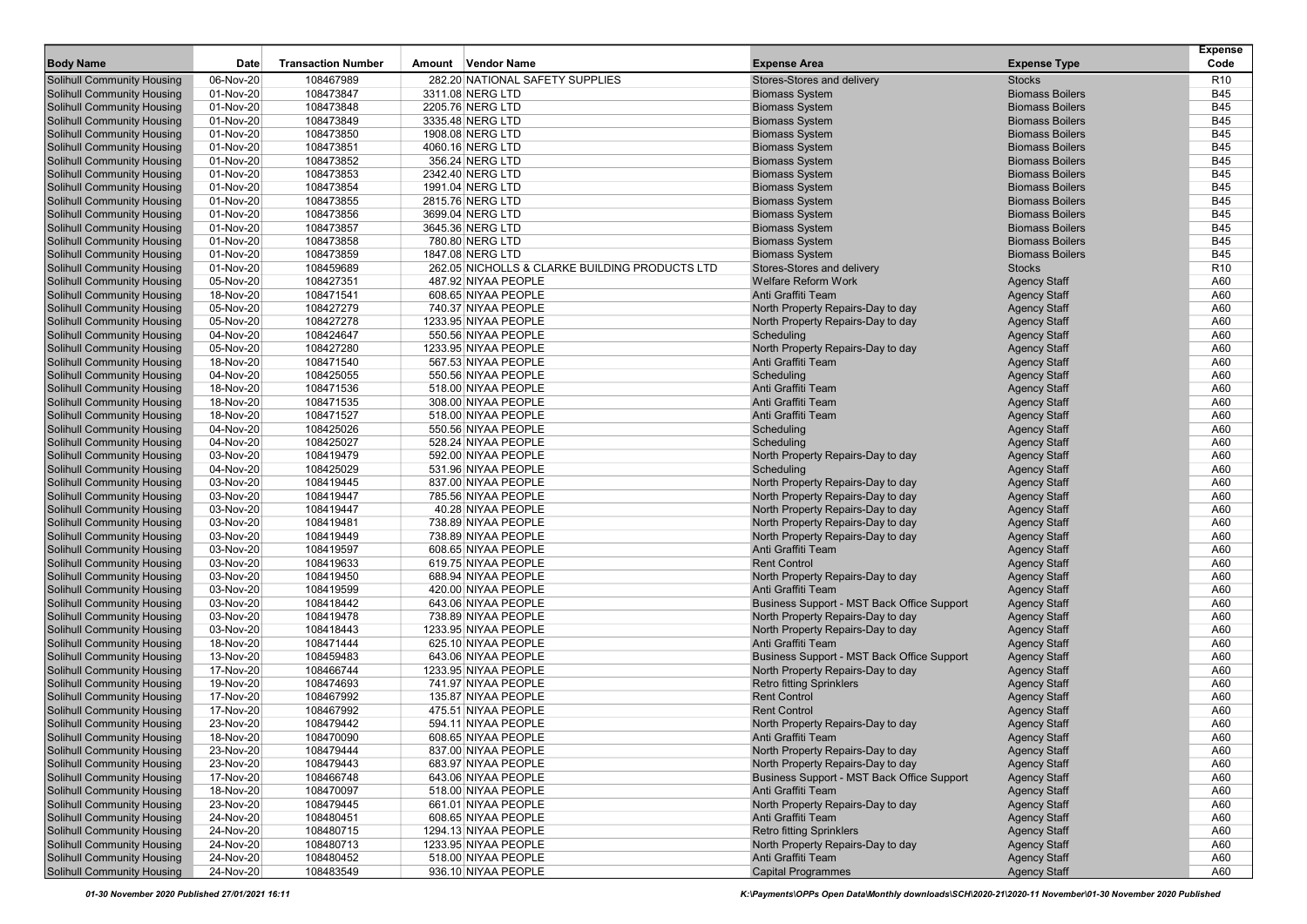| <b>Body Name</b>                                                       | Date                   | <b>Transaction Number</b> | Amount Vendor Name                                           | <b>Expense Area</b>                                          | <b>Expense Type</b>            | <b>Expense</b><br>Code   |
|------------------------------------------------------------------------|------------------------|---------------------------|--------------------------------------------------------------|--------------------------------------------------------------|--------------------------------|--------------------------|
| <b>Solihull Community Housing</b>                                      | 25-Nov-20              | 108484737                 | 643.06 NIYAA PEOPLE                                          | Business Support - MST Back Office Support                   | <b>Agency Staff</b>            | A60                      |
| <b>Solihull Community Housing</b>                                      | 01-Nov-20              | 108425421                 | 623.88 OAKLEAF COMMERCIAL SERVICES LTD                       | North Property Repairs-Voids                                 | Voids                          | <b>B38</b>               |
| <b>Solihull Community Housing</b>                                      | 01-Nov-20              | 108425422                 | 587.21 OAKLEAF COMMERCIAL SERVICES LTD                       | Low Rise window Replacement                                  | <b>Contractor Payments</b>     | <b>B70</b>               |
| <b>Solihull Community Housing</b>                                      | 01-Nov-20              | 108425424                 | 457.76 OAKLEAF COMMERCIAL SERVICES LTD                       | North Property Repairs-Day to day                            | <b>Internal Works</b>          | <b>B31</b>               |
| <b>Solihull Community Housing</b>                                      | 01-Nov-20              | 108425425                 | 526.63 OAKLEAF COMMERCIAL SERVICES LTD                       | North Property Repairs-Day to day                            | <b>Internal Works</b>          | <b>B31</b>               |
| <b>Solihull Community Housing</b>                                      | 01-Nov-20              | 108425427                 | 212.08 OAKLEAF COMMERCIAL SERVICES LTD                       | North Property Repairs-Day to day                            | <b>Internal Works</b>          | <b>B31</b>               |
| <b>Solihull Community Housing</b>                                      | 01-Nov-20              | 108425428                 | 234.96 OAKLEAF COMMERCIAL SERVICES LTD                       | North Property Repairs-Day to day                            | <b>Internal Works</b>          | <b>B31</b>               |
| <b>Solihull Community Housing</b>                                      | 01-Nov-20              | 108425430                 | 286.08 OAKLEAF COMMERCIAL SERVICES LTD                       | North Property Repairs-Day to day                            | <b>Internal Works</b>          | <b>B31</b>               |
| <b>Solihull Community Housing</b>                                      | 01-Nov-20              | 108425438                 | 424.16 OAKLEAF COMMERCIAL SERVICES LTD                       | North Property Repairs-Day to day                            | <b>Internal Works</b>          | <b>B31</b>               |
| <b>Solihull Community Housing</b>                                      | 01-Nov-20              | 108425439                 | 577.91 OAKLEAF COMMERCIAL SERVICES LTD                       | North Property Repairs-Day to day                            | <b>External Structures</b>     | <b>B33</b>               |
| <b>Solihull Community Housing</b>                                      | 04-Nov-20              | 108437808                 | 2239.69 OAKLEAF COMMERCIAL SERVICES LTD                      | Low Rise window Replacement                                  | <b>Contractor Payments</b>     | B70                      |
| <b>Solihull Community Housing</b>                                      | 04-Nov-20              | 108437808                 | 2239.69 OAKLEAF COMMERCIAL SERVICES LTD                      | Low Rise window Replacement                                  | <b>Contractor Payments</b>     | <b>B70</b>               |
| <b>Solihull Community Housing</b>                                      | 04-Nov-20              | 108437808                 | 2239.69 OAKLEAF COMMERCIAL SERVICES LTD                      | Low Rise window Replacement                                  | <b>Contractor Payments</b>     | <b>B70</b>               |
| <b>Solihull Community Housing</b>                                      | 04-Nov-20              | 108437808                 | 3896.36 OAKLEAF COMMERCIAL SERVICES LTD                      | Low Rise window Replacement                                  | <b>Contractor Payments</b>     | <b>B70</b>               |
| <b>Solihull Community Housing</b>                                      | 04-Nov-20              | 108437808                 | 2239.69 OAKLEAF COMMERCIAL SERVICES LTD                      | Low Rise window Replacement                                  | <b>Contractor Payments</b>     | <b>B70</b>               |
| <b>Solihull Community Housing</b>                                      | 04-Nov-20              | 108437808                 | 1319.12 OAKLEAF COMMERCIAL SERVICES LTD                      | Low Rise window Replacement                                  | <b>Contractor Payments</b>     | <b>B70</b>               |
| <b>Solihull Community Housing</b>                                      | 04-Nov-20              | 108437808                 | 2931.53 OAKLEAF COMMERCIAL SERVICES LTD                      | Low Rise window Replacement                                  | <b>Contractor Payments</b>     | <b>B70</b>               |
| <b>Solihull Community Housing</b>                                      | 04-Nov-20              | 108437808                 | 3432.67 OAKLEAF COMMERCIAL SERVICES LTD                      | Low Rise window Replacement                                  | <b>Contractor Payments</b>     | <b>B70</b>               |
| <b>Solihull Community Housing</b>                                      | 04-Nov-20              | 108437808                 | 2239.69 OAKLEAF COMMERCIAL SERVICES LTD                      | Low Rise window Replacement                                  | <b>Contractor Payments</b>     | <b>B70</b>               |
| <b>Solihull Community Housing</b>                                      | 04-Nov-20              | 108437808                 | 1879.53 OAKLEAF COMMERCIAL SERVICES LTD                      | Low Rise window Replacement                                  | <b>Contractor Payments</b>     | <b>B70</b>               |
| <b>Solihull Community Housing</b>                                      | 04-Nov-20              | 108437808                 | 4182.49 OAKLEAF COMMERCIAL SERVICES LTD                      | Low Rise window Replacement                                  | <b>Contractor Payments</b>     | <b>B70</b>               |
| <b>Solihull Community Housing</b>                                      | 04-Nov-20              | 108437808                 | 4673.98 OAKLEAF COMMERCIAL SERVICES LTD                      | Low Rise window Replacement                                  | <b>Contractor Payments</b>     | <b>B70</b>               |
| <b>Solihull Community Housing</b>                                      | 04-Nov-20              | 108437808                 | 3921.80 OAKLEAF COMMERCIAL SERVICES LTD                      | Low Rise window Replacement                                  | <b>Contractor Payments</b>     | <b>B70</b>               |
| <b>Solihull Community Housing</b>                                      | 11-Nov-20              | 108466529                 | 559.77 OAKLEAF COMMERCIAL SERVICES LTD                       | North Property Repairs-Day to day                            | <b>Internal Works</b>          | <b>B31</b>               |
| <b>Solihull Community Housing</b>                                      | 11-Nov-20              | 108466530                 | 413.12 OAKLEAF COMMERCIAL SERVICES LTD                       | Low Rise window Replacement                                  | <b>Contractor Payments</b>     | <b>B70</b>               |
| <b>Solihull Community Housing</b>                                      | 11-Nov-20              | 108466532                 | 307.41 OAKLEAF COMMERCIAL SERVICES LTD                       | North Property Repairs-Day to day                            | <b>Internal Works</b>          | <b>B31</b>               |
| <b>Solihull Community Housing</b>                                      | 11-Nov-20              | 108466536                 | 271.80 OAKLEAF COMMERCIAL SERVICES LTD                       | North Property Repairs-Day to day                            | <b>Internal Works</b>          | <b>B31</b>               |
| <b>Solihull Community Housing</b>                                      | 11-Nov-20              | 108466541                 | 1024.70 OAKLEAF COMMERCIAL SERVICES LTD                      | North Property Repairs-Day to day                            | <b>Internal Works</b>          | <b>B31</b>               |
| <b>Solihull Community Housing</b>                                      | 11-Nov-20              | 108466544                 | 328.83 OAKLEAF COMMERCIAL SERVICES LTD                       | North Property Repairs-Day to day                            | <b>Internal Works</b>          | <b>B31</b>               |
| <b>Solihull Community Housing</b>                                      | 11-Nov-20              | 108466545                 | 577.91 OAKLEAF COMMERCIAL SERVICES LTD                       | Low Rise window Replacement                                  | <b>Contractor Payments</b>     | <b>B70</b>               |
| <b>Solihull Community Housing</b>                                      | 11-Nov-20              | 108466546                 | 577.91 OAKLEAF COMMERCIAL SERVICES LTD                       | Low Rise window Replacement                                  | <b>Contractor Payments</b>     | <b>B70</b>               |
| <b>Solihull Community Housing</b>                                      | 11-Nov-20              | 108466548                 | 268.39 OAKLEAF COMMERCIAL SERVICES LTD                       | North Property Repairs-Day to day                            | <b>Internal Works</b>          | <b>B31</b>               |
| <b>Solihull Community Housing</b>                                      | 11-Nov-20              | 108466550                 | 314.55 OAKLEAF COMMERCIAL SERVICES LTD                       | North Property Repairs-Voids                                 | Voids                          | <b>B38</b>               |
| <b>Solihull Community Housing</b>                                      | 11-Nov-20              | 108466552                 | 252.65 OAKLEAF COMMERCIAL SERVICES LTD                       | North Property Repairs-Day to day                            | <b>Internal Works</b>          | <b>B31</b>               |
| <b>Solihull Community Housing</b>                                      | 12-Nov-20              | 108457516                 | 4500.00 OMFAX SYSTEMS LTD                                    | <b>IT Strategy</b>                                           | <b>ICT General</b>             | D30                      |
| <b>Solihull Community Housing</b>                                      | 01-Nov-20              | 108483046                 | 1518.45 OPENVIEW SECURITY SOLUTIONS LTD                      | <b>Mechanical &amp; Electrical</b>                           | <b>Rev Contractor Payments</b> | <b>B71</b>               |
| <b>Solihull Community Housing</b>                                      | 01-Nov-20              | 108425418                 | 2032.75 OPENVIEW SECURITY SOLUTIONS LTD                      | <b>Mechanical &amp; Electrical</b>                           | <b>Rev Contractor Payments</b> | <b>B71</b>               |
| <b>Solihull Community Housing</b>                                      | 01-Nov-20              | 108425419                 | 2032.75 OPENVIEW SECURITY SOLUTIONS LTD                      | <b>Mechanical &amp; Electrical</b>                           | <b>Rev Contractor Payments</b> | <b>B71</b>               |
| <b>Solihull Community Housing</b>                                      | 01-Nov-20              | 108425420                 | 2032.75 OPENVIEW SECURITY SOLUTIONS LTD                      | <b>Mechanical &amp; Electrical</b>                           | <b>Rev Contractor Payments</b> | <b>B71</b>               |
| <b>Solihull Community Housing</b>                                      | 17-Nov-20              | 108466819                 | 363.20 ORBIS PROTECT LIMITED                                 | Ipswich House                                                | Cleaning                       | <b>B50</b>               |
| <b>Solihull Community Housing</b>                                      | 01-Nov-20              | 108466554                 | 141.12 ORBIS PROTECT LIMITED                                 | North Property Repairs-Voids                                 | Voids                          | <b>B38</b>               |
| <b>Solihull Community Housing</b>                                      | 01-Nov-20              | 108466554                 | 560.00 ORBIS PROTECT LIMITED                                 | North Property Repairs-Voids                                 | Voids                          | <b>B38</b>               |
| <b>Solihull Community Housing</b>                                      | 01-Nov-20              | 108466555                 | 1149.83 ORBIS PROTECT LIMITED                                | North Property Repairs-Day to day                            | <b>External Structures</b>     | <b>B33</b>               |
| <b>Solihull Community Housing</b>                                      | 01-Nov-20              | 108466555                 | 221.76 ORBIS PROTECT LIMITED                                 | North Property Repairs-Voids                                 | Voids                          | <b>B38</b>               |
| <b>Solihull Community Housing</b>                                      | 01-Nov-20              | 108425442                 | 237.68 ORBIS PROTECT LIMITED                                 | North Property Repairs-Voids                                 | Voids                          | <b>B38</b>               |
| <b>Solihull Community Housing</b>                                      | 01-Nov-20              | 108425443                 | 222.05 ORBIS PROTECT LIMITED                                 | North Property Repairs-Voids                                 | Voids                          | <b>B38</b><br><b>B38</b> |
| <b>Solihull Community Housing</b>                                      | 01-Nov-20<br>01-Nov-20 | 108425444                 | 347.09 ORBIS PROTECT LIMITED                                 | North Property Repairs-Voids                                 | Voids                          | <b>B38</b>               |
| <b>Solihull Community Housing</b><br><b>Solihull Community Housing</b> | 01-Nov-20              | 108425445<br>108425447    | 440.87 ORBIS PROTECT LIMITED<br>321.35 ORBIS PROTECT LIMITED | North Property Repairs-Voids<br>North Property Repairs-Voids | Voids<br>Voids                 | <b>B38</b>               |
| Solihull Community Housing                                             | 01-Nov-20              | 108425448                 | 440.87 ORBIS PROTECT LIMITED                                 | North Property Repairs-Voids                                 | Voids                          | <b>B38</b>               |
| <b>Solihull Community Housing</b>                                      | 01-Nov-20              | 108425449                 | 268.94 ORBIS PROTECT LIMITED                                 | North Property Repairs-Voids                                 | Voids                          | <b>B38</b>               |
| <b>Solihull Community Housing</b>                                      | 01-Nov-20              | 108425451                 | 363.13 ORBIS PROTECT LIMITED                                 | North Property Repairs-Voids                                 | Voids                          | <b>B38</b>               |
| <b>Solihull Community Housing</b>                                      | 01-Nov-20              | 108425452                 | 296.73 ORBIS PROTECT LIMITED                                 | North Property Repairs-Voids                                 | Voids                          | <b>B38</b>               |
| <b>Solihull Community Housing</b>                                      | 12-Nov-20              | 108466563                 | 393.98 ORBIS PROTECT LIMITED                                 | North Property Repairs-Voids                                 | Voids                          | <b>B38</b>               |
| <b>Solihull Community Housing</b>                                      | 12-Nov-20              | 108466565                 | 300.20 ORBIS PROTECT LIMITED                                 | North Property Repairs-Voids                                 | Voids                          | <b>B38</b>               |
| <b>Solihull Community Housing</b>                                      | 12-Nov-20              | 108466575                 | 356.35 ORBIS PROTECT LIMITED                                 | North Property Repairs-Voids                                 | Voids                          | <b>B38</b>               |
| <b>Solihull Community Housing</b>                                      | 12-Nov-20              | 108466580                 | 222.05 ORBIS PROTECT LIMITED                                 | North Property Repairs-Voids                                 | Voids                          | <b>B38</b>               |
| <b>Solihull Community Housing</b>                                      | 12-Nov-20              | 108466582                 | 393.98 ORBIS PROTECT LIMITED                                 | North Property Repairs-Voids                                 | Voids                          | <b>B38</b>               |
| <b>Solihull Community Housing</b>                                      | 12-Nov-20              | 108466594                 | 323.36 ORBIS PROTECT LIMITED                                 | North Property Repairs-Voids                                 | Voids                          | <b>B38</b>               |
| <b>Solihull Community Housing</b>                                      | 12-Nov-20              | 108466595                 | 612.80 ORBIS PROTECT LIMITED                                 | North Property Repairs-Voids                                 | Voids                          | <b>B38</b>               |
|                                                                        |                        |                           |                                                              |                                                              |                                |                          |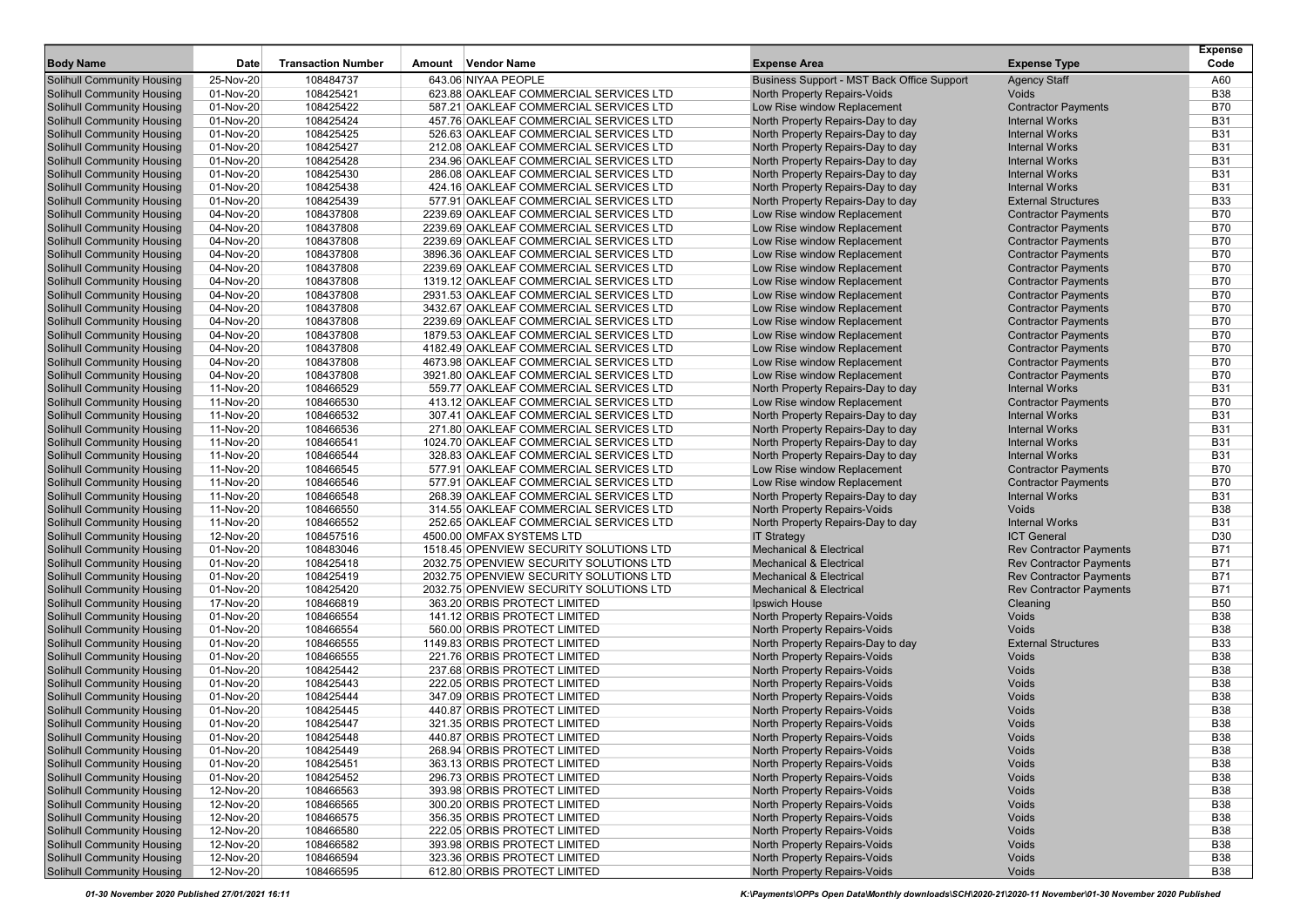|                                                                        |                        |                           |                                                                                                |                                                        |                                                          | <b>Expense</b>           |
|------------------------------------------------------------------------|------------------------|---------------------------|------------------------------------------------------------------------------------------------|--------------------------------------------------------|----------------------------------------------------------|--------------------------|
| <b>Body Name</b>                                                       | Date                   | <b>Transaction Number</b> | Amount Vendor Name                                                                             | <b>Expense Area</b>                                    | <b>Expense Type</b>                                      | Code                     |
| <b>Solihull Community Housing</b>                                      | 12-Nov-20              | 108466596                 | 534.65 ORBIS PROTECT LIMITED                                                                   | North Property Repairs-Voids                           | Voids                                                    | <b>B38</b>               |
| <b>Solihull Community Housing</b>                                      | 12-Nov-20              | 108466600                 | 1097.33 ORBIS PROTECT LIMITED                                                                  | North Property Repairs-Voids                           | Voids                                                    | <b>B38</b>               |
| <b>Solihull Community Housing</b>                                      | 12-Nov-20              | 108466618                 | 367.18 ORBIS PROTECT LIMITED                                                                   | North Property Repairs-Voids                           | Voids                                                    | <b>B38</b>               |
| <b>Solihull Community Housing</b>                                      | 12-Nov-20              | 108466619                 | 393.03 ORBIS PROTECT LIMITED                                                                   | North Property Repairs-Voids                           | Voids                                                    | <b>B38</b>               |
| <b>Solihull Community Housing</b>                                      | 12-Nov-20              | 108466624                 | 315.26 ORBIS PROTECT LIMITED                                                                   | North Property Repairs-Voids                           | Voids                                                    | <b>B38</b>               |
| <b>Solihull Community Housing</b>                                      | 12-Nov-20              | 108466627                 | 456.50 ORBIS PROTECT LIMITED                                                                   | North Property Repairs-Voids                           | Voids                                                    | <b>B38</b>               |
| <b>Solihull Community Housing</b>                                      | 12-Nov-20              | 108466631                 | 343.37 ORBIS PROTECT LIMITED                                                                   | North Property Repairs-Voids                           | Voids                                                    | <b>B38</b>               |
| <b>Solihull Community Housing</b>                                      | 12-Nov-20              | 108466642                 | 283.27 ORBIS PROTECT LIMITED                                                                   | North Property Repairs-Voids                           | Voids                                                    | <b>B38</b>               |
| <b>Solihull Community Housing</b>                                      | 12-Nov-20              | 108466653                 | 419.25 ORBIS PROTECT LIMITED                                                                   | North Property Repairs-Voids                           | Voids                                                    | <b>B38</b>               |
| <b>Solihull Community Housing</b>                                      | 01-Nov-20              | 108419573                 | 9504.61 P K HYGIENE SERVICES LTD                                                               | North Property Repairs-Voids                           | Voids                                                    | <b>B38</b>               |
| <b>Solihull Community Housing</b>                                      | 01-Nov-20              | 108419574                 | 2179.74 P K HYGIENE SERVICES LTD                                                               | North Property Repairs-Voids                           | Voids                                                    | <b>B38</b>               |
| <b>Solihull Community Housing</b>                                      | 01-Nov-20              | 108419575                 | 459.95 P K HYGIENE SERVICES LTD                                                                | North Property Repairs-Voids                           | Voids                                                    | <b>B38</b>               |
| <b>Solihull Community Housing</b>                                      | 01-Nov-20              | 108419577                 | 787.34 P K HYGIENE SERVICES LTD                                                                | North Property Repairs-Voids                           | Voids                                                    | <b>B38</b>               |
| <b>Solihull Community Housing</b>                                      | 01-Nov-20              | 108419578                 | 4478.36 P K HYGIENE SERVICES LTD                                                               | North Property Repairs-Voids                           | Voids                                                    | <b>B38</b>               |
| <b>Solihull Community Housing</b>                                      | 01-Nov-20              | 108419579                 | 1634.59 P K HYGIENE SERVICES LTD                                                               | North Property Repairs-Voids                           | Voids                                                    | <b>B38</b>               |
| <b>Solihull Community Housing</b>                                      | 01-Nov-20              | 108419580                 | 2514.22 P K HYGIENE SERVICES LTD                                                               | North Property Repairs-Voids                           | Voids                                                    | <b>B38</b>               |
| <b>Solihull Community Housing</b>                                      | 01-Nov-20              | 108419581                 | 2130.72 P K HYGIENE SERVICES LTD                                                               | North Property Repairs-Voids                           | Voids                                                    | <b>B38</b>               |
| <b>Solihull Community Housing</b>                                      | 01-Nov-20              | 108419582                 | 1757.20 P K HYGIENE SERVICES LTD                                                               | North Property Repairs-Voids                           | Voids                                                    | <b>B38</b>               |
| <b>Solihull Community Housing</b>                                      | 01-Nov-20              | 108419583                 | 2566.23 P K HYGIENE SERVICES LTD                                                               | North Property Repairs-Voids                           | Voids                                                    | <b>B38</b>               |
| <b>Solihull Community Housing</b>                                      | 01-Nov-20              | 108419584                 | 861.53 P K HYGIENE SERVICES LTD                                                                | North Property Repairs-Voids                           | Voids                                                    | <b>B38</b>               |
| <b>Solihull Community Housing</b>                                      | 13-Nov-20              | 108483622                 | 2406.65 P K HYGIENE SERVICES LTD                                                               | North Property Repairs-Voids                           | Voids                                                    | <b>B38</b>               |
| <b>Solihull Community Housing</b>                                      | 13-Nov-20              | 108466700                 | 1353.10 P K HYGIENE SERVICES LTD                                                               | North Property Repairs-Voids                           | Voids                                                    | <b>B38</b>               |
| <b>Solihull Community Housing</b>                                      | 13-Nov-20              | 108466701                 | 2153.62 P K HYGIENE SERVICES LTD                                                               | North Property Repairs-Voids                           | Voids                                                    | <b>B38</b>               |
| <b>Solihull Community Housing</b>                                      | 06-Nov-20              | 108467991                 | 6049.65 PACE PETROLEUM LTD                                                                     | Stores-Stores and delivery                             | <b>Stocks</b>                                            | R <sub>10</sub>          |
| <b>Solihull Community Housing</b>                                      | 17-Nov-20              | 108466665                 | 1367.48 PENNINGTON CHOICE LTD                                                                  | <b>Energy Performance Certificates</b>                 | Other Fees & Charges                                     | D59                      |
| <b>Solihull Community Housing</b>                                      | 19-Nov-20              | 108476468                 | 2045.00 POLICY IN PRACTICE LTD                                                                 | <b>IT Services</b>                                     | <b>ICT Software</b>                                      | D31                      |
| <b>Solihull Community Housing</b>                                      | 03-Nov-20              | 108420745                 | 500.00 PROWSE PHILLIPS LAW LTD                                                                 | North Property Repairs-Day to day                      | <b>Complaints Compensation</b>                           | D97                      |
| <b>Solihull Community Housing</b>                                      | 26-Nov-20              | 108487482                 | 1238.93 Quadient Uk Ltd                                                                        | <b>Endeavour House</b>                                 | Postages                                                 | D <sub>21</sub>          |
| <b>Solihull Community Housing</b>                                      | 01-Nov-20              | 108427457                 | 3586.00 R S MILLER ROOFING(WOLVERHAMPTON) LTD                                                  | <b>Pitched Re-roofing</b>                              | <b>Contractor Payments</b>                               | <b>B70</b>               |
| <b>Solihull Community Housing</b>                                      | 01-Nov-20              | 108427457                 | 3586.00 R S MILLER ROOFING(WOLVERHAMPTON) LTD                                                  | <b>Pitched Re-roofing</b>                              | <b>Contractor Payments</b>                               | <b>B70</b>               |
| <b>Solihull Community Housing</b>                                      | 01-Nov-20              | 108427457                 | 3586.00 R S MILLER ROOFING(WOLVERHAMPTON) LTD                                                  | <b>Pitched Re-roofing</b>                              | <b>Contractor Payments</b>                               | <b>B70</b>               |
| <b>Solihull Community Housing</b>                                      | 01-Nov-20              | 108427457                 | 3586.00 R S MILLER ROOFING(WOLVERHAMPTON) LTD                                                  | <b>Pitched Re-roofing</b>                              | <b>Contractor Payments</b>                               | <b>B70</b>               |
| <b>Solihull Community Housing</b>                                      | 01-Nov-20              | 108427457                 | 3664.00 R S MILLER ROOFING(WOLVERHAMPTON) LTD                                                  | <b>Pitched Re-roofing</b>                              | <b>Contractor Payments</b>                               | <b>B70</b>               |
| <b>Solihull Community Housing</b>                                      | 01-Nov-20              | 108427457                 | 3664.00 R S MILLER ROOFING(WOLVERHAMPTON) LTD                                                  | <b>Pitched Re-roofing</b>                              | <b>Contractor Payments</b>                               | <b>B70</b>               |
| <b>Solihull Community Housing</b>                                      | 01-Nov-20              | 108427457                 | 3664.00 R S MILLER ROOFING(WOLVERHAMPTON) LTD                                                  | <b>Pitched Re-roofing</b>                              | <b>Contractor Payments</b>                               | <b>B70</b>               |
| <b>Solihull Community Housing</b>                                      | 01-Nov-20              | 108427457                 | 3664.00 R S MILLER ROOFING(WOLVERHAMPTON) LTD                                                  | <b>Pitched Re-roofing</b>                              | <b>Contractor Payments</b>                               | <b>B70</b>               |
| <b>Solihull Community Housing</b>                                      | 01-Nov-20              | 108427457                 | 3664.00 R S MILLER ROOFING(WOLVERHAMPTON) LTD                                                  | <b>Pitched Re-roofing</b>                              | <b>Contractor Payments</b>                               | <b>B70</b>               |
| <b>Solihull Community Housing</b>                                      | 01-Nov-20              | 108427457                 | 3664.00 R S MILLER ROOFING(WOLVERHAMPTON) LTD                                                  | <b>Pitched Re-roofing</b>                              | <b>Contractor Payments</b>                               | <b>B70</b>               |
| <b>Solihull Community Housing</b>                                      | 01-Nov-20              | 108427458                 | 3402.11 R S MILLER ROOFING(WOLVERHAMPTON) LTD                                                  | <b>Pitched Re-roofing</b>                              | <b>Contractor Payments</b>                               | <b>B70</b>               |
| <b>Solihull Community Housing</b>                                      | 01-Nov-20              | 108427458                 | 3402.11 R S MILLER ROOFING(WOLVERHAMPTON) LTD                                                  | <b>Pitched Re-roofing</b>                              | <b>Contractor Payments</b>                               | <b>B70</b>               |
| <b>Solihull Community Housing</b>                                      | 01-Nov-20              | 108427458                 | 3402.11 R S MILLER ROOFING(WOLVERHAMPTON) LTD                                                  | <b>Pitched Re-roofing</b>                              | <b>Contractor Payments</b>                               | <b>B70</b>               |
| <b>Solihull Community Housing</b>                                      | 01-Nov-20              | 108427458                 | 3359.00 R S MILLER ROOFING(WOLVERHAMPTON) LTD                                                  | <b>Pitched Re-roofing</b>                              | <b>Contractor Payments</b>                               | <b>B70</b><br><b>B70</b> |
| <b>Solihull Community Housing</b><br><b>Solihull Community Housing</b> | 01-Nov-20              | 108427458                 | 3402.11 R S MILLER ROOFING(WOLVERHAMPTON) LTD                                                  | <b>Pitched Re-roofing</b><br><b>Pitched Re-roofing</b> | <b>Contractor Payments</b>                               | <b>B70</b>               |
|                                                                        | 01-Nov-20              | 108427458                 | 3615.00 R S MILLER ROOFING(WOLVERHAMPTON) LTD                                                  |                                                        | <b>Contractor Payments</b>                               | <b>B70</b>               |
| <b>Solihull Community Housing</b><br><b>Solihull Community Housing</b> | 01-Nov-20<br>01-Nov-20 | 108427458<br>108427458    | 3766.40 R S MILLER ROOFING(WOLVERHAMPTON) LTD<br>3553.51 R S MILLER ROOFING(WOLVERHAMPTON) LTD | <b>Pitched Re-roofing</b><br><b>Pitched Re-roofing</b> | <b>Contractor Payments</b><br><b>Contractor Payments</b> | <b>B70</b>               |
| <b>Solihull Community Housing</b>                                      | 01-Nov-20              | 108427458                 | 3644.00 R S MILLER ROOFING(WOLVERHAMPTON) LTD                                                  | <b>Pitched Re-roofing</b>                              | <b>Contractor Payments</b>                               | <b>B70</b>               |
| <b>Solihull Community Housing</b>                                      | 01-Nov-20              | 108427458                 | 3644.00 R S MILLER ROOFING(WOLVERHAMPTON) LTD                                                  | <b>Pitched Re-roofing</b>                              | <b>Contractor Payments</b>                               | <b>B70</b>               |
| <b>Solihull Community Housing</b>                                      | 01-Nov-20              | 108427459                 | 3662.23 R S MILLER ROOFING(WOLVERHAMPTON) LTD                                                  | <b>Pitched Re-roofing</b>                              | <b>Contractor Payments</b>                               | <b>B70</b>               |
| <b>Solihull Community Housing</b>                                      | 01-Nov-20              | 108427459                 | 3662.23 R S MILLER ROOFING(WOLVERHAMPTON) LTD                                                  | <b>Pitched Re-roofing</b>                              | <b>Contractor Payments</b>                               | <b>B70</b>               |
| <b>Solihull Community Housing</b>                                      | 01-Nov-20              | 108427459                 | 5000.00 R S MILLER ROOFING(WOLVERHAMPTON) LTD                                                  | <b>Pitched Re-roofing</b>                              | <b>Contractor Payments</b>                               | <b>B70</b>               |
| <b>Solihull Community Housing</b>                                      | 01-Nov-20              | 108427459                 | 9592.00 R S MILLER ROOFING(WOLVERHAMPTON) LTD                                                  | <b>Pitched Re-roofing</b>                              | <b>Contractor Payments</b>                               | <b>B70</b>               |
| <b>Solihull Community Housing</b>                                      | 01-Nov-20              | 108427459                 | 3482.23 R S MILLER ROOFING(WOLVERHAMPTON) LTD                                                  | Pitched Re-roofing                                     | <b>Contractor Payments</b>                               | <b>B70</b>               |
| <b>Solihull Community Housing</b>                                      | 01-Nov-20              | 108427459                 | 3482.23 R S MILLER ROOFING(WOLVERHAMPTON) LTD                                                  | <b>Pitched Re-roofing</b>                              | <b>Contractor Payments</b>                               | <b>B70</b>               |
| <b>Solihull Community Housing</b>                                      | 01-Nov-20              | 108427459                 | 3132.95 R S MILLER ROOFING(WOLVERHAMPTON) LTD                                                  | <b>Pitched Re-roofing</b>                              | <b>Contractor Payments</b>                               | <b>B70</b>               |
| <b>Solihull Community Housing</b>                                      | 01-Nov-20              | 108427459                 | 3089.84 R S MILLER ROOFING(WOLVERHAMPTON) LTD                                                  | <b>Pitched Re-roofing</b>                              | <b>Contractor Payments</b>                               | <b>B70</b>               |
| <b>Solihull Community Housing</b>                                      | 01-Nov-20              | 108427459                 | 3132.95 R S MILLER ROOFING(WOLVERHAMPTON) LTD                                                  | <b>Pitched Re-roofing</b>                              | <b>Contractor Payments</b>                               | <b>B70</b>               |
| <b>Solihull Community Housing</b>                                      | 01-Nov-20              | 108427459                 | 3132.95 R S MILLER ROOFING(WOLVERHAMPTON) LTD                                                  | <b>Pitched Re-roofing</b>                              | <b>Contractor Payments</b>                               | <b>B70</b>               |
| <b>Solihull Community Housing</b>                                      | 01-Nov-20              | 108427459                 | 3525.34 R S MILLER ROOFING(WOLVERHAMPTON) LTD                                                  | <b>Pitched Re-roofing</b>                              | <b>Contractor Payments</b>                               | <b>B70</b>               |
| <b>Solihull Community Housing</b>                                      | 01-Nov-20              | 108427459                 | 3525.34 R S MILLER ROOFING(WOLVERHAMPTON) LTD                                                  | <b>Pitched Re-roofing</b>                              | <b>Contractor Payments</b>                               | B70                      |
|                                                                        |                        |                           |                                                                                                |                                                        |                                                          |                          |

01-30 November 2020 Published 27/01/2021 16:11 K:\Payments\OPPs Open Data\Monthly downloads\SCH\2020-21\2020-11 November\01-30 November 2020 Published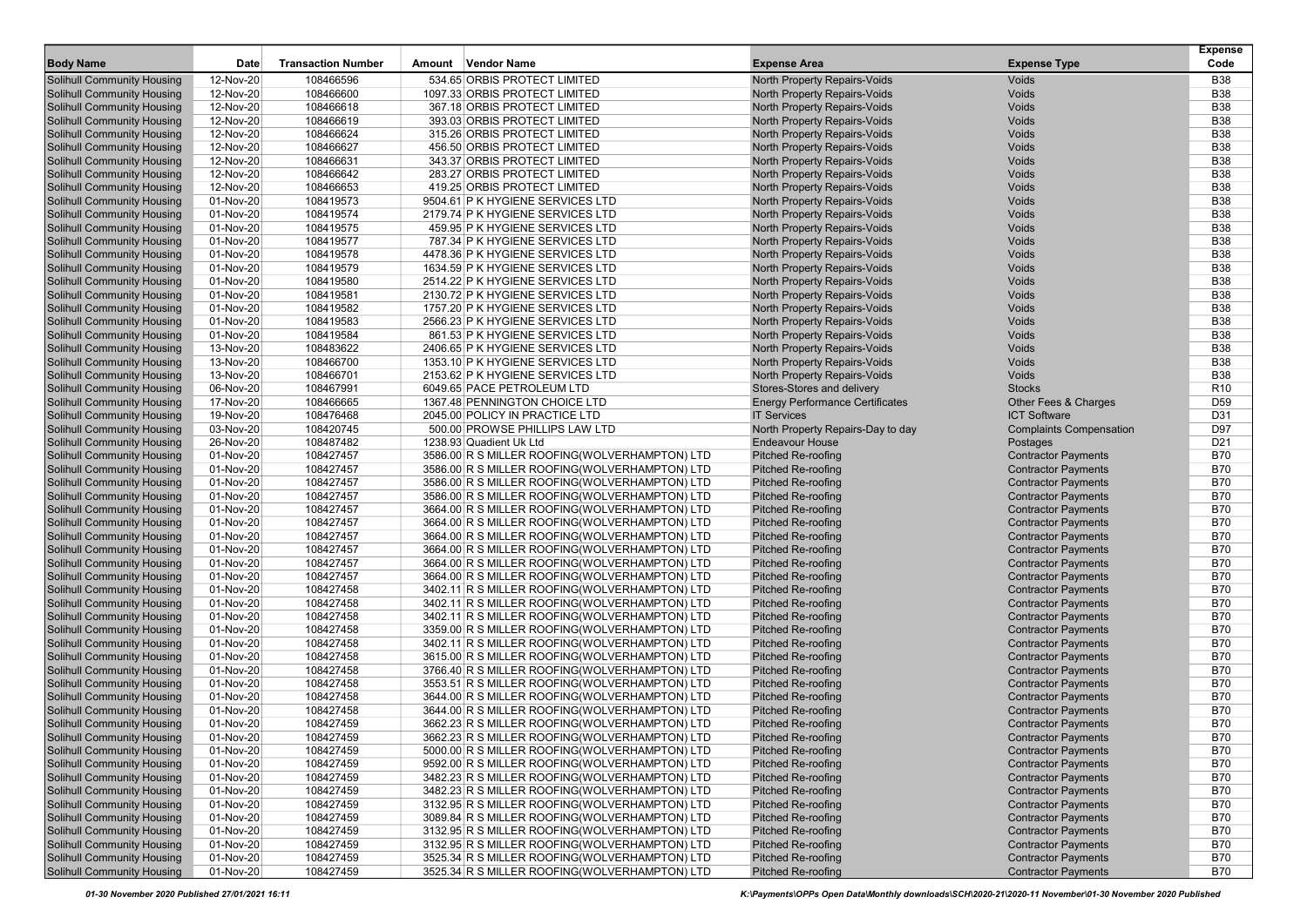| <b>Body Name</b>                                                       | Date                   | <b>Transaction Number</b> | Amount Vendor Name                                                        | <b>Expense Area</b>                                                        | <b>Expense Type</b>                                          | <b>Expense</b><br>Code   |
|------------------------------------------------------------------------|------------------------|---------------------------|---------------------------------------------------------------------------|----------------------------------------------------------------------------|--------------------------------------------------------------|--------------------------|
| <b>Solihull Community Housing</b>                                      | 01-Nov-20              | 108427459                 | 3631.09 R S MILLER ROOFING(WOLVERHAMPTON) LTD                             | <b>Pitched Re-roofing</b>                                                  | <b>Contractor Payments</b>                                   | <b>B70</b>               |
| <b>Solihull Community Housing</b>                                      | 01-Nov-20              | 108427459                 | 3587.98 R S MILLER ROOFING(WOLVERHAMPTON) LTD                             | <b>Pitched Re-roofing</b>                                                  | <b>Contractor Payments</b>                                   | <b>B70</b>               |
| <b>Solihull Community Housing</b>                                      | 01-Nov-20              | 108427459                 | 3631.09 R S MILLER ROOFING(WOLVERHAMPTON) LTD                             | <b>Pitched Re-roofing</b>                                                  | <b>Contractor Payments</b>                                   | <b>B70</b>               |
| <b>Solihull Community Housing</b>                                      | 02-Nov-20              | 108415578                 | 250.00 RAPIDE COMMUNICATION LIMITED                                       | North Property Repairs-Day to day                                          | <b>Materials</b>                                             | D <sub>13</sub>          |
| <b>Solihull Community Housing</b>                                      | 05-Nov-20              | 108427275                 | 358.75 RAPIDE COMMUNICATION LIMITED                                       | North Property Repairs-Day to day                                          | <b>Materials</b>                                             | D <sub>13</sub>          |
| <b>Solihull Community Housing</b>                                      | 30-Nov-20              | 108489222                 | 231.00 RESOURCE PRINT SOLUTIONS                                           | <b>Endeavour House</b>                                                     | Printing                                                     | D80                      |
| <b>Solihull Community Housing</b>                                      | 30-Nov-20              | 108489222                 | 215.00 RESOURCE PRINT SOLUTIONS                                           | <b>Endeavour House</b>                                                     | Printing                                                     | D80                      |
| <b>Solihull Community Housing</b>                                      | 03-Nov-20              | 108419585                 | 600.00 SELLICK PARTNERSHIP LTD                                            | <b>Welfare Reform Work</b>                                                 | <b>Agency Staff</b>                                          | A60                      |
| <b>Solihull Community Housing</b>                                      | 26-Nov-20              | 108486229                 | 600.00 SELLICK PARTNERSHIP LTD                                            | <b>Welfare Reform Work</b>                                                 | <b>Agency Staff</b>                                          | A60                      |
| <b>Solihull Community Housing</b>                                      | 26-Nov-20              | 108486230                 | 300.00 SELLICK PARTNERSHIP LTD                                            | <b>Welfare Reform Work</b>                                                 | <b>Agency Staff</b>                                          | A60                      |
| <b>Solihull Community Housing</b>                                      | 26-Nov-20              | 108486230                 | 300.00 SELLICK PARTNERSHIP LTD                                            | <b>Welfare Reform Work</b>                                                 | <b>Agency Staff</b>                                          | A60                      |
| <b>Solihull Community Housing</b>                                      | 30-Nov-20              | 108490690                 | 600.00 SELLICK PARTNERSHIP LTD                                            | <b>Welfare Reform Work</b>                                                 | <b>Agency Staff</b>                                          | A60                      |
| <b>Solihull Community Housing</b>                                      | 03-Nov-20              | 108420749                 | 4250.00 SJS LEGAL LTD                                                     | North Property Repairs-Day to day                                          | <b>Complaints Compensation</b>                               | D97                      |
| <b>Solihull Community Housing</b>                                      | 20-Nov-20              | 108478467                 | 330.00 SOLIHULL COMMUNITY HOUSING                                         | Homelessness                                                               | Electricity                                                  | <b>B11</b>               |
| <b>Solihull Community Housing</b>                                      | 20-Nov-20              | 108478467                 | 61.75 SOLIHULL COMMUNITY HOUSING                                          | <b>Private Sector Leasing</b>                                              | <b>Other Works</b>                                           | <b>B32</b>               |
| <b>Solihull Community Housing</b>                                      | 17-Nov-20              | 108466716                 | 5250.00 SOLIHULL MBC                                                      | Gas Warm Air/B'boiler/Storage Heater                                       | <b>Other Contracted Services</b>                             | E90                      |
| <b>Solihull Community Housing</b>                                      | 10-Nov-20              | 108439472                 | 21722.78 SOLIHULL MBC                                                     | 137-139 Warwick Rd (Social Rent)                                           | <b>Expenses: Bank Charges</b>                                | D <sub>57</sub>          |
| <b>Solihull Community Housing</b>                                      | 17-Nov-20              | 108466725                 | 270.51 SOLIHULL MBC (COUNCIL TAX)                                         | <b>Payroll Deductions</b>                                                  | <b>General Creditors</b>                                     | S01                      |
| <b>Solihull Community Housing</b>                                      | 13-Nov-20              | 108459446                 | 775.00 SOLIHULL UNITED REFORMED CHURCH                                    | <b>Syrian Family Properties</b>                                            | Rents                                                        | <b>B22</b>               |
| <b>Solihull Community Housing</b>                                      | 13-Nov-20              | 108459447                 | 775.00 SOLIHULL UNITED REFORMED CHURCH                                    | <b>Syrian Family Properties</b>                                            | Rents                                                        | <b>B22</b>               |
| <b>Solihull Community Housing</b>                                      | 13-Nov-20              | 108459448                 | 775.00 SOLIHULL UNITED REFORMED CHURCH                                    | <b>Syrian Family Properties</b>                                            | Rents                                                        | <b>B22</b>               |
| <b>Solihull Community Housing</b>                                      | 13-Nov-20              | 108459481                 | 775.00 SOLIHULL UNITED REFORMED CHURCH                                    | <b>Syrian Family Properties</b>                                            | Rents                                                        | <b>B22</b>               |
|                                                                        | 04-Nov-20              | 108425039                 | 293.00 T C CARS                                                           |                                                                            |                                                              | C <sub>20</sub>          |
| <b>Solihull Community Housing</b>                                      |                        |                           |                                                                           | Housing Aid & Homelessness                                                 | <b>Public Transport</b><br><b>B&amp;B Accommodation</b>      | <b>B23</b>               |
| <b>Solihull Community Housing</b><br><b>Solihull Community Housing</b> | 03-Nov-20<br>03-Nov-20 | 108420696<br>108420696    | 4395.80 THE HOUSING NETWORK<br>-1636.80 THE HOUSING NETWORK               | Housing Aid & Homelessness<br>Housing Aid & Homelessness                   | <b>B&amp;B Accommodation</b>                                 | <b>B23</b>               |
| <b>Solihull Community Housing</b>                                      | 09-Nov-20              | 108436903                 | 1020.00 THE OYSTER PARTNERSHIP LTD                                        | Housing Aid & Homelessness                                                 | <b>Agency Staff</b>                                          | A60                      |
|                                                                        |                        | 108466673                 | 1062.60 THE OYSTER PARTNERSHIP LTD                                        |                                                                            |                                                              | A60                      |
| <b>Solihull Community Housing</b>                                      | 17-Nov-20              |                           |                                                                           | Housing Aid & Homelessness                                                 | <b>Agency Staff</b><br><b>Agency Staff</b>                   | A60                      |
| <b>Solihull Community Housing</b><br><b>Solihull Community Housing</b> | 17-Nov-20<br>17-Nov-20 | 108467361<br>108466758    | 1097.40 THE OYSTER PARTNERSHIP LTD<br>2841.60 TOTAL GAS & POWER LTD       | Housing Aid & Homelessness<br>Low Rise (inc. Safe & Sound)                 | Electricity                                                  | <b>B11</b>               |
| <b>Solihull Community Housing</b>                                      | 17-Nov-20              | 108467949                 | 74443.97 TOTAL GAS & POWER LTD                                            | Low Rise (inc. Safe & Sound)                                               | Electricity                                                  | <b>B11</b>               |
| <b>Solihull Community Housing</b>                                      | 17-Nov-20              | 108467949                 | -37222.01 TOTAL GAS & POWER LTD                                           | Low Rise (inc. Safe & Sound)                                               | Electricity                                                  | <b>B11</b>               |
|                                                                        |                        |                           |                                                                           |                                                                            | Rents                                                        | <b>B22</b>               |
| <b>Solihull Community Housing</b>                                      | 17-Nov-20              | 108466770                 | 825.00 TOUCHWOOD LETTINGS                                                 | <b>Syrian Family Properties</b>                                            |                                                              |                          |
| <b>Solihull Community Housing</b>                                      | 27-Nov-20              | 108488481                 | 22113.65 TRAVELODGE                                                       | Housing Aid & Homelessness                                                 | <b>B&amp;B Accommodation</b><br><b>B&amp;B Accommodation</b> | <b>B23</b><br><b>B23</b> |
| <b>Solihull Community Housing</b>                                      | 25-Nov-20<br>25-Nov-20 | 108484745<br>108485021    | 29933.17 TRAVELODGE                                                       | Housing Aid & Homelessness                                                 |                                                              | <b>B23</b>               |
| <b>Solihull Community Housing</b>                                      |                        |                           | 23189.26 TRAVELODGE                                                       | Housing Aid & Homelessness<br><b>MST-Structural Works</b>                  | <b>B&amp;B Accommodation</b>                                 | <b>B70</b>               |
| <b>Solihull Community Housing</b>                                      | 01-Nov-20              | 108483623                 | 3501.99 TYRER BUILDING CONTRACTORS                                        | <b>MST-Structural Works</b>                                                | <b>Contractor Payments</b>                                   | <b>B70</b>               |
| <b>Solihull Community Housing</b>                                      | 01-Nov-20              | 108483624                 | 1698.49 TYRER BUILDING CONTRACTORS                                        | <b>MST-Structural Works</b>                                                | <b>Contractor Payments</b>                                   | <b>B70</b>               |
| <b>Solihull Community Housing</b>                                      | 01-Nov-20<br>01-Nov-20 | 108483625<br>108483626    | 1463.00 TYRER BUILDING CONTRACTORS                                        | <b>MST-Structural Works</b>                                                | <b>Contractor Payments</b>                                   | <b>B70</b>               |
| <b>Solihull Community Housing</b>                                      |                        |                           | 1541.46 TYRER BUILDING CONTRACTORS                                        | <b>MST-Structural Works</b>                                                | <b>Contractor Payments</b>                                   | <b>B70</b>               |
| <b>Solihull Community Housing</b>                                      | 01-Nov-20              | 108483627                 | 2388.08 TYRER BUILDING CONTRACTORS                                        |                                                                            | <b>Contractor Payments</b>                                   | <b>B70</b>               |
| <b>Solihull Community Housing</b>                                      | 01-Nov-20              | 108483628<br>108483629    | 4424.97 TYRER BUILDING CONTRACTORS                                        | <b>MST-Structural Works</b><br>Private Sector - Disabled Facilities Grants | <b>Contractor Payments</b><br><b>Contractor Payments</b>     | <b>B70</b>               |
| <b>Solihull Community Housing</b><br><b>Solihull Community Housing</b> | 01-Nov-20              | 108483630                 | 4326.36 TYRER BUILDING CONTRACTORS                                        | <b>MST-Structural Works</b>                                                |                                                              | <b>B70</b>               |
|                                                                        | 01-Nov-20              |                           | 1200.00 TYRER BUILDING CONTRACTORS<br>37660.28 TYRER BUILDING CONTRACTORS | <b>MST-Structural Works</b>                                                | <b>Contractor Payments</b>                                   | <b>B70</b>               |
| <b>Solihull Community Housing</b>                                      | 18-Nov-20              | 108487469                 |                                                                           |                                                                            | <b>Contractor Payments</b>                                   |                          |
| <b>Solihull Community Housing</b>                                      | 18-Nov-20              | 108487470                 | 8833.31 TYRER BUILDING CONTRACTORS                                        | Kitchens                                                                   | <b>Contractor Payments</b>                                   | B70<br><b>B38</b>        |
| <b>Solihull Community Housing</b><br><b>Solihull Community Housing</b> | 26-Nov-20              | 108487474                 | 14356.43 TYRER BUILDING CONTRACTORS<br>5322.55 TYRER BUILDING CONTRACTORS | North Property Repairs-Voids                                               | Voids                                                        | <b>B38</b>               |
| <b>Solihull Community Housing</b>                                      | 26-Nov-20<br>18-Nov-20 | 108487475                 | 2232.26 TYRER BUILDING CONTRACTORS                                        | North Property Repairs-Voids                                               | Voids                                                        | <b>B70</b>               |
|                                                                        | 20-Nov-20              | 108487471<br>108487472    |                                                                           | <b>Public Sector - Major Adaptations</b>                                   | <b>Contractor Payments</b>                                   |                          |
| <b>Solihull Community Housing</b>                                      |                        |                           | 6537.38 TYRER BUILDING CONTRACTORS                                        | Kitchens                                                                   | <b>Contractor Payments</b>                                   | <b>B70</b><br><b>B38</b> |
| Solihull Community Housing                                             | 26-Nov-20              | 108487476                 | 11571.44 TYRER BUILDING CONTRACTORS                                       | North Property Repairs-Voids                                               | Voids                                                        |                          |
| <b>Solihull Community Housing</b>                                      | 23-Nov-20              | 108480013                 | 1426.92 UTILITA ENERGY LTD                                                | <b>Homelessness</b>                                                        | Electricity                                                  | <b>B11</b>               |
| <b>Solihull Community Housing</b>                                      | 23-Nov-20              | 108480013                 | 351.88 UTILITA ENERGY LTD                                                 | Homelessness                                                               | Electricity                                                  | B11                      |
| <b>Solihull Community Housing</b>                                      | 30-Nov-20              | 108489220                 | 4578.75 Unisan                                                            | <b>Head of Housing Policy</b>                                              | Tools                                                        | D16                      |
| <b>Solihull Community Housing</b>                                      | 19-Nov-20              | 108474694                 | 2395.25 WALKER COTTER                                                     | New Build - Faulkner Road                                                  | <b>Contractor Payments</b>                                   | B70                      |
| <b>Solihull Community Housing</b>                                      | 19-Nov-20              | 108474694                 | 5032.50 WALKER COTTER                                                     | New Build - Wagon Lane                                                     | <b>Contractor Payments</b>                                   | <b>B70</b>               |
| <b>Solihull Community Housing</b>                                      | 19-Nov-20              | 108474694                 | 2395.25 WALKER COTTER                                                     | New Build - Brackleys Way                                                  | <b>Contractor Payments</b>                                   | B70                      |
| <b>Solihull Community Housing</b>                                      | 19-Nov-20              | 108474694                 | 2395.25 WALKER COTTER                                                     | New Build - Willow Way                                                     | <b>Contractor Payments</b>                                   | <b>B70</b>               |
| <b>Solihull Community Housing</b>                                      | 26-Nov-20              | 108487479                 | 1332.08 WATER PLUS LTD                                                    | Business Support - MST Back Office Support                                 | Water                                                        | B12                      |
| <b>Solihull Community Housing</b>                                      | 26-Nov-20              | 108487479                 | -684.04 WATER PLUS LTD                                                    | Business Support - MST Back Office Support                                 | Water                                                        | <b>B12</b>               |
| <b>Solihull Community Housing</b>                                      | 01-Nov-20              | 108428442                 | 1802.38 WATES CONSTRUCTION LTD                                            | <b>Cyclical Maintenance</b>                                                | <b>Contractor Payments</b>                                   | <b>B70</b>               |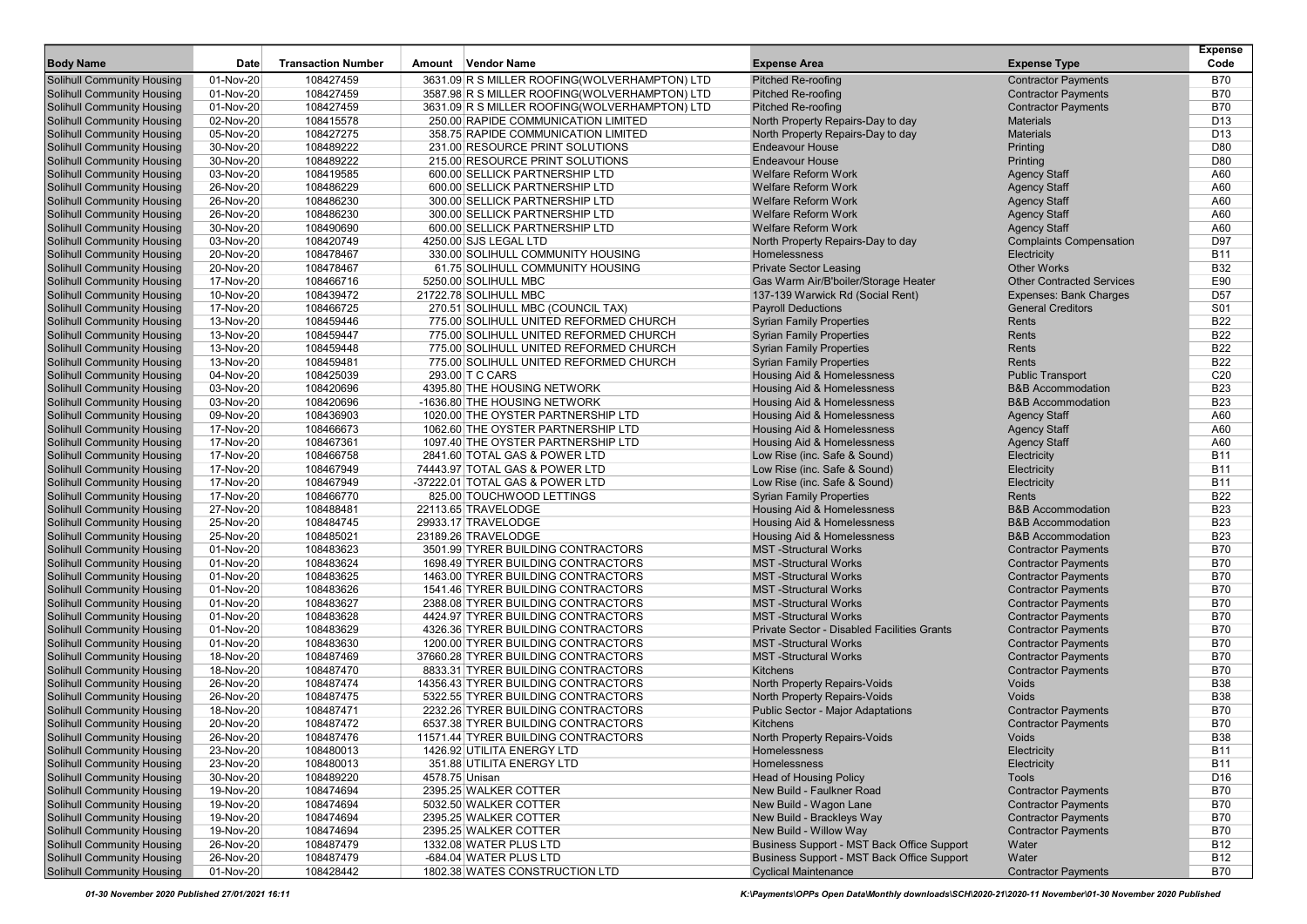| <b>Body Name</b>                  | Date      | <b>Transaction Number</b> | Amount Vendor Name             | <b>Expense Area</b>                                        | <b>Expense Type</b>        | <b>Expense</b><br>Code |
|-----------------------------------|-----------|---------------------------|--------------------------------|------------------------------------------------------------|----------------------------|------------------------|
| <b>Solihull Community Housing</b> | 01-Nov-20 | 108428443                 | 3927.02 WATES CONSTRUCTION LTD | <b>Cyclical Maintenance</b>                                | <b>Contractor Payments</b> | <b>B70</b>             |
| <b>Solihull Community Housing</b> | 01-Nov-20 | 108428444                 | 4729.57 WATES CONSTRUCTION LTD | <b>Cyclical Maintenance</b>                                | <b>Contractor Payments</b> | <b>B70</b>             |
| <b>Solihull Community Housing</b> | 01-Nov-20 | 108428445                 | 2223.32 WATES CONSTRUCTION LTD | <b>Cyclical Maintenance</b>                                | <b>Contractor Payments</b> | <b>B70</b>             |
| <b>Solihull Community Housing</b> | 01-Nov-20 | 108428446                 | 2156.35 WATES CONSTRUCTION LTD | <b>Cyclical Maintenance</b>                                | <b>Contractor Payments</b> | <b>B70</b>             |
| <b>Solihull Community Housing</b> | 01-Nov-20 | 108428447                 | 5622.72 WATES CONSTRUCTION LTD | <b>Cyclical Maintenance</b>                                | <b>Contractor Payments</b> | <b>B70</b>             |
| <b>Solihull Community Housing</b> | 01-Nov-20 | 108428448                 | 3058.42 WATES CONSTRUCTION LTD | <b>Electrical Improvement Works</b>                        | <b>Contractor Payments</b> | <b>B70</b>             |
| <b>Solihull Community Housing</b> | 01-Nov-20 | 108428449                 | 4988.27 WATES CONSTRUCTION LTD | <b>Cyclical Maintenance</b>                                | <b>Contractor Payments</b> | <b>B70</b>             |
| <b>Solihull Community Housing</b> | 01-Nov-20 | 108428450                 | 2997.93 WATES CONSTRUCTION LTD | <b>Cyclical Maintenance</b>                                | <b>Contractor Payments</b> | <b>B70</b>             |
| <b>Solihull Community Housing</b> | 01-Nov-20 | 108428451                 | 555.34 WATES CONSTRUCTION LTD  | <b>Cyclical Maintenance</b>                                | <b>Contractor Payments</b> | <b>B70</b>             |
| <b>Solihull Community Housing</b> | 01-Nov-20 | 108428453                 | 553.10 WATES CONSTRUCTION LTD  | <b>Cyclical Maintenance</b>                                | <b>Contractor Payments</b> | <b>B70</b>             |
| <b>Solihull Community Housing</b> | 01-Nov-20 | 108428454                 | 4607.22 WATES CONSTRUCTION LTD | <b>Cyclical Maintenance</b>                                | <b>Contractor Payments</b> | <b>B70</b>             |
| <b>Solihull Community Housing</b> | 01-Nov-20 | 108428455                 | 2118.03 WATES CONSTRUCTION LTD | <b>Cyclical Maintenance</b>                                | <b>Contractor Payments</b> | <b>B70</b>             |
| <b>Solihull Community Housing</b> | 01-Nov-20 | 108428456                 | 638.09 WATES CONSTRUCTION LTD  | <b>Cyclical Maintenance</b>                                | <b>Contractor Payments</b> | <b>B70</b>             |
| <b>Solihull Community Housing</b> | 01-Nov-20 | 108428457                 | 2066.60 WATES CONSTRUCTION LTD | <b>Cyclical Maintenance</b>                                | <b>Contractor Payments</b> | <b>B70</b>             |
| <b>Solihull Community Housing</b> | 01-Nov-20 | 108428458                 | 699.20 WATES CONSTRUCTION LTD  | <b>Cyclical Maintenance</b>                                | <b>Contractor Payments</b> | <b>B70</b>             |
| <b>Solihull Community Housing</b> | 01-Nov-20 | 108425382                 | 3200.00 WATES CONSTRUCTION LTD | <b>Cyclical Maintenance</b>                                | <b>Contractor Payments</b> | <b>B70</b>             |
| <b>Solihull Community Housing</b> | 01-Nov-20 | 108425383                 | 2702.82 WATES CONSTRUCTION LTD | <b>Cyclical Maintenance</b>                                | <b>Contractor Payments</b> | <b>B70</b>             |
| <b>Solihull Community Housing</b> | 01-Nov-20 | 108425384                 | 2793.43 WATES CONSTRUCTION LTD | <b>Cyclical Maintenance</b>                                | <b>Contractor Payments</b> | <b>B70</b>             |
| <b>Solihull Community Housing</b> | 01-Nov-20 | 108425385                 | 1948.96 WATES CONSTRUCTION LTD | <b>Cyclical Maintenance</b>                                | <b>Contractor Payments</b> | <b>B70</b>             |
| <b>Solihull Community Housing</b> | 01-Nov-20 | 108425386                 | 1857.96 WATES CONSTRUCTION LTD | <b>Cyclical Maintenance</b>                                | <b>Contractor Payments</b> | <b>B70</b>             |
| <b>Solihull Community Housing</b> | 01-Nov-20 | 108425387                 | 523.69 WATES CONSTRUCTION LTD  | <b>Cyclical Maintenance</b>                                | <b>Contractor Payments</b> | <b>B70</b>             |
| <b>Solihull Community Housing</b> | 01-Nov-20 | 108425388                 | 4710.44 WATES CONSTRUCTION LTD | <b>Cyclical Maintenance</b>                                | <b>Contractor Payments</b> | <b>B70</b>             |
| <b>Solihull Community Housing</b> | 01-Nov-20 | 108425389                 | 2312.85 WATES CONSTRUCTION LTD | <b>Cyclical Maintenance</b>                                | <b>Contractor Payments</b> | <b>B70</b>             |
| <b>Solihull Community Housing</b> | 01-Nov-20 | 108425390                 | 1872.70 WATES CONSTRUCTION LTD | <b>Cyclical Maintenance</b>                                | <b>Contractor Payments</b> | <b>B70</b>             |
| <b>Solihull Community Housing</b> | 01-Nov-20 | 108425391                 | 1765.02 WATES CONSTRUCTION LTD | <b>Cyclical Maintenance</b>                                | <b>Contractor Payments</b> | <b>B70</b>             |
| <b>Solihull Community Housing</b> | 01-Nov-20 | 108425392                 | 3646.40 WATES CONSTRUCTION LTD | <b>Cyclical Maintenance</b>                                | <b>Contractor Payments</b> | <b>B70</b>             |
| <b>Solihull Community Housing</b> | 01-Nov-20 | 108425393                 | 2979.19 WATES CONSTRUCTION LTD | <b>Cyclical Maintenance</b>                                | <b>Contractor Payments</b> | <b>B70</b>             |
| <b>Solihull Community Housing</b> | 01-Nov-20 | 108425394                 | 2849.95 WATES CONSTRUCTION LTD | <b>Cyclical Maintenance</b>                                | <b>Contractor Payments</b> | <b>B70</b>             |
| <b>Solihull Community Housing</b> | 01-Nov-20 | 108425395                 | 1815.23 WATES CONSTRUCTION LTD | <b>Cyclical Maintenance</b>                                | <b>Contractor Payments</b> | <b>B70</b>             |
| <b>Solihull Community Housing</b> | 01-Nov-20 | 108425396                 | 1888.49 WATES CONSTRUCTION LTD | <b>Electrical Improvement Works</b>                        | <b>Contractor Payments</b> | <b>B70</b>             |
| <b>Solihull Community Housing</b> | 01-Nov-20 | 108425397                 | 2966.47 WATES CONSTRUCTION LTD | <b>Cyclical Maintenance</b>                                | <b>Contractor Payments</b> | <b>B70</b>             |
| <b>Solihull Community Housing</b> | 01-Nov-20 | 108425398                 | 5894.88 WATES CONSTRUCTION LTD | <b>Cyclical Maintenance</b>                                | <b>Contractor Payments</b> | <b>B70</b>             |
| <b>Solihull Community Housing</b> | 01-Nov-20 | 108425399                 | 1397.80 WATES CONSTRUCTION LTD | <b>Cyclical Maintenance</b>                                | <b>Contractor Payments</b> | <b>B70</b>             |
| <b>Solihull Community Housing</b> | 01-Nov-20 | 108425400                 | 3999.89 WATES CONSTRUCTION LTD | <b>Cyclical Maintenance</b>                                | <b>Contractor Payments</b> | <b>B70</b>             |
| <b>Solihull Community Housing</b> | 01-Nov-20 | 108425401                 | 481.64 WATES CONSTRUCTION LTD  | <b>Cyclical Maintenance</b>                                | <b>Contractor Payments</b> | <b>B70</b>             |
| <b>Solihull Community Housing</b> | 01-Nov-20 | 108425402                 | 867.74 WATES CONSTRUCTION LTD  | <b>Cyclical Maintenance</b>                                | <b>Contractor Payments</b> | <b>B70</b>             |
| <b>Solihull Community Housing</b> | 01-Nov-20 | 108425403                 | 463.96 WATES CONSTRUCTION LTD  | <b>Cyclical Maintenance</b>                                | <b>Contractor Payments</b> | <b>B70</b>             |
| <b>Solihull Community Housing</b> | 01-Nov-20 | 108425404                 | 479.19 WATES CONSTRUCTION LTD  | <b>Cyclical Maintenance</b>                                | <b>Contractor Payments</b> | <b>B70</b>             |
| <b>Solihull Community Housing</b> | 01-Nov-20 | 108425405                 | 809.37 WATES CONSTRUCTION LTD  | <b>Cyclical Maintenance</b>                                | <b>Contractor Payments</b> | <b>B70</b>             |
| <b>Solihull Community Housing</b> | 01-Nov-20 | 108425406                 | 562.49 WATES CONSTRUCTION LTD  | <b>Cyclical Maintenance</b>                                | <b>Contractor Payments</b> | <b>B70</b>             |
| <b>Solihull Community Housing</b> | 01-Nov-20 | 108425407                 | 516.84 WATES CONSTRUCTION LTD  | <b>Cyclical Maintenance</b>                                | <b>Contractor Payments</b> | <b>B70</b>             |
| <b>Solihull Community Housing</b> | 01-Nov-20 | 108425408                 | 624.09 WATES CONSTRUCTION LTD  | <b>Cyclical Maintenance</b>                                | <b>Contractor Payments</b> | <b>B70</b>             |
| <b>Solihull Community Housing</b> | 01-Nov-20 | 108425409                 | 1979.13 WATES CONSTRUCTION LTD | <b>Cyclical Maintenance</b>                                | <b>Contractor Payments</b> | <b>B70</b>             |
| <b>Solihull Community Housing</b> | 02-Nov-20 | 108428459                 | 5173.45 WATES CONSTRUCTION LTD | <b>Cyclical Maintenance</b>                                | <b>Contractor Payments</b> | <b>B70</b>             |
| <b>Solihull Community Housing</b> | 02-Nov-20 | 108428460                 | 3813.30 WATES CONSTRUCTION LTD | <b>Cyclical Maintenance</b>                                | <b>Contractor Payments</b> | <b>B70</b>             |
| <b>Solihull Community Housing</b> | 02-Nov-20 | 108428461                 | 2865.12 WATES CONSTRUCTION LTD | <b>Cyclical Maintenance</b>                                | <b>Contractor Payments</b> | <b>B70</b>             |
| <b>Solihull Community Housing</b> | 02-Nov-20 | 108428462                 | 3037.95 WATES CONSTRUCTION LTD | <b>Cyclical Maintenance</b>                                | <b>Contractor Payments</b> | <b>B70</b>             |
| <b>Solihull Community Housing</b> | 02-Nov-20 | 108428463                 | 2436.40 WATES CONSTRUCTION LTD | <b>Cyclical Maintenance</b>                                | <b>Contractor Payments</b> | <b>B70</b>             |
| <b>Solihull Community Housing</b> | 02-Nov-20 | 108428464                 | 2657.20 WATES CONSTRUCTION LTD | <b>Cyclical Maintenance</b>                                | <b>Contractor Payments</b> | <b>B70</b>             |
| <b>Solihull Community Housing</b> | 02-Nov-20 | 108428465                 | 2054.05 WATES CONSTRUCTION LTD | <b>Cyclical Maintenance</b>                                | <b>Contractor Payments</b> | <b>B70</b>             |
| <b>Solihull Community Housing</b> | 02-Nov-20 | 108428466                 | 5117.60 WATES CONSTRUCTION LTD | <b>Cyclical Maintenance</b>                                | <b>Contractor Payments</b> | <b>B70</b>             |
| <b>Solihull Community Housing</b> | 09-Nov-20 | 108466460                 | 4155.08 WATES CONSTRUCTION LTD | <b>Cyclical Maintenance</b>                                | <b>Contractor Payments</b> | <b>B70</b>             |
| <b>Solihull Community Housing</b> | 02-Nov-20 | 108428467                 | 2508.33 WATES CONSTRUCTION LTD | <b>Cyclical Maintenance</b>                                | <b>Contractor Payments</b> | <b>B70</b>             |
| <b>Solihull Community Housing</b> | 02-Nov-20 | 108428468                 | 4933.53 WATES CONSTRUCTION LTD | <b>Cyclical Maintenance</b>                                | <b>Contractor Payments</b> | <b>B70</b>             |
| <b>Solihull Community Housing</b> | 02-Nov-20 | 108428469                 | 2648.19 WATES CONSTRUCTION LTD | <b>Cyclical Maintenance</b>                                | <b>Contractor Payments</b> | <b>B70</b>             |
| <b>Solihull Community Housing</b> | 02-Nov-20 | 108428470                 | 4652.16 WATES CONSTRUCTION LTD | <b>Cyclical Maintenance</b>                                | <b>Contractor Payments</b> | <b>B70</b>             |
| <b>Solihull Community Housing</b> | 02-Nov-20 | 108428471                 | 4781.57 WATES CONSTRUCTION LTD | <b>Cyclical Maintenance</b>                                | <b>Contractor Payments</b> | <b>B70</b>             |
| <b>Solihull Community Housing</b> | 02-Nov-20 | 108428472                 | 3511.02 WATES CONSTRUCTION LTD | <b>Cyclical Maintenance</b>                                | <b>Contractor Payments</b> | <b>B70</b>             |
| <b>Solihull Community Housing</b> | 02-Nov-20 | 108428473<br>108428474    | 3247.61 WATES CONSTRUCTION LTD | <b>Cyclical Maintenance</b><br><b>Cyclical Maintenance</b> | <b>Contractor Payments</b> | <b>B70</b>             |
| <b>Solihull Community Housing</b> | 02-Nov-20 |                           | 4298.68 WATES CONSTRUCTION LTD |                                                            | <b>Contractor Payments</b> | <b>B70</b>             |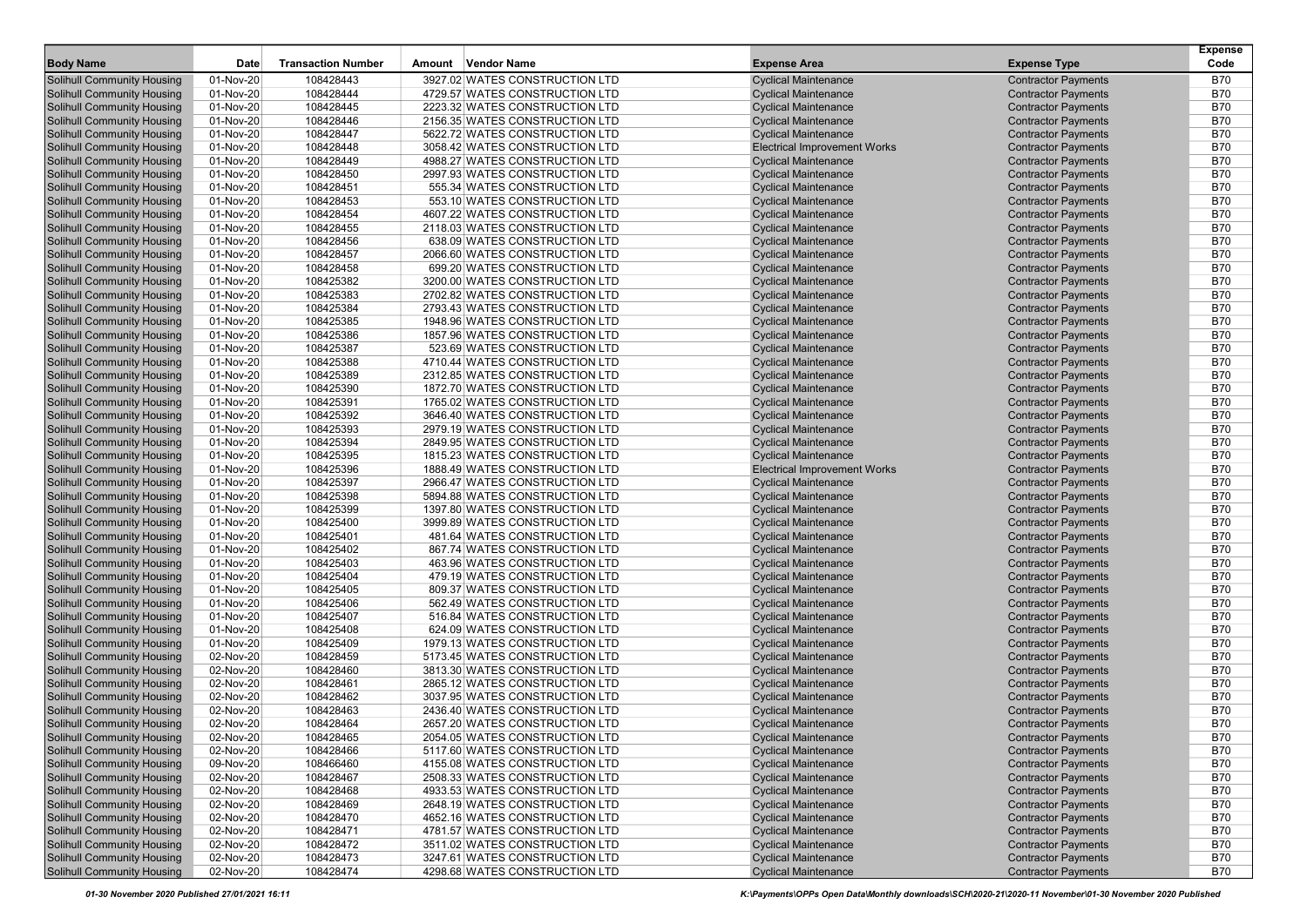| <b>Body Name</b>                                                       | Date                   | <b>Transaction Number</b> | Amount Vendor Name                                               | <b>Expense Area</b>                                        | <b>Expense Type</b>                                      | <b>Expense</b><br>Code   |
|------------------------------------------------------------------------|------------------------|---------------------------|------------------------------------------------------------------|------------------------------------------------------------|----------------------------------------------------------|--------------------------|
| <b>Solihull Community Housing</b>                                      | 02-Nov-20              | 108428475                 | 4444.51 WATES CONSTRUCTION LTD                                   | <b>Cyclical Maintenance</b>                                | <b>Contractor Payments</b>                               | B70                      |
| <b>Solihull Community Housing</b>                                      | 02-Nov-20              | 108428476                 | 2697.28 WATES CONSTRUCTION LTD                                   | <b>Cyclical Maintenance</b>                                | <b>Contractor Payments</b>                               | <b>B70</b>               |
| <b>Solihull Community Housing</b>                                      | 02-Nov-20              | 108428477                 | 2697.28 WATES CONSTRUCTION LTD                                   | <b>Cyclical Maintenance</b>                                | <b>Contractor Payments</b>                               | <b>B70</b>               |
| <b>Solihull Community Housing</b>                                      | 02-Nov-20              | 108428478                 | 2697.28 WATES CONSTRUCTION LTD                                   | <b>Cyclical Maintenance</b>                                | <b>Contractor Payments</b>                               | <b>B70</b>               |
| <b>Solihull Community Housing</b>                                      | 02-Nov-20              | 108428479                 | 2697.28 WATES CONSTRUCTION LTD                                   | <b>Cyclical Maintenance</b>                                | <b>Contractor Payments</b>                               | <b>B70</b>               |
| <b>Solihull Community Housing</b>                                      | 02-Nov-20              | 108428480                 | 2527.19 WATES CONSTRUCTION LTD                                   | <b>Cyclical Maintenance</b>                                | <b>Contractor Payments</b>                               | <b>B70</b>               |
| <b>Solihull Community Housing</b>                                      | 02-Nov-20              | 108428481                 | 4291.39 WATES CONSTRUCTION LTD                                   | <b>Cyclical Maintenance</b>                                | <b>Contractor Payments</b>                               | <b>B70</b>               |
| <b>Solihull Community Housing</b>                                      | 02-Nov-20              | 108428482                 | 2872.57 WATES CONSTRUCTION LTD                                   | <b>Cyclical Maintenance</b>                                | <b>Contractor Payments</b>                               | <b>B70</b>               |
| <b>Solihull Community Housing</b>                                      | 01-Nov-20              | 108428534                 | 1175.34 WATES CONSTRUCTION LTD                                   | <b>Cyclical Maintenance</b>                                | <b>Contractor Payments</b>                               | <b>B70</b>               |
| <b>Solihull Community Housing</b>                                      | 01-Nov-20              | 108428483                 | 1603.71 WATES CONSTRUCTION LTD                                   | <b>Cyclical Maintenance</b>                                | <b>Contractor Payments</b>                               | <b>B70</b>               |
| <b>Solihull Community Housing</b>                                      | 01-Nov-20              | 108428484                 | 1523.46 WATES CONSTRUCTION LTD                                   | <b>Cyclical Maintenance</b>                                | <b>Contractor Payments</b>                               | <b>B70</b>               |
| <b>Solihull Community Housing</b>                                      | 09-Nov-20              | 108466461                 | 5354.62 WATES CONSTRUCTION LTD                                   | <b>Cyclical Maintenance</b>                                | <b>Contractor Payments</b>                               | <b>B70</b>               |
| <b>Solihull Community Housing</b>                                      | 01-Nov-20              | 108428485                 | 2039.56 WATES CONSTRUCTION LTD                                   | <b>Cyclical Maintenance</b>                                | <b>Contractor Payments</b>                               | <b>B70</b>               |
| <b>Solihull Community Housing</b>                                      | 01-Nov-20              | 108428486                 | 2310.24 WATES CONSTRUCTION LTD                                   | <b>Cyclical Maintenance</b>                                | <b>Contractor Payments</b>                               | <b>B70</b>               |
| <b>Solihull Community Housing</b>                                      | 01-Nov-20              | 108428487                 | 435.10 WATES CONSTRUCTION LTD                                    | Low Rise Overcladding                                      | <b>Contractor Payments</b>                               | <b>B70</b>               |
| <b>Solihull Community Housing</b>                                      | 01-Nov-20              | 108428488                 | 2451.10 WATES CONSTRUCTION LTD                                   | <b>Cyclical Maintenance</b>                                | <b>Contractor Payments</b>                               | <b>B70</b>               |
| <b>Solihull Community Housing</b>                                      | 01-Nov-20              | 108428489                 | 2532.43 WATES CONSTRUCTION LTD                                   | <b>Cyclical Maintenance</b>                                | <b>Contractor Payments</b>                               | <b>B70</b>               |
| <b>Solihull Community Housing</b>                                      | 01-Nov-20              | 108428490                 | 2438.84 WATES CONSTRUCTION LTD                                   | <b>Cyclical Maintenance</b>                                | <b>Contractor Payments</b>                               | <b>B70</b>               |
| <b>Solihull Community Housing</b>                                      | 01-Nov-20              | 108428491                 | 1819.10 WATES CONSTRUCTION LTD                                   | <b>Cyclical Maintenance</b>                                | <b>Contractor Payments</b>                               | <b>B70</b>               |
| <b>Solihull Community Housing</b>                                      | 01-Nov-20              | 108428492                 | 2740.55 WATES CONSTRUCTION LTD                                   | <b>Cyclical Maintenance</b>                                | <b>Contractor Payments</b>                               | <b>B70</b>               |
| <b>Solihull Community Housing</b>                                      | 01-Nov-20              | 108428493                 | 3883.01 WATES CONSTRUCTION LTD                                   | <b>Cyclical Maintenance</b>                                | <b>Contractor Payments</b>                               | <b>B70</b>               |
| <b>Solihull Community Housing</b>                                      | 01-Nov-20              | 108428494                 | 3344.94 WATES CONSTRUCTION LTD                                   | <b>Cyclical Maintenance</b>                                | <b>Contractor Payments</b>                               | <b>B70</b>               |
| <b>Solihull Community Housing</b>                                      | 01-Nov-20              | 108428495                 | 2288.40 WATES CONSTRUCTION LTD                                   | <b>Cyclical Maintenance</b>                                | <b>Contractor Payments</b>                               | <b>B70</b>               |
| <b>Solihull Community Housing</b>                                      | 01-Nov-20              | 108428496                 | 879.40 WATES CONSTRUCTION LTD                                    | <b>Cyclical Maintenance</b>                                | <b>Contractor Payments</b>                               | <b>B70</b>               |
| <b>Solihull Community Housing</b>                                      | 01-Nov-20              | 108428497                 | 1593.27 WATES CONSTRUCTION LTD                                   | <b>Cyclical Maintenance</b>                                | <b>Contractor Payments</b>                               | <b>B70</b>               |
| <b>Solihull Community Housing</b>                                      | 01-Nov-20              | 108428498                 | 2412.72 WATES CONSTRUCTION LTD                                   | <b>Cyclical Maintenance</b>                                | <b>Contractor Payments</b>                               | <b>B70</b>               |
| <b>Solihull Community Housing</b>                                      | 02-Nov-20              | 108437809                 | 17384.79 WATES CONSTRUCTION LTD                                  | Low Rise - Envelope Programme                              | <b>Contractor Payments</b>                               | <b>B70</b>               |
| <b>Solihull Community Housing</b>                                      | 02-Nov-20              | 108437810                 | 17384.79 WATES CONSTRUCTION LTD                                  | Low Rise - Envelope Programme                              | <b>Contractor Payments</b>                               | <b>B70</b>               |
| <b>Solihull Community Housing</b>                                      | 02-Nov-20              | 108437811                 | 17384.79 WATES CONSTRUCTION LTD                                  | Low Rise - Envelope Programme                              | <b>Contractor Payments</b>                               | <b>B70</b>               |
| <b>Solihull Community Housing</b>                                      | 01-Nov-20              | 108428499                 | 3409.87 WATES CONSTRUCTION LTD                                   | <b>Cyclical Maintenance</b>                                | <b>Contractor Payments</b>                               | <b>B70</b>               |
| <b>Solihull Community Housing</b>                                      | 01-Nov-20              | 108428500                 | 728.23 WATES CONSTRUCTION LTD                                    | <b>Cyclical Maintenance</b>                                | <b>Contractor Payments</b>                               | <b>B70</b>               |
| <b>Solihull Community Housing</b>                                      | 01-Nov-20              | 108428501                 | 628.63 WATES CONSTRUCTION LTD                                    | <b>Cyclical Maintenance</b>                                | <b>Contractor Payments</b>                               | <b>B70</b>               |
| <b>Solihull Community Housing</b>                                      | 01-Nov-20              | 108428502                 | 2245.76 WATES CONSTRUCTION LTD                                   | <b>Cyclical Maintenance</b>                                | <b>Contractor Payments</b>                               | <b>B70</b>               |
| <b>Solihull Community Housing</b>                                      | 01-Nov-20              | 108437812                 | 25243.74 WATES CONSTRUCTION LTD                                  | Low Rise - Envelope Programme                              | <b>Contractor Payments</b>                               | <b>B70</b>               |
| <b>Solihull Community Housing</b>                                      | 01-Nov-20              | 108437813                 | 26150.79 WATES CONSTRUCTION LTD                                  | Low Rise - Envelope Programme                              | <b>Contractor Payments</b>                               | <b>B70</b>               |
| <b>Solihull Community Housing</b>                                      | 01-Nov-20              | 108437814                 | 26018.79 WATES CONSTRUCTION LTD                                  | Low Rise - Envelope Programme                              | <b>Contractor Payments</b>                               | <b>B70</b>               |
| <b>Solihull Community Housing</b>                                      | 01-Nov-20              | 108437815                 | 24883.73 WATES CONSTRUCTION LTD                                  | Low Rise - Envelope Programme                              | <b>Contractor Payments</b>                               | <b>B70</b>               |
| <b>Solihull Community Housing</b>                                      | 01-Nov-20              | 108437816                 | 24810.62 WATES CONSTRUCTION LTD                                  | Low Rise - Envelope Programme                              | <b>Contractor Payments</b>                               | <b>B70</b>               |
| <b>Solihull Community Housing</b>                                      | 01-Nov-20              | 108437817                 | 23658.77 WATES CONSTRUCTION LTD                                  | Low Rise - Envelope Programme                              | <b>Contractor Payments</b>                               | <b>B70</b>               |
| <b>Solihull Community Housing</b>                                      | 01-Nov-20              | 108437818                 | 20366.39 WATES CONSTRUCTION LTD                                  | Low Rise - Envelope Programme                              | <b>Contractor Payments</b>                               | <b>B70</b>               |
| <b>Solihull Community Housing</b>                                      | 01-Nov-20              | 108437819                 | 22471.87 WATES CONSTRUCTION LTD                                  | Low Rise - Envelope Programme                              | <b>Contractor Payments</b>                               | <b>B70</b>               |
| <b>Solihull Community Housing</b>                                      | 01-Nov-20              | 108437820                 | 19404.25 WATES CONSTRUCTION LTD                                  | Low Rise - Envelope Programme                              | <b>Contractor Payments</b>                               | <b>B70</b>               |
| <b>Solihull Community Housing</b>                                      | 01-Nov-20              | 108428503                 | 1770.44 WATES CONSTRUCTION LTD                                   | <b>Cyclical Maintenance</b>                                | <b>Contractor Payments</b>                               | <b>B70</b>               |
| <b>Solihull Community Housing</b>                                      | 01-Nov-20              | 108437821                 | 28303.14 WATES CONSTRUCTION LTD                                  | Low Rise - Envelope Programme                              | <b>Contractor Payments</b>                               | <b>B70</b>               |
| <b>Solihull Community Housing</b>                                      | 01-Nov-20              | 108437822                 | 18958.45 WATES CONSTRUCTION LTD                                  | Low Rise - Envelope Programme                              | <b>Contractor Payments</b>                               | <b>B70</b>               |
| <b>Solihull Community Housing</b>                                      | 01-Nov-20              | 108466462                 | 17861.63 WATES CONSTRUCTION LTD                                  | Low Rise - Envelope Programme                              | <b>Contractor Payments</b>                               | B70                      |
| <b>Solihull Community Housing</b>                                      | 01-Nov-20              | 108466463                 | 18554.60 WATES CONSTRUCTION LTD                                  | Low Rise - Envelope Programme                              | <b>Contractor Payments</b>                               | <b>B70</b>               |
| <b>Solihull Community Housing</b>                                      | 01-Nov-20              | 108428504                 | 1354.10 WATES CONSTRUCTION LTD                                   | <b>Cyclical Maintenance</b>                                | <b>Contractor Payments</b>                               | <b>B70</b>               |
| <b>Solihull Community Housing</b>                                      | 01-Nov-20              | 108428505                 | 8133.01 WATES CONSTRUCTION LTD                                   | <b>Cyclical Maintenance</b>                                | <b>Contractor Payments</b>                               | <b>B70</b>               |
| <b>Solihull Community Housing</b>                                      | 01-Nov-20              | 108428506                 | 1123.83 WATES CONSTRUCTION LTD                                   | <b>Cyclical Maintenance</b>                                | <b>Contractor Payments</b>                               | <b>B70</b>               |
| <b>Solihull Community Housing</b>                                      | 01-Nov-20              | 108428507                 | 2131.51 WATES CONSTRUCTION LTD                                   | <b>Cyclical Maintenance</b>                                | <b>Contractor Payments</b>                               | <b>B70</b>               |
| <b>Solihull Community Housing</b>                                      | 01-Nov-20              | 108428508                 | 3138.28 WATES CONSTRUCTION LTD                                   | <b>Cyclical Maintenance</b>                                | <b>Contractor Payments</b><br><b>Contractor Payments</b> | <b>B70</b>               |
| <b>Solihull Community Housing</b><br><b>Solihull Community Housing</b> | 01-Nov-20              | 108428509                 | 2764.26 WATES CONSTRUCTION LTD                                   | <b>Cyclical Maintenance</b>                                |                                                          | <b>B70</b>               |
|                                                                        | 01-Nov-20              | 108428510                 | 830.34 WATES CONSTRUCTION LTD                                    | <b>Cyclical Maintenance</b>                                | <b>Contractor Payments</b>                               | <b>B70</b>               |
| <b>Solihull Community Housing</b>                                      | 01-Nov-20              | 108428511                 | 1788.87 WATES CONSTRUCTION LTD                                   | <b>Cyclical Maintenance</b>                                | <b>Contractor Payments</b><br><b>Contractor Payments</b> | <b>B70</b>               |
| <b>Solihull Community Housing</b>                                      | 01-Nov-20              | 108428512                 | 2213.72 WATES CONSTRUCTION LTD                                   | <b>Cyclical Maintenance</b>                                | <b>Contractor Payments</b>                               | <b>B70</b>               |
| <b>Solihull Community Housing</b><br><b>Solihull Community Housing</b> | 01-Nov-20<br>01-Nov-20 | 108428513<br>108428514    | 2809.69 WATES CONSTRUCTION LTD<br>1014.81 WATES CONSTRUCTION LTD | <b>Cyclical Maintenance</b><br><b>Cyclical Maintenance</b> | <b>Contractor Payments</b>                               | <b>B70</b><br><b>B70</b> |
| <b>Solihull Community Housing</b>                                      | 01-Nov-20              | 108428515                 | 1904.06 WATES CONSTRUCTION LTD                                   | <b>Cyclical Maintenance</b>                                | <b>Contractor Payments</b>                               | <b>B70</b>               |
| <b>Solihull Community Housing</b>                                      | 01-Nov-20              | 108428516                 | 2153.80 WATES CONSTRUCTION LTD                                   | <b>Cyclical Maintenance</b>                                | <b>Contractor Payments</b>                               | <b>B70</b>               |
|                                                                        |                        |                           |                                                                  |                                                            |                                                          |                          |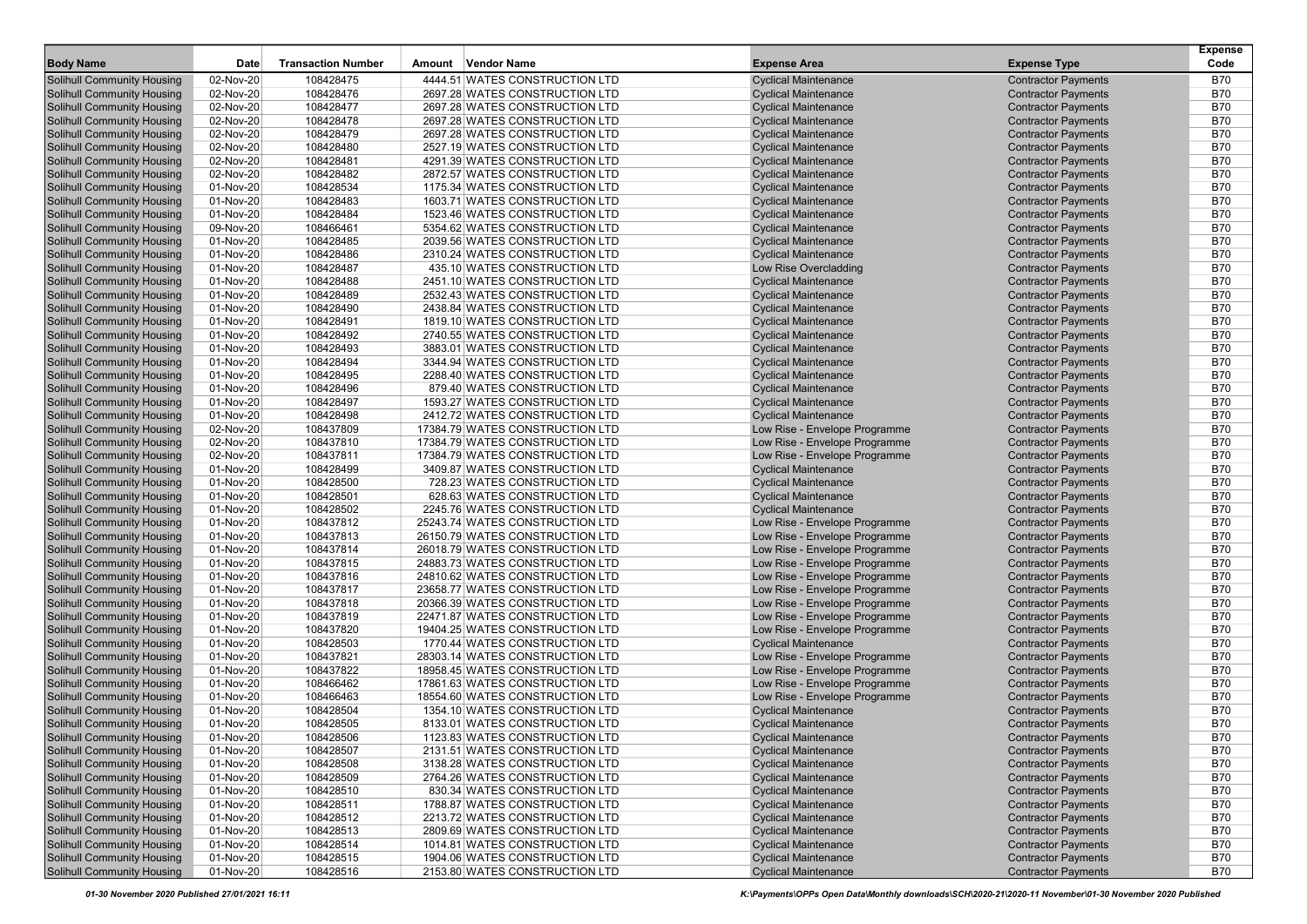| <b>Body Name</b>                  | Date      | <b>Transaction Number</b> | Amount Vendor Name             | <b>Expense Area</b>         | <b>Expense Type</b>        | <b>Expense</b><br>Code |
|-----------------------------------|-----------|---------------------------|--------------------------------|-----------------------------|----------------------------|------------------------|
| <b>Solihull Community Housing</b> | 01-Nov-20 | 108428517                 | 2116.01 WATES CONSTRUCTION LTD | <b>Cyclical Maintenance</b> | <b>Contractor Payments</b> | B70                    |
| <b>Solihull Community Housing</b> | 01-Nov-20 | 108428518                 | 1800.29 WATES CONSTRUCTION LTD | <b>Cyclical Maintenance</b> | <b>Contractor Payments</b> | <b>B70</b>             |
| <b>Solihull Community Housing</b> | 01-Nov-20 | 108428519                 | 2732.08 WATES CONSTRUCTION LTD | <b>Cyclical Maintenance</b> | <b>Contractor Payments</b> | <b>B70</b>             |
| <b>Solihull Community Housing</b> | 01-Nov-20 | 108428520                 | 3312.32 WATES CONSTRUCTION LTD | <b>Cyclical Maintenance</b> | <b>Contractor Payments</b> | <b>B70</b>             |
| <b>Solihull Community Housing</b> | 01-Nov-20 | 108428521                 | 2206.46 WATES CONSTRUCTION LTD | <b>Cyclical Maintenance</b> | <b>Contractor Payments</b> | <b>B70</b>             |
| <b>Solihull Community Housing</b> | 01-Nov-20 | 108428522                 | 2161.84 WATES CONSTRUCTION LTD | <b>Cyclical Maintenance</b> | <b>Contractor Payments</b> | <b>B70</b>             |
| <b>Solihull Community Housing</b> | 01-Nov-20 | 108428523                 | 2359.02 WATES CONSTRUCTION LTD | <b>Cyclical Maintenance</b> | <b>Contractor Payments</b> | <b>B70</b>             |
| <b>Solihull Community Housing</b> | 01-Nov-20 | 108428524                 | 2478.12 WATES CONSTRUCTION LTD | <b>Cyclical Maintenance</b> | <b>Contractor Payments</b> | <b>B70</b>             |
| <b>Solihull Community Housing</b> | 01-Nov-20 | 108428525                 | 2470.26 WATES CONSTRUCTION LTD | <b>Cyclical Maintenance</b> | <b>Contractor Payments</b> | <b>B70</b>             |
| <b>Solihull Community Housing</b> | 01-Nov-20 | 108428526                 | 2743.89 WATES CONSTRUCTION LTD | <b>Cyclical Maintenance</b> | <b>Contractor Payments</b> | <b>B70</b>             |
| <b>Solihull Community Housing</b> | 01-Nov-20 | 108428527                 | 2903.54 WATES CONSTRUCTION LTD | <b>Cyclical Maintenance</b> | <b>Contractor Payments</b> | <b>B70</b>             |
| <b>Solihull Community Housing</b> | 01-Nov-20 | 108428528                 | 2857.01 WATES CONSTRUCTION LTD | <b>Cyclical Maintenance</b> | <b>Contractor Payments</b> | <b>B70</b>             |
| <b>Solihull Community Housing</b> | 01-Nov-20 | 108428529                 | 1830.70 WATES CONSTRUCTION LTD | <b>Cyclical Maintenance</b> | <b>Contractor Payments</b> | <b>B70</b>             |
| <b>Solihull Community Housing</b> | 01-Nov-20 | 108428530                 | 2043.35 WATES CONSTRUCTION LTD | <b>Cyclical Maintenance</b> | <b>Contractor Payments</b> | <b>B70</b>             |
| <b>Solihull Community Housing</b> | 01-Nov-20 | 108428531                 | 2957.89 WATES CONSTRUCTION LTD | <b>Cyclical Maintenance</b> | <b>Contractor Payments</b> | <b>B70</b>             |
| <b>Solihull Community Housing</b> | 01-Nov-20 | 108428532                 | 2233.53 WATES CONSTRUCTION LTD | <b>Cyclical Maintenance</b> | <b>Contractor Payments</b> | <b>B70</b>             |
| <b>Solihull Community Housing</b> | 01-Nov-20 | 108428533                 | 3292.44 WATES CONSTRUCTION LTD | <b>Cyclical Maintenance</b> | <b>Contractor Payments</b> | <b>B70</b>             |
| <b>Solihull Community Housing</b> | 01-Nov-20 | 108425410                 | 5354.62 WATES CONSTRUCTION LTD | Low Rise Overcladding       | <b>Contractor Payments</b> | <b>B70</b>             |
| <b>Solihull Community Housing</b> | 01-Nov-20 | 108418916                 | 5354.62 WATES CONSTRUCTION LTD | Low Rise Overcladding       | <b>Contractor Payments</b> | <b>B70</b>             |
| <b>Solihull Community Housing</b> | 01-Nov-20 | 108418917                 | 5354.62 WATES CONSTRUCTION LTD | Low Rise Overcladding       | <b>Contractor Payments</b> | <b>B70</b>             |
| <b>Solihull Community Housing</b> | 01-Nov-20 | 108418918                 | 5354.62 WATES CONSTRUCTION LTD | Low Rise Overcladding       | <b>Contractor Payments</b> | <b>B70</b>             |
| <b>Solihull Community Housing</b> | 01-Nov-20 | 108418919                 | 5354.62 WATES CONSTRUCTION LTD | Low Rise Overcladding       | <b>Contractor Payments</b> | <b>B70</b>             |
| <b>Solihull Community Housing</b> | 01-Nov-20 | 108425411                 | 5354.62 WATES CONSTRUCTION LTD | Low Rise Overcladding       | <b>Contractor Payments</b> | <b>B70</b>             |
| <b>Solihull Community Housing</b> | 01-Nov-20 | 108418920                 | 5354.62 WATES CONSTRUCTION LTD | Low Rise Overcladding       | <b>Contractor Payments</b> | <b>B70</b>             |
| <b>Solihull Community Housing</b> | 01-Nov-20 | 108425412                 | 5354.62 WATES CONSTRUCTION LTD | <b>Cyclical Maintenance</b> | <b>Contractor Payments</b> | <b>B70</b>             |
| <b>Solihull Community Housing</b> | 01-Nov-20 | 108425413                 | 5354.62 WATES CONSTRUCTION LTD | Low Rise Overcladding       | <b>Contractor Payments</b> | <b>B70</b>             |
| <b>Solihull Community Housing</b> | 01-Nov-20 | 108425414                 | 5354.62 WATES CONSTRUCTION LTD | Low Rise Overcladding       | <b>Contractor Payments</b> | <b>B70</b>             |
| <b>Solihull Community Housing</b> | 01-Nov-20 | 108425415                 | 5354.62 WATES CONSTRUCTION LTD | Low Rise Overcladding       | <b>Contractor Payments</b> | <b>B70</b>             |
| <b>Solihull Community Housing</b> | 01-Nov-20 | 108425416                 | 5354.62 WATES CONSTRUCTION LTD | Low Rise Overcladding       | <b>Contractor Payments</b> | <b>B70</b>             |
| <b>Solihull Community Housing</b> | 01-Nov-20 | 108425417                 | 5354.62 WATES CONSTRUCTION LTD | Low Rise Overcladding       | <b>Contractor Payments</b> | <b>B70</b>             |
| <b>Solihull Community Housing</b> | 03-Nov-20 | 108483002                 | 5354.62 WATES CONSTRUCTION LTD | Low Rise Overcladding       | <b>Contractor Payments</b> | <b>B70</b>             |
| <b>Solihull Community Housing</b> | 03-Nov-20 | 108483003                 | 5354.62 WATES CONSTRUCTION LTD | Low Rise Overcladding       | <b>Contractor Payments</b> | <b>B70</b>             |
| <b>Solihull Community Housing</b> | 03-Nov-20 | 108483004                 | 5354.62 WATES CONSTRUCTION LTD | Low Rise Overcladding       | <b>Contractor Payments</b> | <b>B70</b>             |
| <b>Solihull Community Housing</b> | 03-Nov-20 | 108483005                 | 5354.62 WATES CONSTRUCTION LTD | Low Rise Overcladding       | <b>Contractor Payments</b> | <b>B70</b>             |
| <b>Solihull Community Housing</b> | 03-Nov-20 | 108483006                 | 5354.62 WATES CONSTRUCTION LTD | Low Rise Overcladding       | <b>Contractor Payments</b> | <b>B70</b>             |
| <b>Solihull Community Housing</b> | 03-Nov-20 | 108483007                 | 5354.62 WATES CONSTRUCTION LTD | Low Rise Overcladding       | <b>Contractor Payments</b> | <b>B70</b>             |
| <b>Solihull Community Housing</b> | 03-Nov-20 | 108483008                 | 5354.62 WATES CONSTRUCTION LTD | Low Rise Overcladding       | <b>Contractor Payments</b> | <b>B70</b>             |
| <b>Solihull Community Housing</b> | 03-Nov-20 | 108483009                 | 5354.62 WATES CONSTRUCTION LTD | Low Rise Overcladding       | <b>Contractor Payments</b> | <b>B70</b>             |
| <b>Solihull Community Housing</b> | 03-Nov-20 | 108483010                 | 5354.62 WATES CONSTRUCTION LTD | Low Rise Overcladding       | <b>Contractor Payments</b> | <b>B70</b>             |
| <b>Solihull Community Housing</b> | 03-Nov-20 | 108483011                 | 5354.62 WATES CONSTRUCTION LTD | Low Rise Overcladding       | <b>Contractor Payments</b> | <b>B70</b>             |
| <b>Solihull Community Housing</b> | 03-Nov-20 | 108483012                 | 5354.62 WATES CONSTRUCTION LTD | Low Rise Overcladding       | <b>Contractor Payments</b> | <b>B70</b>             |
| <b>Solihull Community Housing</b> | 03-Nov-20 | 108483013                 | 5354.62 WATES CONSTRUCTION LTD | Low Rise Overcladding       | <b>Contractor Payments</b> | <b>B70</b>             |
| <b>Solihull Community Housing</b> | 03-Nov-20 | 108483014                 | 5354.62 WATES CONSTRUCTION LTD | Low Rise Overcladding       | <b>Contractor Payments</b> | <b>B70</b>             |
| <b>Solihull Community Housing</b> | 03-Nov-20 | 108483015                 | 5354.62 WATES CONSTRUCTION LTD | Low Rise Overcladding       | <b>Contractor Payments</b> | <b>B70</b>             |
| <b>Solihull Community Housing</b> | 03-Nov-20 | 108483016                 | 5354.62 WATES CONSTRUCTION LTD | Low Rise Overcladding       | <b>Contractor Payments</b> | <b>B70</b>             |
| <b>Solihull Community Housing</b> | 03-Nov-20 | 108483017                 | 5354.62 WATES CONSTRUCTION LTD | Low Rise Overcladding       | <b>Contractor Payments</b> | <b>B70</b>             |
| <b>Solihull Community Housing</b> | 03-Nov-20 | 108483018                 | 5354.62 WATES CONSTRUCTION LTD | Low Rise Overcladding       | <b>Contractor Payments</b> | <b>B70</b>             |
| <b>Solihull Community Housing</b> | 03-Nov-20 | 108483019                 | 5354.62 WATES CONSTRUCTION LTD | Low Rise Overcladding       | <b>Contractor Payments</b> | <b>B70</b>             |
| <b>Solihull Community Housing</b> | 03-Nov-20 | 108483020                 | 5354.62 WATES CONSTRUCTION LTD | Low Rise Overcladding       | <b>Contractor Payments</b> | <b>B70</b>             |
| <b>Solihull Community Housing</b> | 03-Nov-20 | 108483021                 | 5354.62 WATES CONSTRUCTION LTD | Low Rise Overcladding       | <b>Contractor Payments</b> | <b>B70</b>             |
| <b>Solihull Community Housing</b> | 03-Nov-20 | 108483022                 | 5354.62 WATES CONSTRUCTION LTD | Low Rise Overcladding       | <b>Contractor Payments</b> | <b>B70</b>             |
| <b>Solihull Community Housing</b> | 03-Nov-20 | 108483023                 | 5354.62 WATES CONSTRUCTION LTD | Low Rise Overcladding       | <b>Contractor Payments</b> | <b>B70</b>             |
| <b>Solihull Community Housing</b> | 03-Nov-20 | 108483024                 | 5354.62 WATES CONSTRUCTION LTD | Low Rise Overcladding       | <b>Contractor Payments</b> | <b>B70</b>             |
| <b>Solihull Community Housing</b> | 03-Nov-20 | 108483025                 | 5354.62 WATES CONSTRUCTION LTD | Low Rise Overcladding       | <b>Contractor Payments</b> | <b>B70</b>             |
| <b>Solihull Community Housing</b> | 03-Nov-20 | 108483026                 | 5354.62 WATES CONSTRUCTION LTD | Low Rise Overcladding       | <b>Contractor Payments</b> | <b>B70</b>             |
| <b>Solihull Community Housing</b> | 03-Nov-20 | 108483027                 | 5354.62 WATES CONSTRUCTION LTD | Low Rise Overcladding       | <b>Contractor Payments</b> | <b>B70</b>             |
| <b>Solihull Community Housing</b> | 03-Nov-20 | 108483028                 | 5354.62 WATES CONSTRUCTION LTD | Low Rise Overcladding       | <b>Contractor Payments</b> | <b>B70</b>             |
| <b>Solihull Community Housing</b> | 03-Nov-20 | 108483029                 | 5354.62 WATES CONSTRUCTION LTD | Low Rise Overcladding       | <b>Contractor Payments</b> | <b>B70</b>             |
| <b>Solihull Community Housing</b> | 03-Nov-20 | 108483030                 | 5354.62 WATES CONSTRUCTION LTD | Low Rise Overcladding       | <b>Contractor Payments</b> | <b>B70</b>             |
| <b>Solihull Community Housing</b> | 03-Nov-20 | 108483031                 | 5354.62 WATES CONSTRUCTION LTD | Low Rise Overcladding       | <b>Contractor Payments</b> | B70                    |